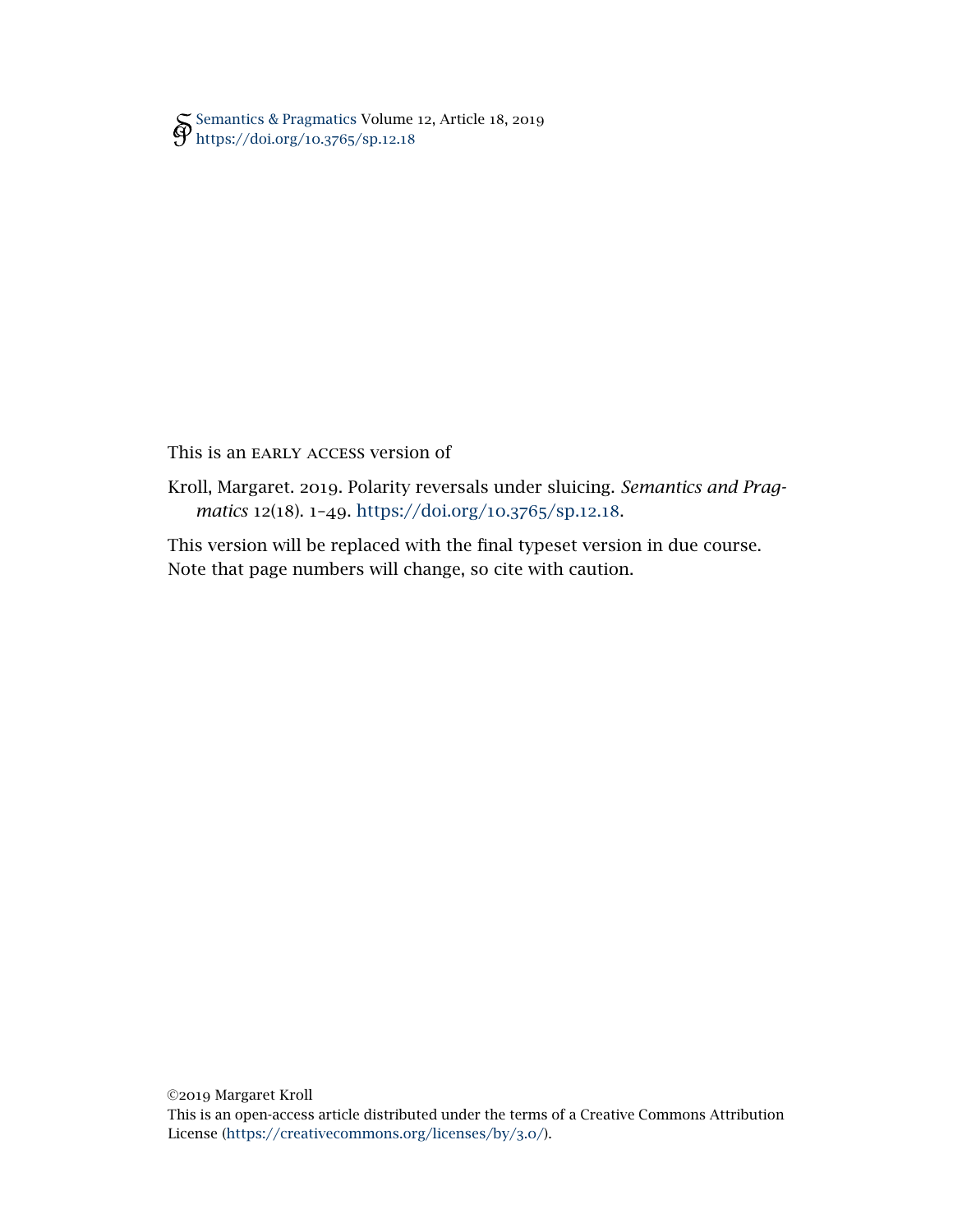## early access

# Polarity reversals under sluicing\*

Margaret Kroll *University of California, Santa Cruz*

Abstract This paper presents novel English sluicing data that challenge even the most successful existing theories of the relationship between antecedent and elided content in sluicing constructions. The data supply robust evidence for a previously unobserved phenomenon in which the elided content and antecedent content in a sluicing construction contain opposite polarity. The data challenge current accounts of identity conditions on ellipsis by demonstrating that a greater mismatch between antecedent and elided content is possible than previously thought; specifically, the paper shows that the identity condition for sluicing must be sensitive to pragmatic— i.e. non-truth-conditional— content as well as to semantic content. This observation motivates a proposal in which sluicing is treated as a pragmaticssensitive phenomenon licensed by local contextual entailment.

Keywords: ellipsis, sluicing, polarity, negation, salience, pragmatics

#### 1 Introduction

#### 1.1 Overview of the current project

Sluicing, first noted by [Ross](#page-48-0) [\(1969\)](#page-48-0), is an ellipsis phenomenon in which the TP of an interrogative is elided under some identity condition, stranding an overt wh-phrase in the CP domain. An example is given in [\(1\).](#page-1-0)

<span id="page-1-0"></span>(1) Bernie knows that someone in Iowa voted, but he doesn't know who.

<sup>\*</sup> Thank you to Pranav Anand, Jim McCloskey, and Rachelle Boyson for bringing this phenomenon to my attention and for inspiring/providing the project's core data. I am especially grateful to Pranav Anand for his help in guiding this project from its start many years ago. Thank you also to Sandy Chung, Dan Hardt, Bill Ladusaw, and Jim McCloskey for invaluable discussion of the ideas presented here, as well as audiences at UCSC, UC Berkeley, and SuB21. I am indebted to the undergraduate annotators of the Santa Cruz Ellipsis Project for their work in classifying the original corpus data. Finally, thank you to Liz Coppock for detailed and thoughtful feedback, and to multiple anonymous reviewers for their comments and suggestions. This project has in part been supported by a UC Santa Cruz Institute of Humanities Research cluster grant to the Santa Cruz Ellipsis Consortium, and by the National Science Foundation Grant No. 1451819: The Implicit Content of Sluicing.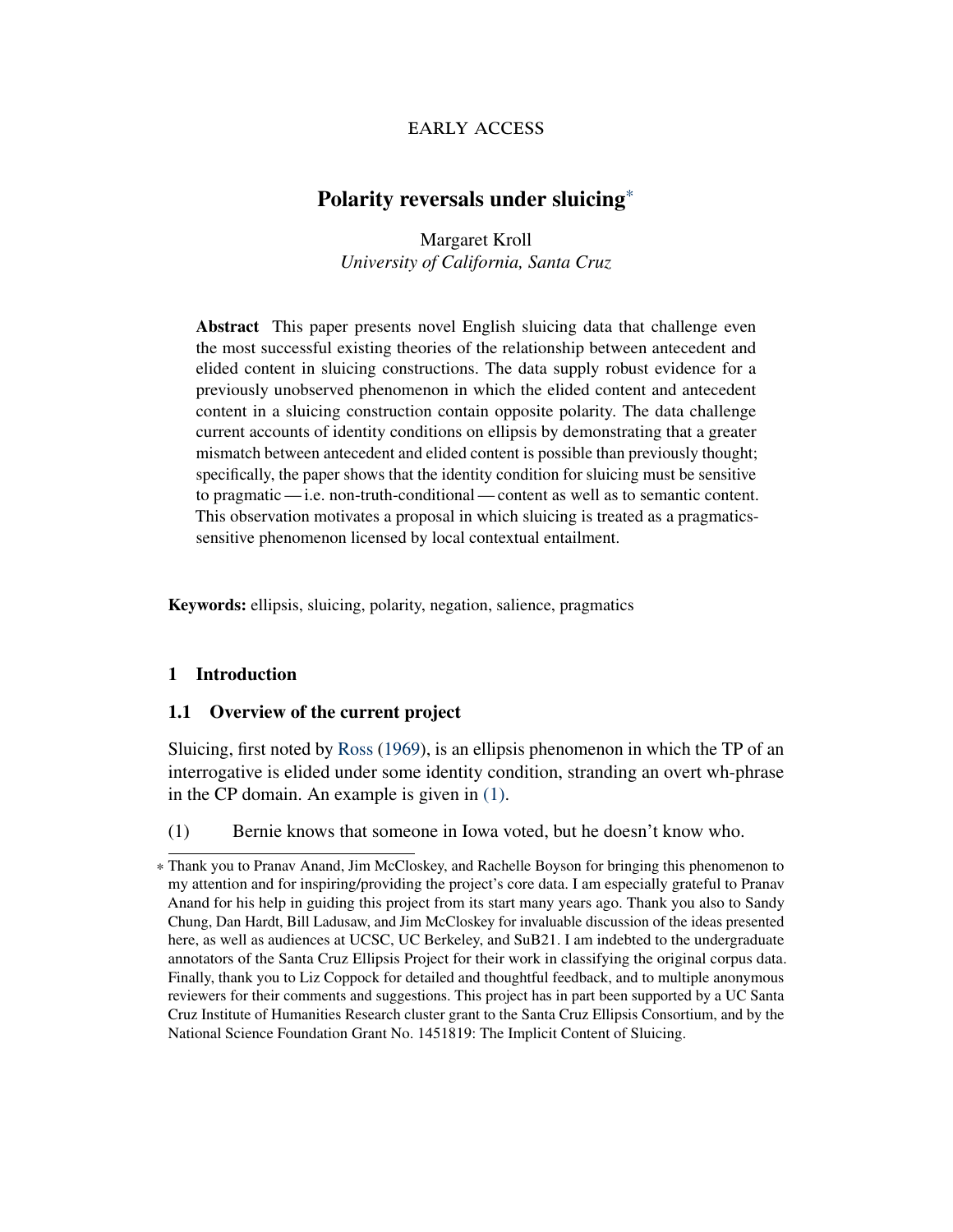Research on sluicing mainly focuses on (at least) two major questions: whether or not there is syntactic material present in the ellipsis site, and how we should characterize the nature of the identity condition that licenses elision. This paper does not contribute anything new to the former question, and I assume an account of underlying syntactic structure elided at phonological form as presented in [Merchant](#page-46-0) [2001](#page-46-0) (cf. [Hardt](#page-44-0) [1993,](#page-44-0) [Chung et al.](#page-42-0) [1995,](#page-42-0) [Ginzburg & Sag](#page-44-1) [2001,](#page-44-1) [Barker](#page-42-1) [2013\)](#page-42-1). The focus of this paper is on the latter question, the nature of the licensing condition for sluicing. The empirical contribution of the paper is to introduce a sluicing phenomenon that has previously gone unnoticed; I'll refer to this as *polarity reversals under sluicing*. [1](#page-2-0) Polarity reversals are sluices in which the presumed antecedent content (A) and the ellipsis site (E) differ in polarity. For example, the presumed antecedent in [\(2\),](#page-2-1) *California will comply*, has positive polarity while the interpretation of the ellipsis site, *California won't comply*, has negative polarity.<sup>[2](#page-2-2)</sup>

<span id="page-2-1"></span>(2) I don't think that [California will comply] $_A$ , but I don't know why [ $_{TP}$ ] California won't comply $]_E$ .

Similarly, the presumed antecedent in [\(3\),](#page-2-3) *John didn't do an extra credit problem*, has negative polarity, while the interpretation of the ellipsis site, *he did do*, has positive polarity.

<span id="page-2-3"></span>(3) Context: Students were given the option to do an extra credit problem, but were required to mark which problem they did next to their name on a spreadsheet. There is no mark next to John's name. The TA says:

> **Sluice:** Either [John<sub>i</sub> didn't do an extra credit problem] $_A$ , or he<sub>i</sub> didn't mark which one<sub>i</sub> [he<sub>i</sub> did do t<sub>i</sub>]<sub>E</sub>.

The polarity reversal data show a greater mismatch between antecedent and elided content than has been previously thought possible. Because such mismatches were not believed possible, data like [\(2\)](#page-2-1) and [\(3\)](#page-2-3) challenge even the most successful existing theories of the licensing condition for sluicing. Specifically, I show that the polarity reversal data are unable to be accounted for under theories that require any type of strict identity between the elided content and an antecedent in the discourse. The account presented here builds on the many successes of previous licensing conditions, but allows greater flexibility in the relationship between material preceding the sluice and the elision site by proposing that sluices rely on contextual entailment to license their elision sites. The account draws on theories from dynamic

<span id="page-2-0"></span><sup>1</sup> I use this label pre-theoretically and for convenience. As we will see, no actual "reversal" of polarity takes place.

<span id="page-2-2"></span><sup>2</sup> Note that there is a reading of the ellipsis site in [\(2\)](#page-2-1) in which the antecedent and ellipsis sites include the matrix clause, but this reading is pragmatically odd.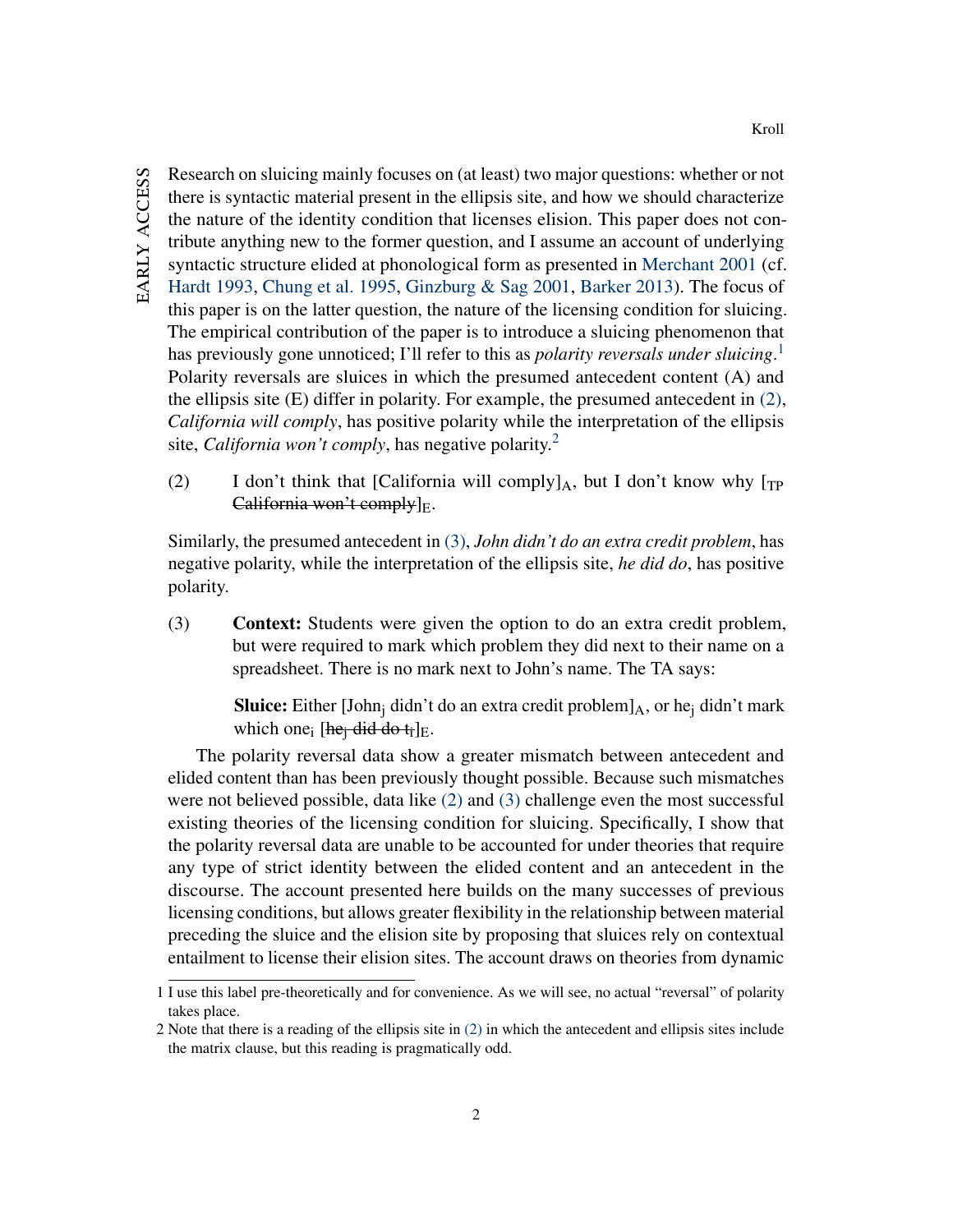semantics and discourse coherence, which are traditionally largely unconnected with ellipsis.[3](#page-3-0) However, the tools used here have been independently established and well-motivated in their individual domains. Overall, this paper demonstrates that new and initially challenging data can be accounted for by combining traditional theories of ellipsis with insights from other areas in the literature.

## 1.2 Methodological preliminaries

A methodological aside on the data used throughout: The corpus examples given here were reviewed by at least eight members of the Santa Cruz Ellipsis Project.<sup>[4](#page-3-1)</sup> The initial round of annotation was conducted by two to three independent undergraduate research assistants and the results were reviewed by a faculty supervisor. The initial annotations were reviewed in a second phase by three additional undergraduate research assistants with a faculty supervisor. The specific examples and judgments used here were additionally discussed and verified by a separate research group of two faculty members and four graduate students, in consultation with naïve speakers. Many of the examples presented here have more than one possible interpretation. The claim here is not that the interpretations provided for these examples are the *only* interpretation available, but merely that they are a felicitous, freely available interpretation in the context in which the sluice was found or constructed.

Additionally, I exclude here two types of sluices that, to my knowledge, have not been explicitly excluded from previous analyses. The first is root sluices, like those in [\(4\)](#page-3-2) and  $(5)$  $(5)$  $(5)$ :<sup>5</sup>

- <span id="page-3-2"></span>(4) A: John bought a new sailboat. Q: How long?
- <span id="page-3-3"></span>(5) Context: Taken from a blog post about a particular kind of concert Miley Cyrus has announced she will hold: "Miley has yet to confirm the news or provide further details— including, for example, 'why."'[6](#page-3-5)

I exclude these sluices here because their range of use is clearly wider than that of embedded sluices. For example, there is no obvious linguistic antecedent for the *why* sluice in [\(5\),](#page-3-3) though the meaning of the sluice is recoverable in context. While root

<span id="page-3-0"></span><sup>3</sup> Though see [Elliott & Sudo](#page-43-0) [2016](#page-43-0) for an exception for dynamic semantics.

<span id="page-3-1"></span><sup>4</sup> https://babel.ucsc.edu/SCEP/

<span id="page-3-4"></span><sup>5</sup> Root sluices are interrogative forms that do not occur as complements of question-embedding verbs. While it is debated whether or not root sluices are derived via TP deletion [\(Bechhofer](#page-42-2) [1976,](#page-42-2) [Hankamer](#page-44-2) [1977,](#page-44-2) [Merchant](#page-46-0) [2001\)](#page-46-0), they are distinct from the examples under consideration here in occurring only in root (non-embedded) contexts.

<span id="page-3-5"></span><sup>6</sup> http://jezebel.com/a-miley-cyrus-nude-concert-is-the-most-miley-idea-ever-1736444064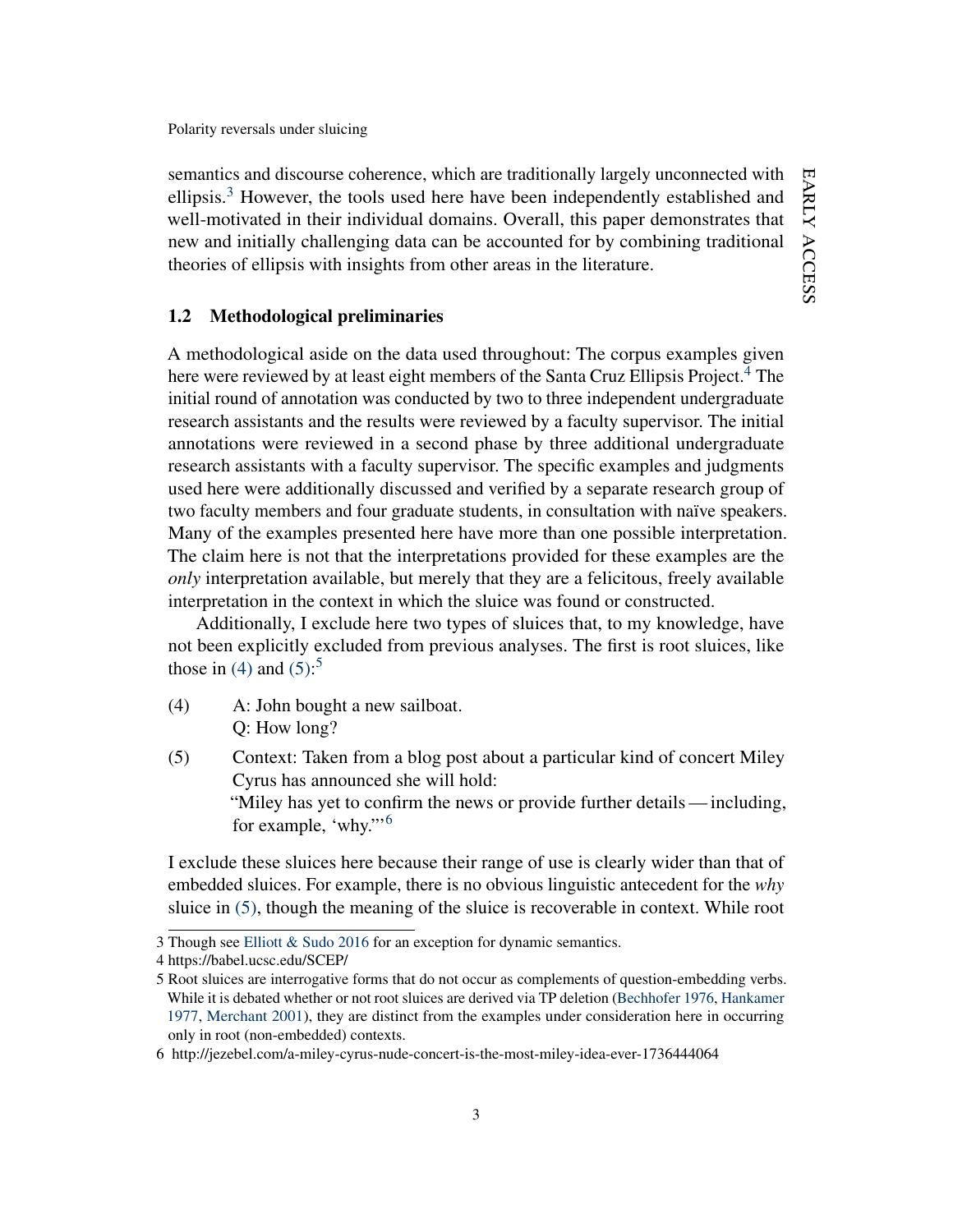EARLY ACCESS early access sluices deserve to be studied in detail, their analysis should be separate from that given here.

The second group of sluices I exclude is semi-idiomatic uses like that in [\(6\):](#page-4-0)

<span id="page-4-0"></span>(6) Mary got a new climbing partner – guess who!

Although these examples go as far back as [Ross](#page-48-0) [1969](#page-48-0) and are more recently discussed in [Barros](#page-42-3) [2014,](#page-42-3) they should be considered separately from the examples discussed here. Most obviously, these examples are special in requiring no linguistic antecedent and in being acceptable in out-of-the-blue contexts. Because these examples appear to have different licensing requirements, I put them aside here.

The paper proceeds as follows. Section 2 provides an overview of existing theories of sluicing and demonstrates that they are unable to account for the polarity reversal sluicing data. Section 3 proposes an alternative theory called Local Givenness, and demonstrates that it makes the correct predictions for sluicing examples that have been discussed in the literature. Section 4 provides derivations for four polarity reversal examples, each of which motivates the current theory in two ways: (1) by showing that the theory makes the correct predictions, and (2) by showing that alternative theories would make incorrect predictions. Section 5 addresses concerns that arise for non-structural accounts of sluicing, §6 discusses the possibility that polarity reversal sluices are non-isomorphic sluices, and §7 concludes.

## 2 Sluicing in the literature

Numerous theories of sluicing have been proposed since the original syntactic isomorphy approach given in [Ross](#page-48-0) [1969.](#page-48-0) A large part of the debate in the literature has been oriented around the question of licensing: what is the relationship between the content of an ellipsis site and the preceding discourse that licenses the elision of the site's material.<sup>[7](#page-4-1)</sup> Traditionally, this licensing has been approached as a relationship between some salient antecedent and the interpretation of the ellipsis site. The identity condition underlying many approaches in the recent literature is that of semantic entailment. Originally proposed in [Merchant](#page-46-0) [2001,](#page-46-0) the semantic entailment identity condition has held much weight as it is flexible enough to allow for attested structural mismatches, such as the finiteness mismatch in [\(7\),](#page-4-2) but restrictive enough to rule out most impossible interpretations.

<span id="page-4-2"></span>(7) [Sally rock climbs]<sub>A</sub>. She learned how [to rock climb]<sub>E</sub> from her mother.

Kroll

<span id="page-4-1"></span><sup>7</sup> Even anaphoric accounts rely on some specified relationship between the interpretation of the ellipsis site and the preceding discourse.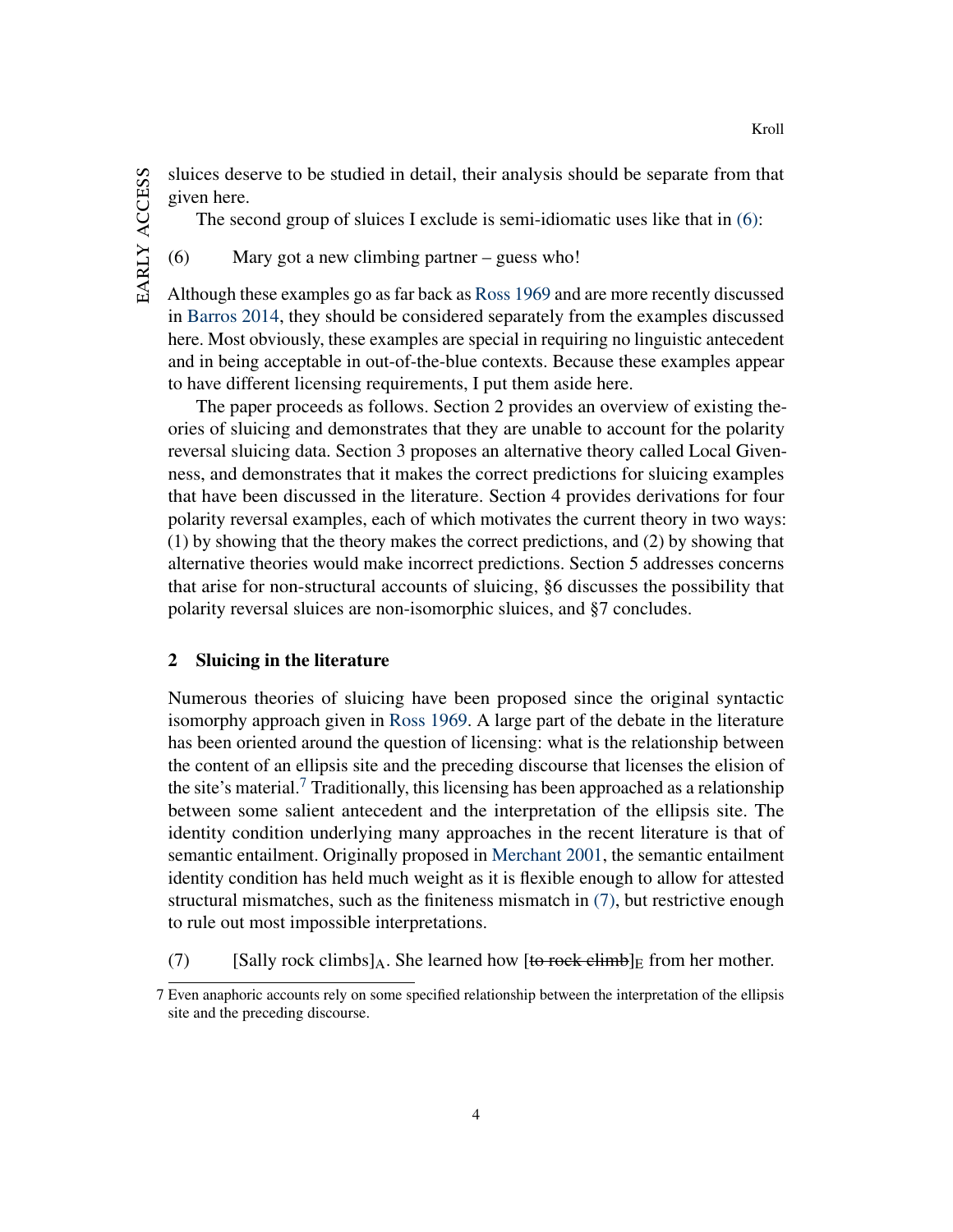I show here that a semantic entailment identity condition is too restrictive to account for the polarity reversal data, and therefore cannot be the identity condition we need. This section discusses the predictions of [Merchant](#page-46-0) [\(2001\)](#page-46-0)'s semantic entailment condition as well as the predictions of theories that rely in part on such an identity condition.

#### 2.1 e-GIVENness

Merchant's theory of ellipsis, called e-GIVENness, is a theory of both the syntax and the licensing conditions for ellipsis constructions. e-GIVENness proposes that sluiced clauses contain syntactic structure within the ellipsis site that goes unpronounced, that is, is deleted at phonological form. The unpronounced structure within the ellipsis site consists of a TP missing a wh-constituent, called a *remnant* or *wh-remnant*, that has moved up and out of the TP prior to the TP's deletion.<sup>[8](#page-5-0)</sup> The licensing condition of e-GIVENness is indebted to [Schwarzschild](#page-49-0) [\(1999\)](#page-49-0)'s theory of GIVENness, which is not itself a theory of ellipsis, but one of focus and deaccenting. GIVENness proposes that an expression can be deaccented if its existential focus closure is contextually entailed by the existential closure of an antecedent.<sup>[9](#page-5-1)</sup> e-GIVENness modifies the GIVENness theory of deaccenting into a theory of ellipsis [\(Rooth](#page-48-1) [1985,](#page-48-1) [1992,](#page-48-2) [Romero](#page-48-3) [1997\)](#page-48-3) by modifying the GIVENness entailment condition from a contextual, unidirectional entailment condition to a bidirectional semantic entailment condition. Specifically, e-GIVENness proposes that in order for a TP to be elided it must stand in a bidirectional semantic entailment relationship with some salient antecedent. The account is given formally as follows:

> **Focus condition on TP-ellipsis:** A TP  $\alpha$  can be deleted only if  $\alpha$  is e-GIVEN.

> e-GIVENness: An expression E counts as e-GIVEN *iff* E has a salient antecedent A and, modulo  $\exists$  type-shifting, i) A entails F-clo(E), and ii) E entails F-clo(A).

Note that the entailment requirement here is that of semantic entailment and, unlike GIVENness, does not leave room for contextual entailment.

The semantic identity condition of e-GIVENness is permissive enough to allow for certain observed syntactic mismatches between ellipsis sites and their antecedents, such as tense [\(Merchant](#page-46-0) [2001\)](#page-46-0); however, the bidirectional entailment

<span id="page-5-0"></span><sup>8</sup> The theory presented here adopts this approach and discusses only the licensing conditions for ellipsis, but I refer the reader to [Merchant](#page-46-0) [2001](#page-46-0) and much subsequent work for a thorough defense of the syntactic proposal.

<span id="page-5-1"></span><sup>9</sup> Existential closure is a type-shifting operation that raises expressions to type t by existentially binding unfilled arguments. Existential-F-Closure (F-clo) is the result of replacing F(ocus)-marked phrases in an expression with variables and existentially closing the result [\(Schwarzschild](#page-49-0) [1999\)](#page-49-0).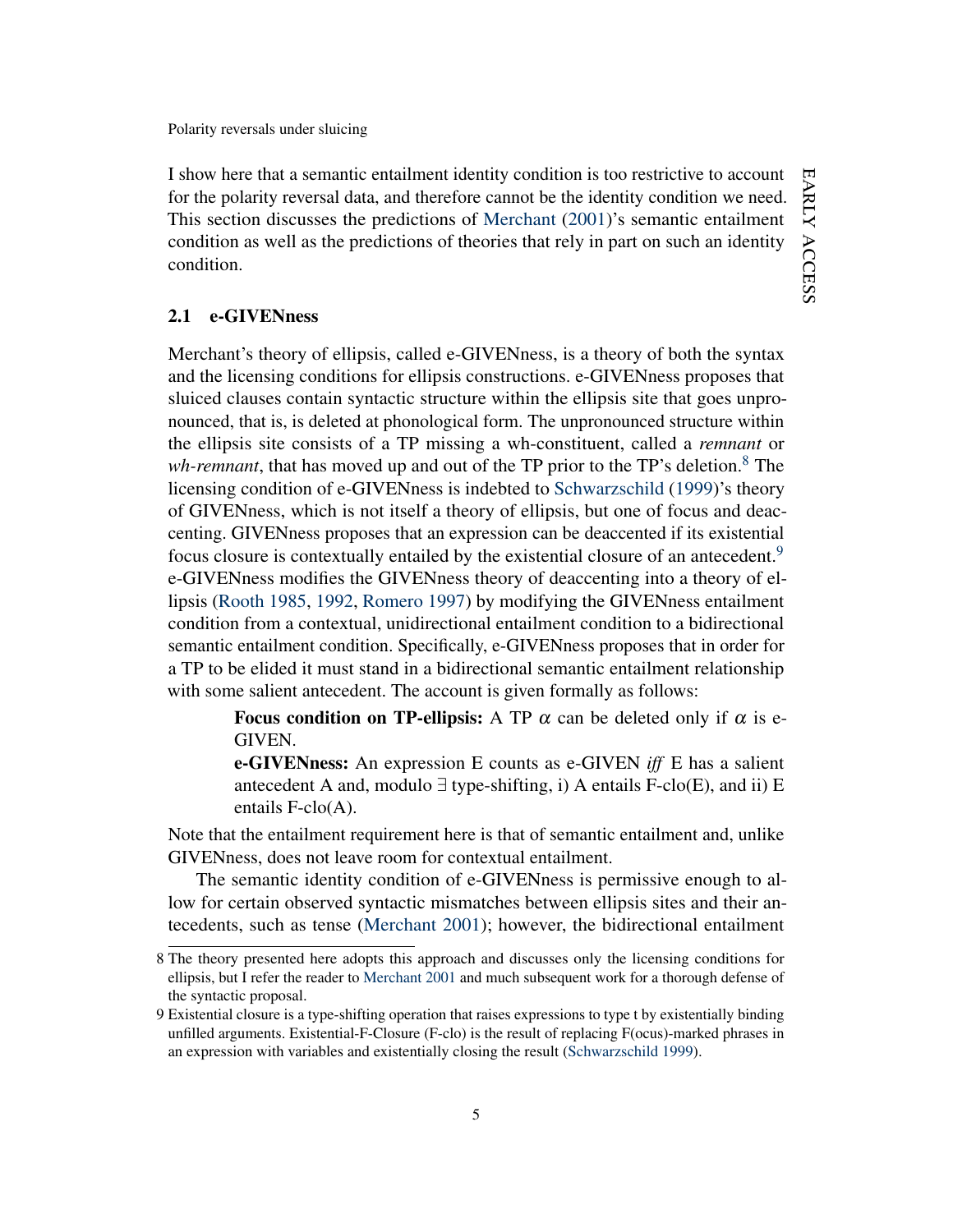EARLY ACCESS early access requirement is too restrictive to allow for polarity mismatches. Let's look again at  $(2)$ , repeated as  $(8)$ .

<span id="page-6-0"></span>(8) I don't think that  $[\text{TP} \text{ California will comply}]_A$ , but I don't know why  $[\text{TP} \text{}(A)]$ California won't comply $]_E$ .

Applying e-GIVENness to (A) and (E) yields the following:

A entails F-clo(E): No.  $A = \lambda w$ .comply(c)(*w*)  $F\text{-}C\text{lo}(E) = \lambda w \cdot \neg \text{comply}(c)(w)$ 

E entails F-clo(A): No.  $E = \lambda w$ .  $\neg \text{comply}(c)(w)$  $F\text{-}C\text{lo}(A) = \lambda w \text{.complex}(c)(w)$ 

Neither the antecedent expression nor the elided expression in [\(8\)](#page-6-0) entails the other, and so e-GIVENness incorrectly predicts that we should not be able to elide the TP.

A skeptical reader might propose that, instead of the antecedent given in [\(8\),](#page-6-0) we should consider the entire first conjunct to be the antecedent, as doing so will capture the negation in the antecedent expression. However, as [\(9\)](#page-6-1) shows, expanding the antecedent to include the matrix negation still does not yield semantic entailment in either direction. $10$ 

<span id="page-6-1"></span>(9)  $[T_P I don't think that California will comply]_A$ , but I don't know why  $[T_P I]$ California won't comply $\vert_{E}$ .

A entails F-clo(E): No.  $\overline{A} = \lambda w'.\overline{\forall w[w \in DOX(s)(w') \rightarrow \text{comply}(c)(w)]}$  $F\text{-}Clo(E) = \lambda w \cdot \neg \text{comply}(c)(w)$ E entails F-clo(A): No.  $E = \lambda w$ .  $\neg \text{comply}(c)(w)$  $F\text{-}C\text{lo}(A) = \lambda w'.\neg\forall w[w \in \text{DOX}(s)(w') \rightarrow \text{complex}(c)(w)]$ 

<span id="page-6-2"></span><sup>10</sup> For a discussion of the relevance of the neg-raising property of the data, see §4.1-§4.2.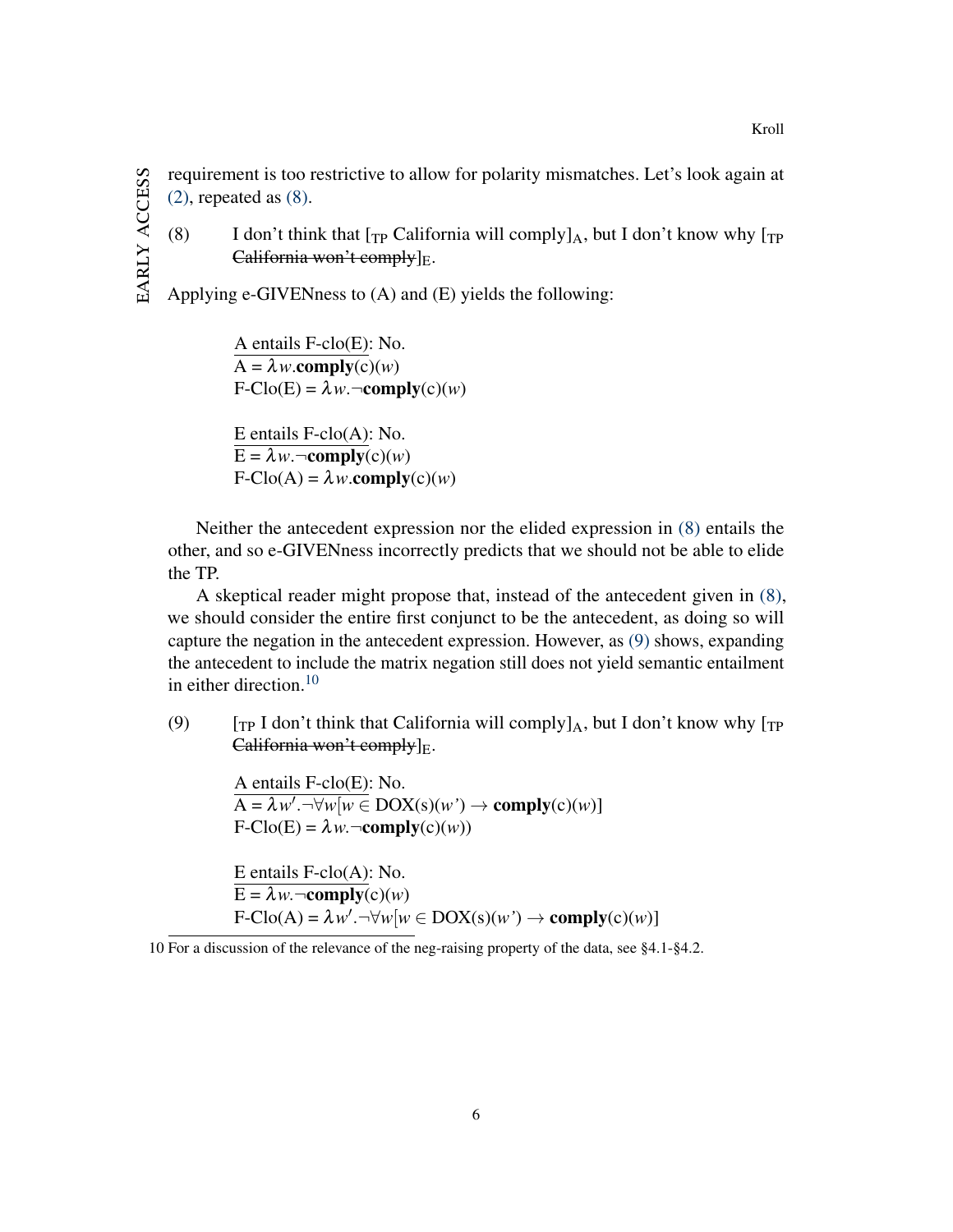## 2.2 Hybrid Theories

[Merchant](#page-47-0) [\(2013b\)](#page-47-0) and [Chung](#page-42-4) [\(2013\)](#page-42-4) argue that e-GIVENness alone is too weak an identity condition on sluicing, as it fails to rule out impossible sluices such as the active/passive mismatch in [\(10\).](#page-7-0)

<span id="page-7-0"></span>(10)  $\#[John was kicked]_A$ , but I don't know who<sub>i</sub> [t<sub>i</sub> kicked John]<sub>E</sub>.

Merchant and Chung propose to rule out sluices such as [\(10\)](#page-7-0) by including substantive syntactic restrictions on sluicing in addition to the bidirectional semantic entailment condition of e-GIVENness. As the accounts presented in these works are by their very purpose more restrictive than e-GIVENness, the objections in the last section regarding the too-restrictive nature of e-GIVENness apply equally to these accounts, as well.

## 2.3 Inquisitive entailment

[AnderBois](#page-41-0) [\(2014\)](#page-41-0) criticizes e-GIVENness for failing to predict the impossibility of sluicing out of doubly-negated indefinites and appositives. AnderBois argues that while examples [\(11\)](#page-7-1) and [\(12\)](#page-7-2) satisfy bidirectional entailment, they are not well-formed sluices [\(AnderBois](#page-41-0) [2014:](#page-41-0) pp. 19 & 23, respectively, brackets added):

- <span id="page-7-2"></span><span id="page-7-1"></span>(11) #[It's not the case that no one left]<sub>A</sub>, but I don't know who [left]<sub>E</sub>.
- (12) #Joe, [who once killed a man in cold blood] $_A$ , doesn't even remember who [he once killed in cold blood] $E$ .

AnderBois proposes a modified account of sluicing based on inquisitive semantic entailment over CPs [\(Groenendijk & Roelofsen](#page-44-3) [2009\)](#page-44-3). Inquisitive semantic entailment is a more restrictive identity requirement than e-GIVENness and rules out examples [\(11\)](#page-7-1) and [\(12\):](#page-7-2) neither antecedent contains inquisitive content and therefore cannot entail the inquisitive content of the question CP (see AnderBois §3.4 and §4 for discussion).

Recent work has challenged the inquisitive semantic entailment account on empirical grounds. [Collins et al.](#page-42-5) [\(2014\)](#page-42-5) provide experimental evidence that sluices out of doubly-negated constructions and appositives are indeed possible, $^{11}$  $^{11}$  $^{11}$  and [Barros](#page-42-3) [\(2014\)](#page-42-3) observes that [\(12\)](#page-7-2) above, modified in [\(13\),](#page-7-4) is acceptable when the remnant *who* is replaced with the d-linked wh-expression *which man* (see also discussion in §5.3).

<span id="page-7-4"></span><span id="page-7-3"></span><sup>11</sup> The results show that while speakers in the experiment did not judge the examples highly, they judged them no worse than the equivalent pre-sluice examples.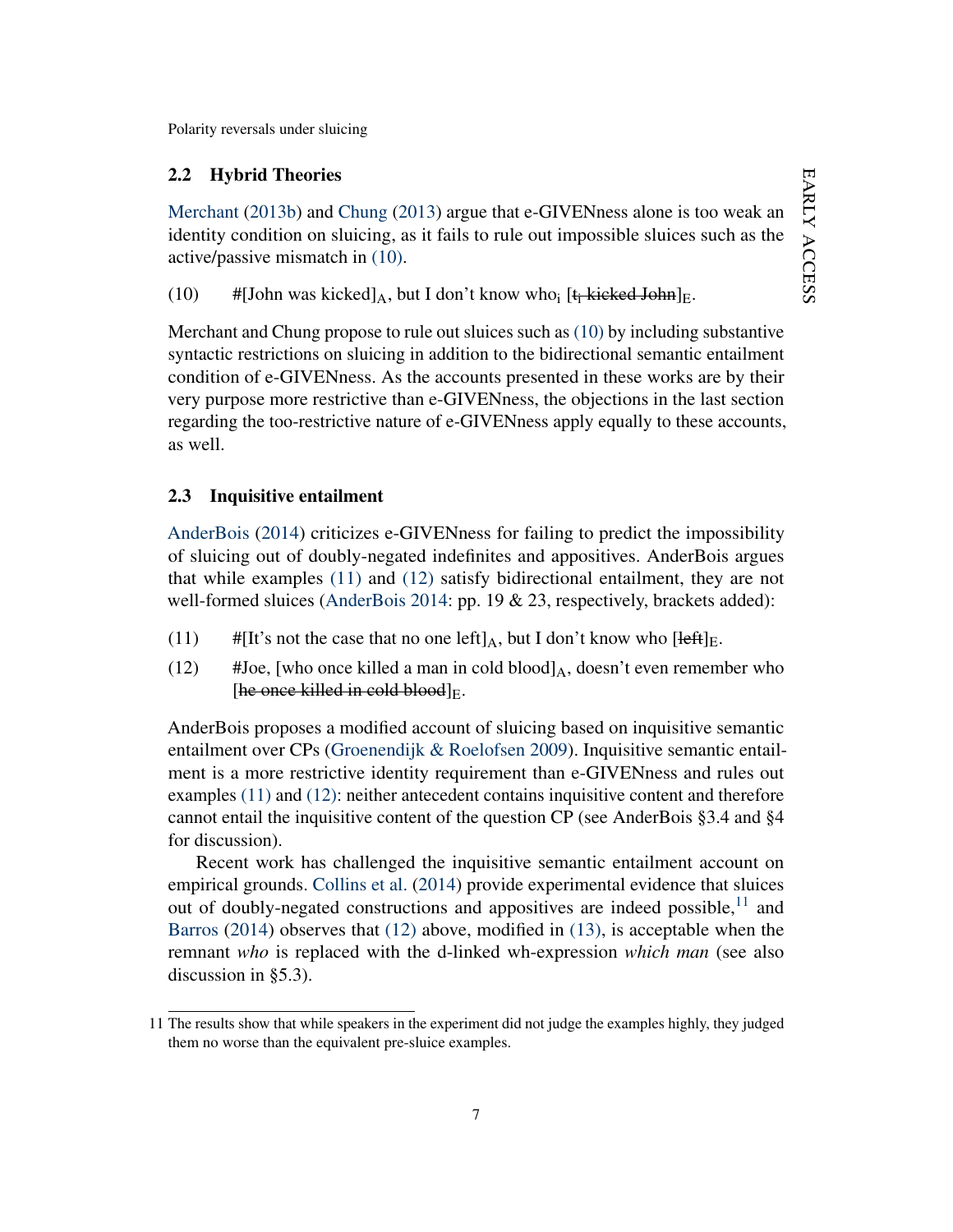(13) Joe, [who once killed a man in cold blood] $_A$ , doesn't even remember which man [he once killed in cold blood] $E$ .

Additionally, Inquisitive Entailment was created to be a more restrictive entailment identity account than e-GIVENness. As I have shown that e-GIVENness is too restrictive to permit polarity reversal sluices, it follows that an account that was created to predict a subset of those constructions predicted by e-GIVENness is also too restrictive to permit the polarity reversals. Thus, while contributing many insights into the semantics and pragmatics of sluicing, particularly regarding *which* sluices out of disjunctive clauses, Inquisitive Entailment is too strict an identity condition to correctly predict the full range of sluicing possibilities.

#### 2.4 Scopability

[Barker](#page-42-1) [\(2013\)](#page-42-1) analyzes sluicing as anaphora to the semantic remnant of a clause from which a subconstituent has been removed (a *continuation*). Under this proposal, sluicing constructions contain gaps and silent proforms but no internal syntactic structure in the ellipsis site. This analysis, called *scopability*, uses a type logical (categorial) grammar that allows a tight connection between syntactic and semantic content. Certain facts about scope and case matching behavior in sluicing therefore fall out naturally from the system.

Scopability focuses on the scope facts of sluicing originally observed in [Chung](#page-42-0) [et al.](#page-42-0) [1995.](#page-42-0) Chung et al. notice that an example like [\(14\)](#page-8-0) only allows a reading in which the indefinite *a book* takes wide scope over the quantifier *everyone* [\(Barker](#page-42-1) [2013:](#page-42-1) p. 191).

<span id="page-8-0"></span>(14) Everyone selected a book, but I don't know which book.

Chung et al. propose that in sluicing constructions, the correlate (their *inner antecedent*: the optionally-present constituent in the antecedent of a sluicing construction that corresponds to the wh-remnant) must take scope over the antecedent clause. This scope fact follows in the system of scopability because a sluicing antecedent is created by allowing the correlate to take scope over the rest of the antecedent clause. In [\(14\),](#page-8-0) this means that the indefinite correlate [a book] must take wide-scope over the antecedent [everyone selected  $\_\$ ]; the scope facts then follow naturally.

I argue that scopability, too, is too restrictive to capture the polarity reversal data. While scopability rejects the semantic entailment condition, Barker argues that scopability avoids overgeneration by imposing effectively the same restriction through different means: ". . . the net effect of the mutual entailment requirement [of e-GIVENness] is that once we subtract the inner antecedent from the antecedent clause, and once we subtract the wh-phrase from the sluice, the remainders must be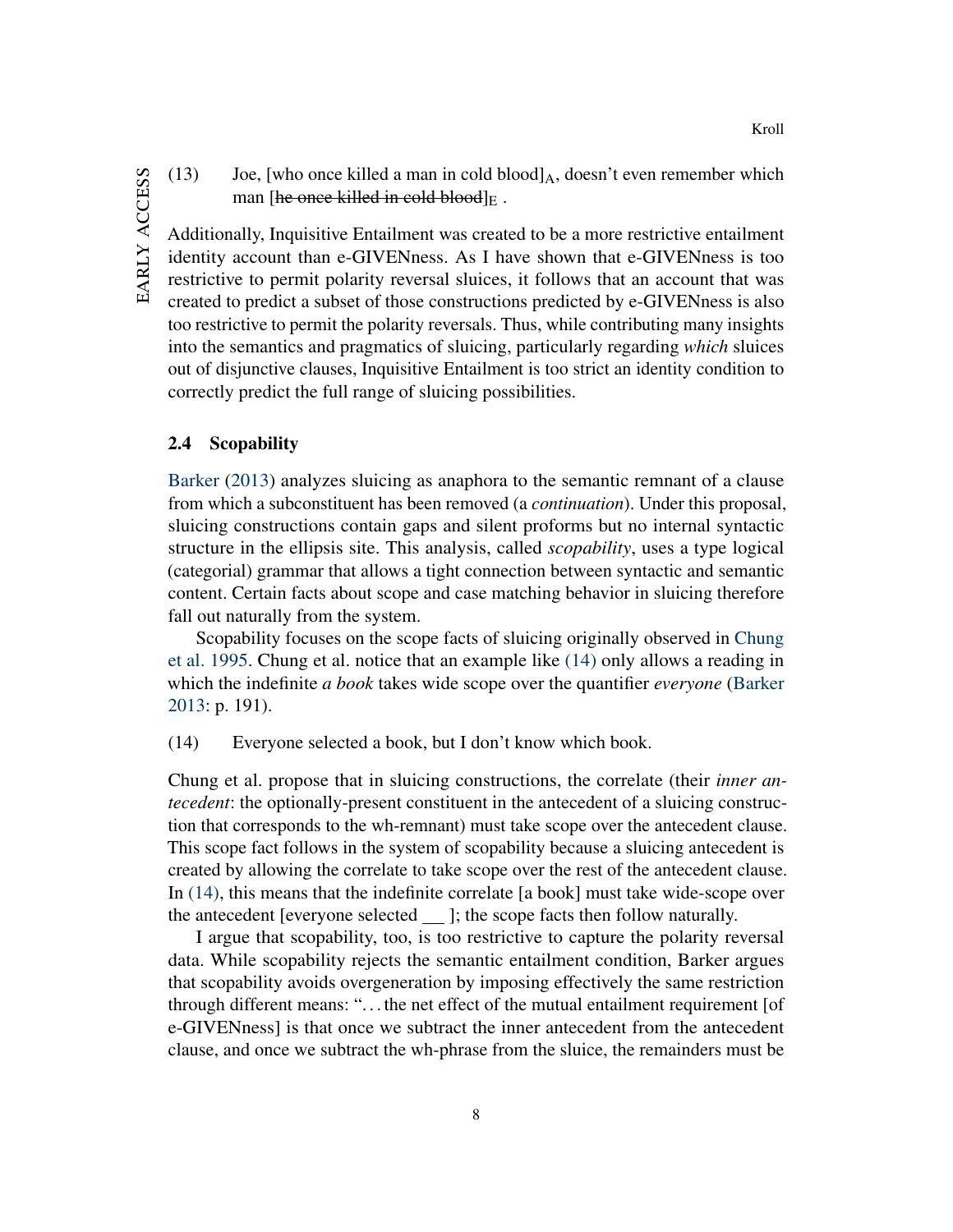semantically equivalent — exactly what is guaranteed by the anaphoric [scopability] analysis" (213). Indeed, it is clear that Barker intends scopability to deliver semantic equivalency between a sluice and its antecedent. However, we have seen that a condition which imposes semantic equivalency between an ellipsis site and its antecedent is too restrictive to predict the novel data contributed by polarity reversal sluices.

In summary, bidirectional semantic entailment accounts such as e-GIVENness, and theories that impose semantic identity between an ellipsis site and its antecedent, are too restrictive and fail to predict the existence of polarity reversal data.<sup>[12](#page-9-0)</sup> The next section proposes an alternative account that builds off the insights provided by the accounts discussed here.

#### 3 A modified account

This section proceeds in two parts. The first subsection discusses a constraint proposed in [Dayal & Schwarzschild](#page-42-6) [2010](#page-42-6) that explains certain data that have been used to motivate a bidirectional entailment account. I propose that since these data can be ruled out on independent grounds, they should not be ruled out by a sluicing theory specifically. Section 3.2 then proposes a new identity condition on sluicing called Local Givenness, which argues that sluices are licensed by local contextual entailment. Section 3.2 also spells out the assumptions of the account, and derives a non-polarity reversal sluicing example.

## 3.1 The Well-Formedness Condition

This subsection shows that we can rule out certain forms of unacceptable sluices independently from our sluicing licensing condition. There are many reasons why a particular sluice may be unacceptable, and, importantly, the reason is not always because of its failure to satisfy an ellipsis licensing condition. Dayal  $\&$  Schwarzschild [\(2010\)](#page-42-6) observe that one reason a sluice may be unacceptable is because its presluice— or, the unelided form of the sluice— is also unacceptable. They therefore propose that infelicitous pre-sluices will yield infelicitous sluices. For example, [\(15a\)](#page-9-1) is infelicitous, or pragmatically anomalous (in this case, because it contains two generally contradictory clauses). It is not surprising, then, that the corresponding sluice in [\(15b\)](#page-10-0) is also infelicitous.

<span id="page-9-1"></span><span id="page-9-0"></span><sup>12</sup> Note that [Ginzburg & Sag](#page-44-1) [\(2001\)](#page-44-1) and [Barros](#page-42-3) [\(2014\)](#page-42-3) take a slightly different approach, combining syntactic and pragmatic constraints.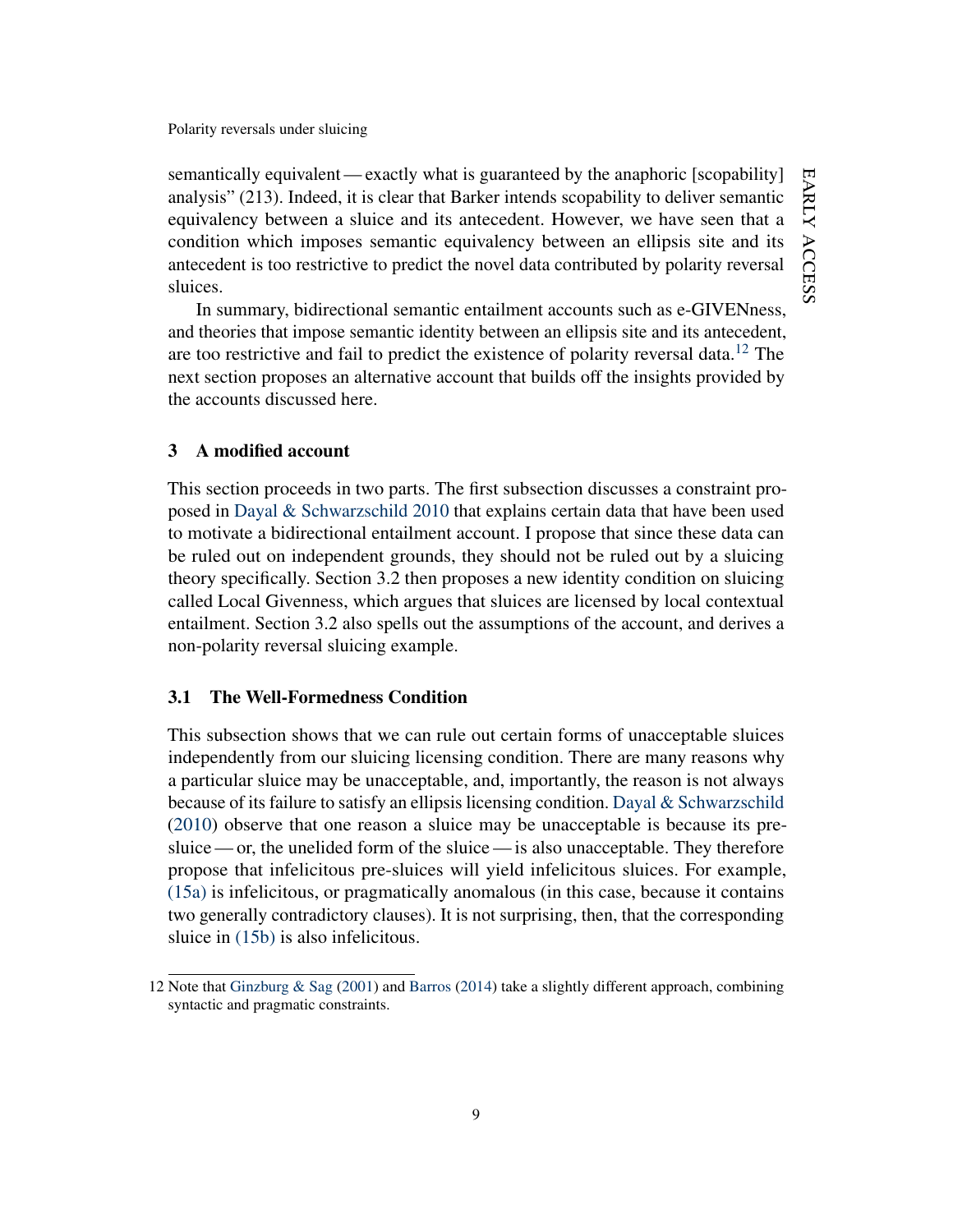- <span id="page-10-0"></span>(15) a. #Hillary<sub>i</sub> knows that the President lives in the White House, but she<sub>i</sub> doesn't know where the President lives.
	- b. Hillary<sub>i</sub> knows that the President lives in the White House, but she<sub>i</sub> doesn't know where  $\#$ [the President lives  $t_i$ ].

For ease of reference, I call this observation the Well-Formedness Condition (see discussions in [Romero](#page-48-4) [1998,](#page-48-4) [Dayal & Schwarzschild](#page-42-6) [2010,](#page-42-6) [Tancredi](#page-49-1) [1992,](#page-49-1) and [Merchant](#page-47-1) [2013a\)](#page-47-1):

(16) *The Well-Formedness Condition*: If a pre-sluice is infelicitous, then the corresponding sluice will not be well-formed.

The Well-Formedness Condition is, to the extent of my knowledge, both empirically verifiable and intuitively satisfying. It seems desirable that a question that is infelicitous when uttered overtly will remain infelicitous when partially elided. The importance of this observation is that it rules out certain examples that we do not want to force our sluicing theory to rule out. The observation is not specific to polarity reversal sluices, but is helpful to keep in mind when considering the scope of the data that any theory of sluicing needs to account for. By adopting the Well-Formedness Condition, we are able to rule out examples like [\(15b\)](#page-10-0) independently, obviating the need to account for such sluices in our theory of ellipsis.<sup>[13](#page-10-1)</sup>

## 3.2 Local Givenness

This section proceeds in three parts. The first outlines the basic formal assumptions used in the current account. The second presents a first pass at the sluicing theory that is developed and argued for in this paper, called Local Givenness. The third independently motivates the theory by applying it to a non-polarity reversal sluice. The reader who is familiar with dynamic theories of context update can safely skip to the second section on Local Givenness.

(i) A: I saw some tigers today at the zoo.

<span id="page-10-1"></span><sup>13</sup> The infelicity of examples like [\(15a\)](#page-9-1) comes from the infelicity of asking a question that already has (at least) a partial answer available in the discourse [\(Romero](#page-48-3) [1997,](#page-48-3) [Fitzpatrick](#page-43-1) [2005,](#page-43-1) [Ginzburg](#page-43-2) [2012,](#page-43-2) [Barros](#page-42-3) [2014\)](#page-42-3). For example, B's question in (i) is infelicitous without the inclusion of *other*, because A has already asserted that she has seen some tigers that day at the zoo, which is a partial answer to the question 'What animals did you see today at the zoo?'.

B: What/which #(OTHER) animals did you see today at the zoo?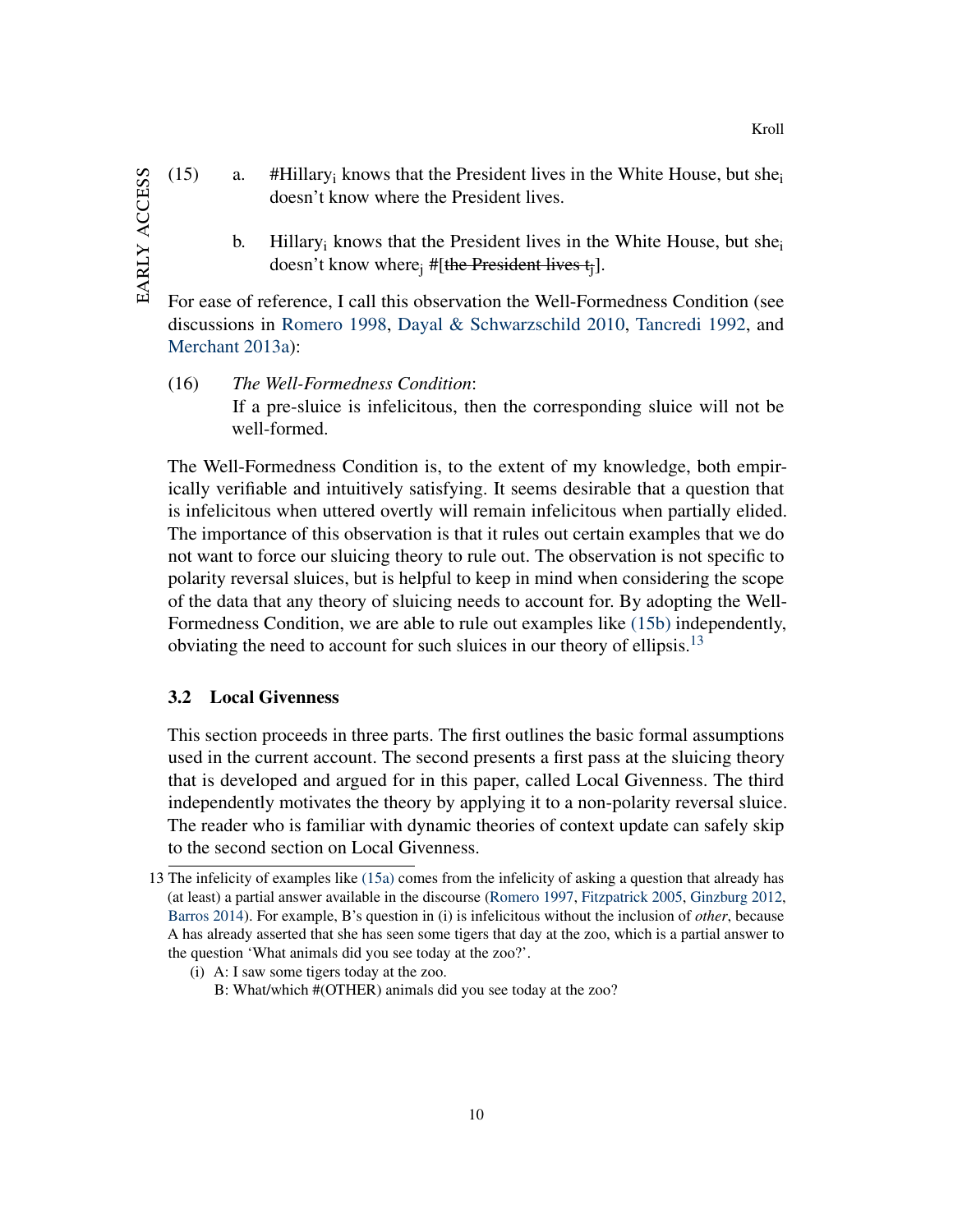#### 3.2.1 Context update and dynamic interpretation systems

I use here a dynamic interpretation system outlined in [Kadmon](#page-45-0) [2001](#page-45-0) and based on File Card Semantics [\(Heim](#page-44-4) [1983a\)](#page-44-4) and the Context Change Potential (CCP) system of [Heim](#page-45-1) [1983b.](#page-45-1) Dynamic interpretation systems such as CCP update the conversational context incrementally. They aim to capture the observation that clausal interpretation may crucially rely on the interpretation of previous intrasentential clauses. For example, the context need not be updated only at the end of a sentence as in a static system; instead, semantic content can incrementally update the context at the completion of a proposition or earlier. Because of this incremental updating, the second clause of a sentence— such as in a sentence containing conjoined clauses— can be interpreted in a different context from the first clause of the same sentence, and in a different context from the global conversational context. Theories of incremental updating have been of particular interest in studies of presupposition projection [\(Stalnaker](#page-49-2) [1973,](#page-49-2) [1974,](#page-49-3) [Karttunen](#page-45-2) [1974,](#page-45-2) [Gazdar](#page-43-3) [1979,](#page-43-3) [Karttunen & Peters](#page-45-3) [1979,](#page-45-3) [Heim](#page-45-1) [1983b,](#page-45-1) [Soames](#page-49-4) [1989,](#page-49-4) [Beaver](#page-42-7) [2001,](#page-42-7) a.o.) and anaphora [\(Geach](#page-43-4) [1962,](#page-43-4) [Evans](#page-43-5) [1977,](#page-43-5) [Roberts](#page-47-2) [1989,](#page-47-2) [Heim](#page-45-4) [1990,](#page-45-4) [Kamp & Reyle](#page-45-5) [1993,](#page-45-5) [van Rooij](#page-48-5) [1997/2006,](#page-48-5) [Nouwen](#page-47-3) [2007,](#page-47-3) [Murray](#page-47-4) [2014,](#page-47-4) a.m.o.).

In order to be able to clearly refer to the context of an entire sentence versus the context in which a particular clause is interpreted, [Karttunen](#page-45-6) [\(1973\)](#page-45-6) first distinguished *global* contexts, contexts at which the current sentence is interpreted, from *local* contexts, contexts at which the current clause (or possibly some smaller constituent) is interpreted. This terminology is adopted in [Heim](#page-45-1) [1983b](#page-45-1) and [Kad](#page-45-0)[mon](#page-45-0) [2001](#page-45-0) under a similar meaning. It is further developed under the motivation of processing parsimony in [Schlenker](#page-48-6) [2009,](#page-48-6) [2010,](#page-48-7) [2011a.](#page-48-8) As mentioned above, the local context in which a clause is interpreted is not necessarily identical to the global context of its containing sentence. One effect of distinguishing between the two types of context is that propositions can be entered into local contexts without being entered into the discourse common ground or context set [\(Stalnaker](#page-49-5) [2002\)](#page-49-5), i.e. without being accepted as true by the speakers of the discourse for purposes of the discourse. Note that this means that, throughout a discourse, a local context is not necessarily a continually narrowing set of worlds. I notate local contexts throughout as *c<sup>L</sup>* to distinguish them from global contexts, though the reader is asked to keep in mind that this serves merely as a reminder that we are concerned with updating our derivations incrementally.

In [Heim](#page-45-1) [\(1983b\)](#page-45-1)'s CCP system, the context is defined as a set of worlds (or, alternatively, as a set of world-assignment pairs). Instead of a standard truth-conditional semantics, operators contribute a context change potential, which is a partial function from contexts to contexts. Context change potentials express partial functions because a new context is defined only when the presuppositions of the entering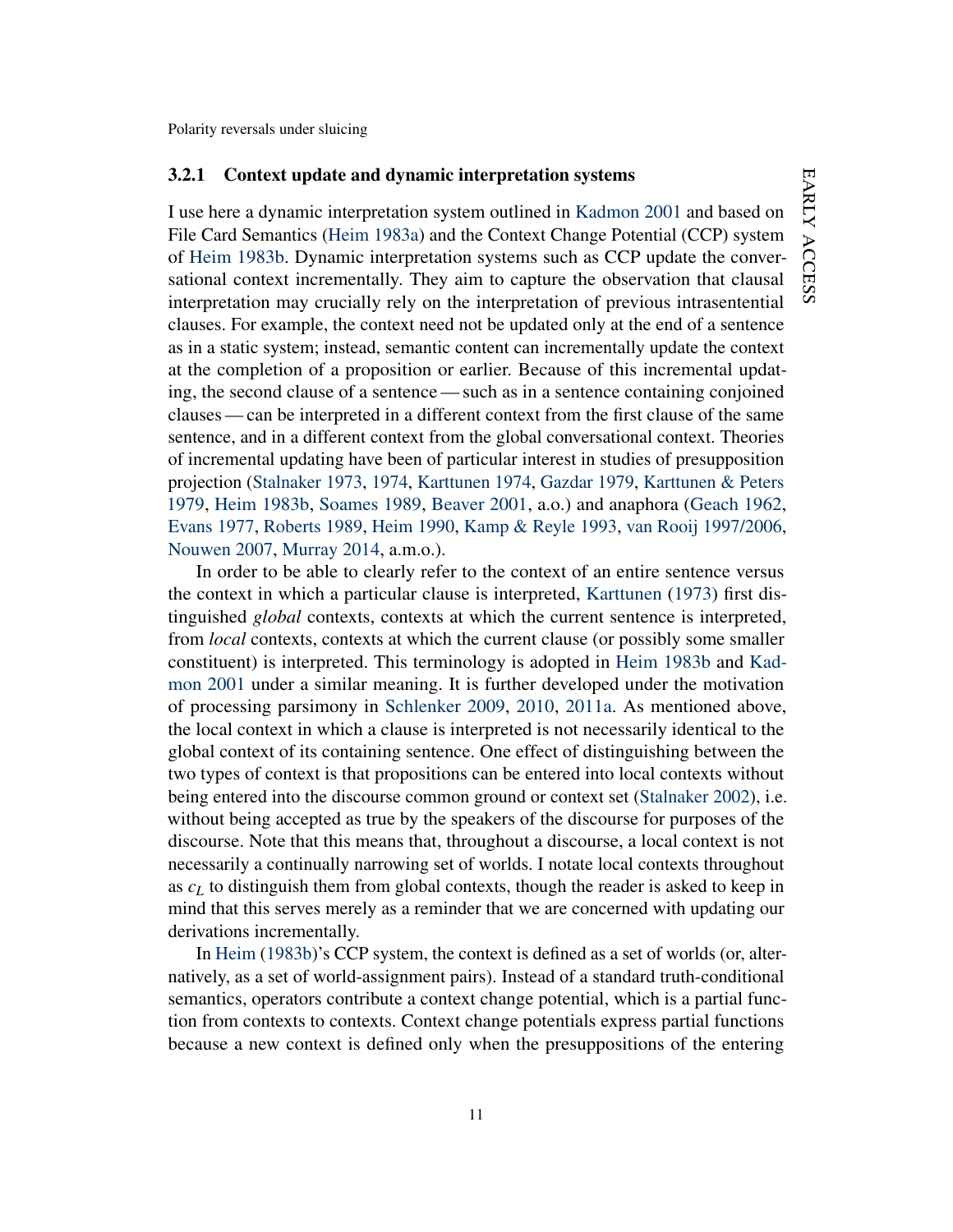expression are defined (entailed by the context), or are accommodated. The basic assumptions I make here are given as follows:

A context *c* and a proposition *p* are defined as sets of worlds. Because *c* is a set of worlds, entailment is defined by the subset relation, such that if a context *c* entails a proposition *p*, then  $c \subseteq p$ . A context is updated with a new proposition *p* by conjoining, or intersecting, with *p*. Context updating is defined as follows:

*Context update*:

a. If *c* entails the presuppositions of *p*, then  $c + p = c \cap p$ 

b. If *c* does not entail the presuppositions of *p*, then *c* is undefined<sup>[14](#page-12-0)</sup>

Some Heimian rules for basic English propositional operators are given here (see e.g. [Karttunen](#page-45-2) [1974,](#page-45-2) [Heim](#page-45-1) [1983b,](#page-45-1) [Kadmon](#page-45-0) [2001\)](#page-45-0):

> Negation:  $c + \neg p = c \setminus (c + p)$ Conjunction:  $c + (p \wedge q) = (c + p) + q$ Disjunction:  $c + (p \lor q) = (c + p) + (c + (c \lor p) + q)$ Conditional:  $c + (\text{If } p, q) = c \setminus (c + p) \setminus ((c + p) + q)$

Note that the final results of applying these rules to the context is an updating of the global sentence context, or the context resulting from the interpretation of the entire expression. Importantly, the context change potentials of these complex expressions are derived compositionally from the context change potentials of their constituents.[15](#page-12-1)

While there is debate in the literature over the correct formalization of some of these rules, the differing implementations of the rules does not impact in any crucial way the ellipsis derivations that concern us here. I use a basic Heimian account because the CCP account is widely known and is sufficient to capture the data we are concerned with. The interested reader is encouraged to reference [Karttunen](#page-45-2)

12

<span id="page-12-0"></span><sup>14</sup> Heim (1988), following Lewis (1979), also allows for the possibility of accommodation of the presuppositions of *p* if *c* is undefined. Accommodation is defined as follows:  $c + p = (c \cap ps(p)) \cap p$ . As Heim notes, accommodation is not a mechanism of the formal system, but instead an act that a speaker chooses to do to avoid a breakdown in communication (pg. 401).

<span id="page-12-1"></span><sup>15</sup> A reviewer asks about the predictability of the local context. The field does not currently have a complete set of CCPs; thus, I acknowledge that the theory presented here might over or under-generate once we have exhaustively documented the full set of natural language constructions. I use existing CCP rules to describe every category of polarity reversal sluicing examples found by the SCEP. The use of local contexts is motivated by examples in which the local licensing context is substantively different from the global licensing context; that is, cases in which the antecedent material updates the local context, but is not preserved in the global context. Local contexts are used extensively in dynamic update systems, where general criteria for their predictions are discussed in a depth that this paper is unfortunately unable to cover.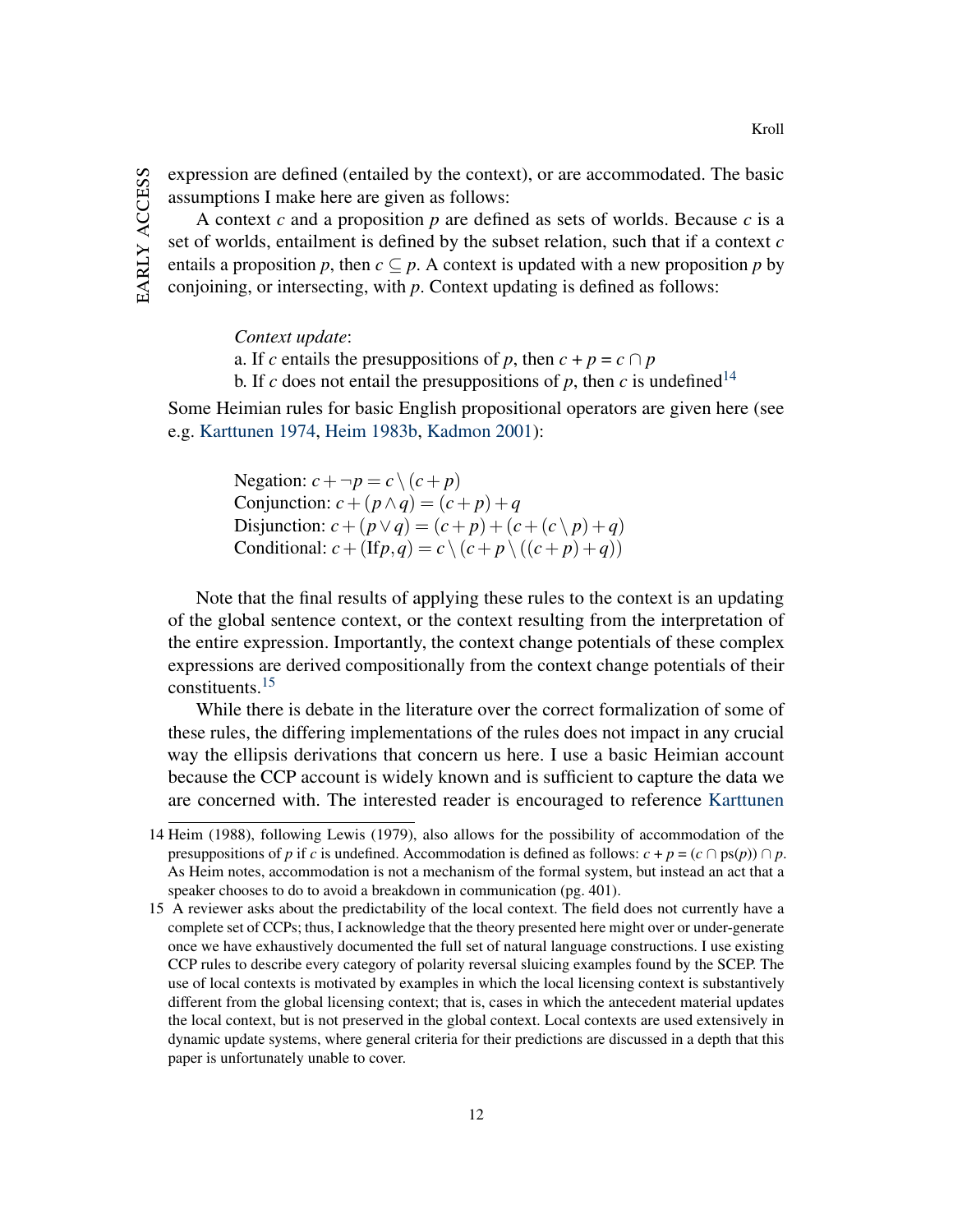[1974,](#page-45-2) [Heim](#page-45-1) [1983b,](#page-45-1) [Kadmon](#page-45-0) [2001,](#page-45-0) [Schlenker](#page-48-7) [2010,](#page-48-7) [2011b](#page-48-9) for additional discussion, EARLY ACCESS early as well as the respective benefits and drawbacks of different rule formalizations. However, the account developed here does not rely on the use of any particular system. Other developed dynamic theories, such as the closely related Discourse access Representation Theory [\(Kamp](#page-45-7) [1981\)](#page-45-7) and its expansions and Dynamic Predicate Logic [\(Groenendijk & Stokhof](#page-44-5) [1990\)](#page-44-5), could alternatively be used. Also available as alternatives are non-dynamic accounts that use local contexts to compute incremental processing, such as [Schlenker](#page-48-6) [2009,](#page-48-6) [2010,](#page-48-7) [2011a.](#page-48-8)

#### 3.2.2 Local Givenness

The theory of sluicing presented here eschews semantic identity in favor of pragmaticsbased entailment. The spirit of the proposal is indebted to those accounts already discussed and to the contextual entailment allowance that was included, though not given an exposition, in [Schwarzschild](#page-49-0) [\(1999\)](#page-49-0)'s GIVENness theory. Informally, I propose that the TP of an interrogative can be elided if and only if the proposition expressed by the TP, modulo existential closure, is entailed by the context in which the sentence expressing the proposition would be uttered. Recall that the notation *c<sup>L</sup>* is used to indicate the local context of  $p$ ; that is, the context into which  $p$  is entered. Formally, Local Givenness is expressed as follows:

**Local Givenness (preliminary):** A TP  $\alpha$  can be deleted *iff*  $ExClo(\llbracket \alpha \rrbracket^g)$  expresses a proposition *p* such that  $c_L \subset p$ .

Because the theory uses contextual entailment as its licensing requirement, there is no reliance on antecedents built into the theory. For expositional clarity and in deference to the historical importance antecedents hold in accounts of ellipsis, I use antecedent labels throughout in the derivations of sluices in this paper. I ask the reader to please keep in mind, though, that this is a notational convenience and not a requirement of the theory. The propositions labelled as antecedents should be thought of more accurately as licensers, in that they provide the main propositional content constraining the local context of the sluiced proposition. There are no actual antecedent requirements built into the account, however, other than what content impacts the local context of the elided proposition.

## 3.2.3 Application of Local Givenness

This subsection applies the theory of Local Givenness to a non-polarity reversal example.<sup>[16](#page-13-0)</sup> The example was chosen to display the generalizability of the theory and

<span id="page-13-0"></span><sup>16</sup> I thank a reviewer for noting that a discussion of such an example would be helpful.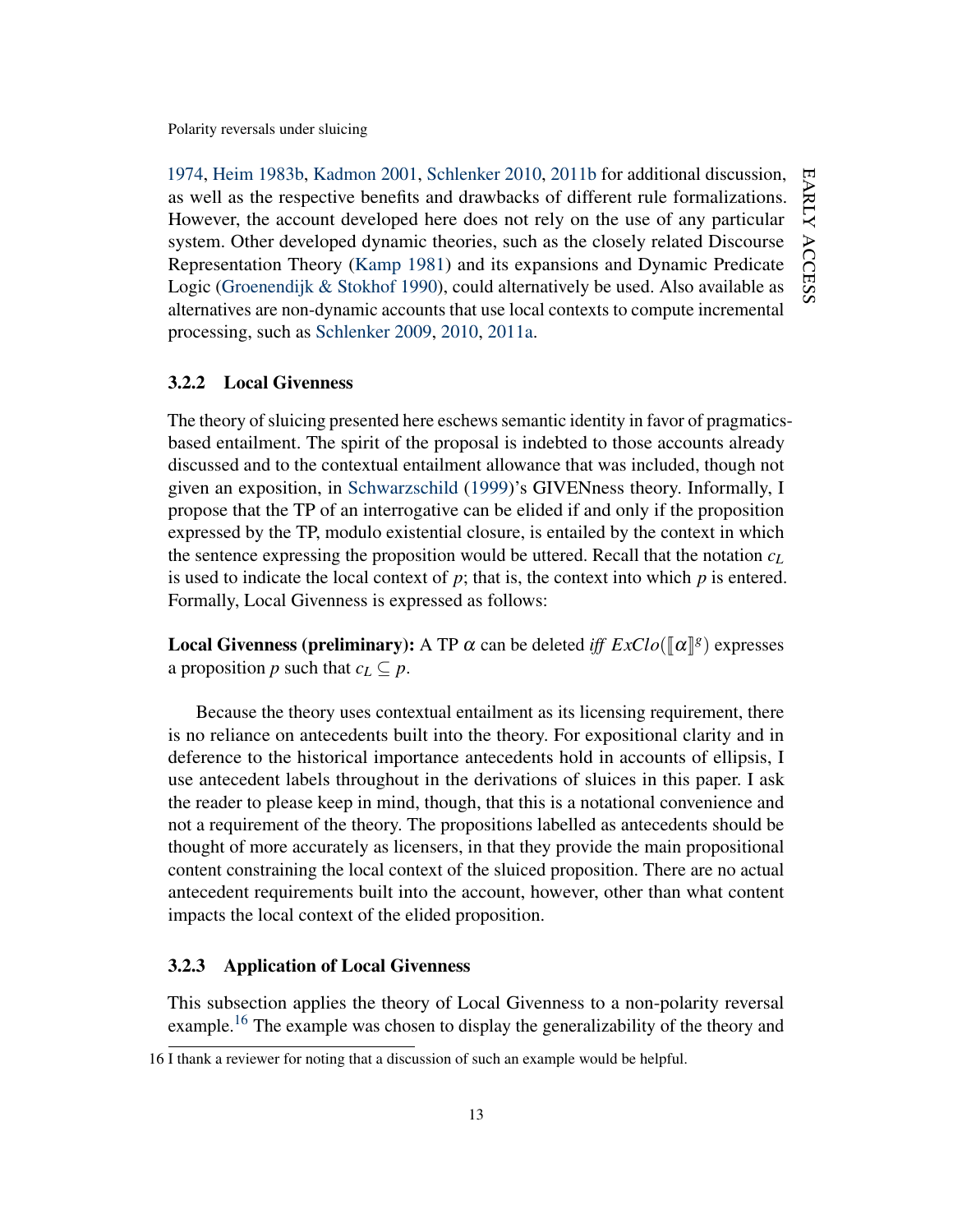to show that it correctly accounts for examples that are not polarity reversals (see [Kroll](#page-46-1) [2019](#page-46-1) for additional examples). Because the contextual entailment condition of Local Givenness is a less restrictive condition than the bidirectional semantic entailment condition of e-GIVENness, it predicts not only those sluices predicted by e-GIVENness, but also sluices that the bidirectional entailment condition is too restrictive to capture.

Example [\(17\)](#page-14-0) shows that the account correctly predicts sluicing out of appositives, as is shown to be empirically available in [\(13\).](#page-7-4) While appositives are canonically considered to be not-at-issue content, it has been widely observed that they participate in discourse level activities — including ellipsis — in the same manner as matrix or at-issue content. Appositives can also in the right circumstances behave like at-issue content in their projection and truth conditional behavior [\(Potts](#page-47-5) [2005,](#page-47-5) [Amaral et al.](#page-41-1) [2007,](#page-41-1) [Syrett & Koev](#page-49-6) [2014,](#page-49-6) [AnderBois et al.](#page-41-2) [2015,](#page-41-2) [Kroll & Rys](#page-46-2)[ling](#page-46-2) [to appear,](#page-46-2) a.o.). I assume here that appositive relative clauses are propositional [\(Potts](#page-47-5) [2005\)](#page-47-5), stand in an anaphoric referential relationship with their main clause anchor (notated here by the superscript *x*) [\(Nouwen](#page-47-3) [2007\)](#page-47-3), and differ from main clause content in that appositive content is automatically added to the global context, while main clause content is added in the local context and introduced as a proposal to update the global context [\(Murray](#page-47-4) [2014,](#page-47-4) [AnderBois et al.](#page-41-2) [2015\)](#page-41-2).<sup>[17](#page-14-1)</sup> A slightly simplified version of example [\(13\)](#page-7-4) is repeated in [\(17\).](#page-14-0)

- <span id="page-14-0"></span>(17) Joe<sup>x</sup><sub>j</sub>, [who<sup>x</sup> killed a man in cold blood]<sub>A</sub>, doesn't know which man<sub>i</sub> [he<sub>j</sub> kill<mark>ed t<sub>i</sub> in cold blood</mark>]<sub>E</sub>.
	- (i) The appositive content of  $(17)$  updates the global context *c*, which I assume for maximal generality is *W*: [18](#page-14-2) *c* = *W* ∩ {*w*:  $\exists$ *x*[**man**(*x*)(*w*) ∧ **kill in cold blood**(*x*)(j)(*w*)]} =  $\{w : \exists x[\text{man}(x)(w) \land \textbf{kill in cold blood}(x)(j)(w)]\}$
	- (ii) The existential closure of  $(E)$  is as follows:  $\text{ExCl}o(\llbracket \text{E} \rrbracket^g) = \{w: \exists x[\text{man}(x)(w) \land \text{kill in cold blood}(x)(j)(w)]\}$
	- (iii)  $\{w: \exists x[\text{man}(x)(w) \land \textbf{kill in cold blood}(x)(j)(w)]\} \subseteq ExClo(\llbracket \textbf{E} \rrbracket^g)$

As there are no intervening updates (no intervening operators or propositions), the local context for the expression following the appositive is identical to the global

<span id="page-14-1"></span><sup>17</sup> While [AnderBois et al.](#page-41-2) [\(2015\)](#page-41-2)'s account allows for the free occurrence of ellipsis over borders, they rely on [AnderBois](#page-41-0) [2014](#page-41-0) to rule out sluicing specifically. See discussion above on why we want our ellipsis theory to derive this example.

<span id="page-14-2"></span><sup>18</sup> A reviewer raises a concern about the assumption that the context is the set of all possible worlds. In fact, assuming a starting context of all possible worlds is the most difficult case facing the theory, as all restrictions of the set in order to meet the entailment condition must be generated by the content preceding the sluice.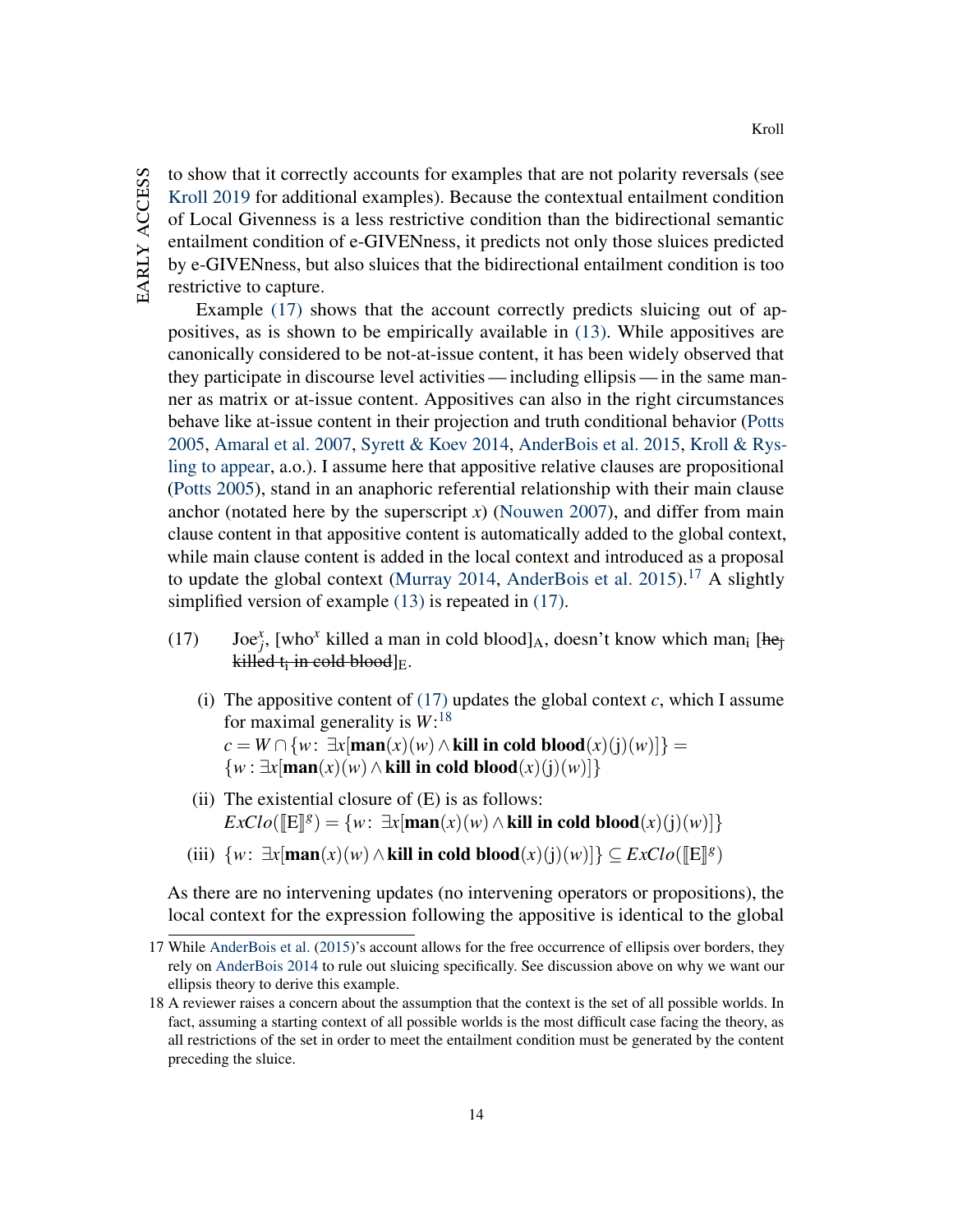context, and we correctly predict entailment and elision of the sluiced clause in step (iii).

Note that entering the appositive content immediately into the global context in this way correctly predicts the projection behavior of appositives and the existence of anaphoric and ellipsis possibilities across appositive and main clause content. The interested reader is referred to [Potts](#page-47-5) [2005,](#page-47-5) [Del Gobbo](#page-43-6) [2007,](#page-43-6) [Nouwen](#page-47-3) [2007,](#page-47-3) [2014,](#page-47-6) [Schlenker](#page-49-7) [2013,](#page-49-7) and [AnderBois et al.](#page-41-2) [2015,](#page-41-2) a.o. for additional details. The next section turns to deriving polarity reversal sluices.

## 4 Deriving polarity reversal sluices

The following sub-sections apply Local Givenness to three main categories of po-larity reversal sluices.<sup>[19](#page-15-0)</sup> The categories are formed by grouping the data based on a salient similarity. For example, polarity reversal sluices are easily constructed with neg-raising verbs, so one category is Neg-Raising Polarity Reversals. While I believe that these categorizations hold theoretical significance, I remain uncommitted to them as holding final explanatory power or as comprising an exhaustive subcategorization.<sup>[20](#page-15-1)</sup>

# 4.1 Polarity reversals are not semantic entailment: Neg-raising polarity reversals

One class of polarity reversal sluices contains neg-raising verbs. For example, [\(2\)](#page-2-1) is repeated as [\(18\):](#page-15-2)

<span id="page-15-2"></span>(18) I don't think that [California will comply] $_A$ , but I don't know why [TP] California won't comply $]E$ .

That neg-raising is the relevant property in [\(18\)](#page-15-2) can be seen by the minimal pair comparison in [\(19\)](#page-15-3) and [\(20\).](#page-16-0) Example [\(20\)](#page-16-0) swaps the neg-raising verb *think* with the non-neg raising verb *hope*. While the neg-raising and non-neg-raising interpretations are both available for [\(19\),](#page-15-3) [\(20\)](#page-16-0) cannot receive the polarity reversal interpretation in [\(20a\).](#page-16-1) Instead, the only available interpretation is the matrix clause reading, given in [\(20b\).](#page-16-2)

<span id="page-15-3"></span><span id="page-15-0"></span><sup>19</sup> See [Kroll](#page-46-1) [2019](#page-46-1) Appendices A and B for derivations of polarity reversal examples containing *doubt* and *until*.

<span id="page-15-1"></span><sup>20</sup> Many polarity reversal examples given here contain *why* and *which NP* correlates. The paucity of correlate types may raise concerns that polarity reversals comprise a restricted set of data and are not generalizable to a wider theory of sluicing. Polarity reversal examples are, however, available with a greater class of remnants. See [Kroll](#page-46-1) [2019,](#page-46-1) [\(51\),](#page-38-0) and [\(55\).](#page-39-0)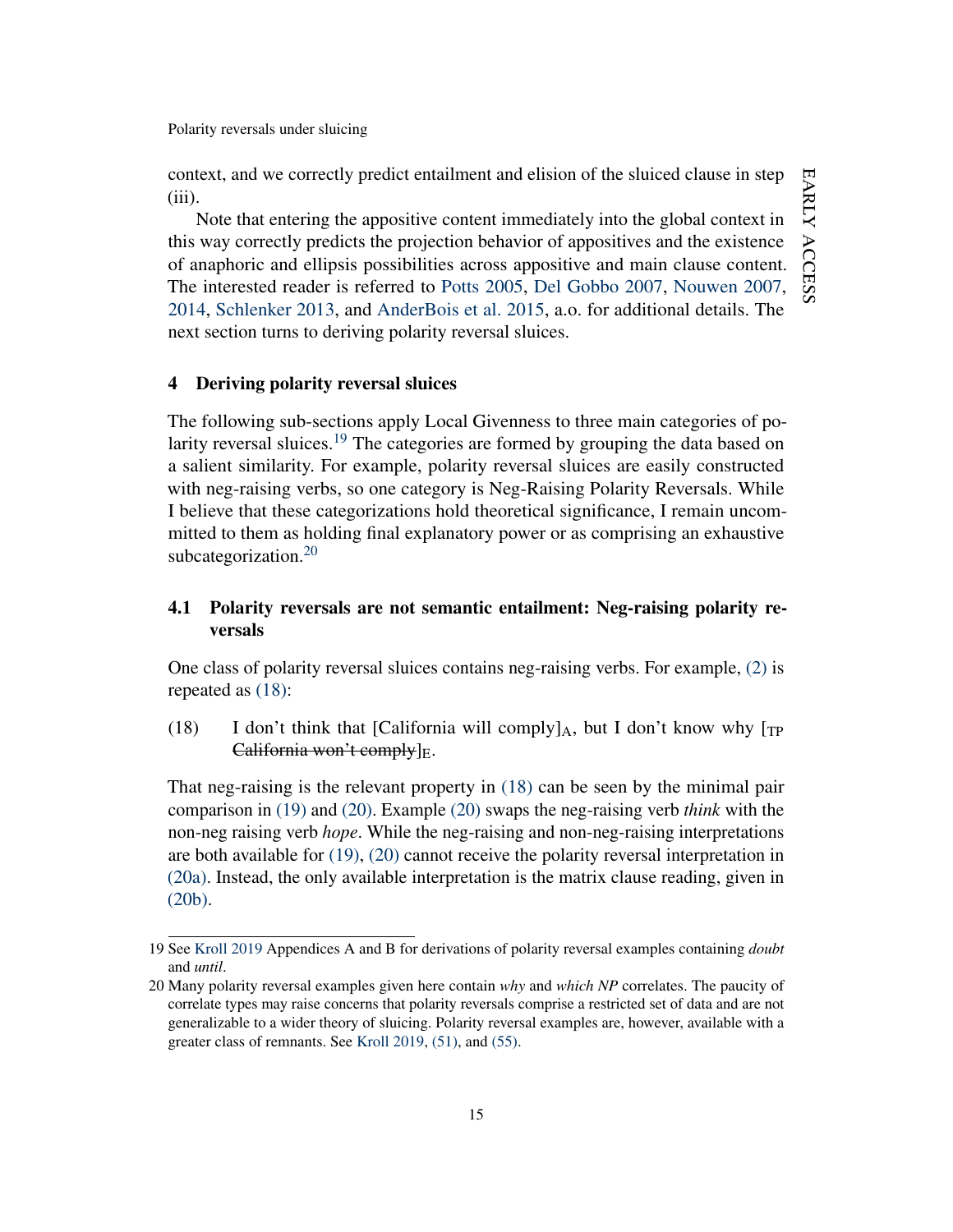- (19) a. Mary doesn't think that California will comply, but she can't explain why  $[California$  won't comply. $]_E$ .
	- b. Mary doesn't think that California will comply, but she can't explain why  $[she<sub>i</sub> doesn't think California will comply.]<sub>E</sub>.$
- <span id="page-16-2"></span><span id="page-16-1"></span><span id="page-16-0"></span>(20) a. Mary doesn't hope that California will comply, but she can't explain why #[California won't comply.] $E$ .
	- b. Mary doesn't hope that California will comply, but she can't explain why  $[she_i$  doesn't hope California will comply.  $]_E$ .

Neg-raising verbs are clause-embedding verbs that when negated allow a reading in which matrix negation takes scope in an embedded clause. As it is one of the dominant approaches in the literature, I use here the account of neg-raising given in [Gajewski](#page-43-7) [2007.](#page-43-7)<sup>[21](#page-16-3)</sup> Gajewski's account draws importantly on an idea from [Bartsch](#page-42-8) [\(1973\)](#page-42-8) that the inference from the literal interpretation of a neg-raising sentence like the antecedent in [\(18\),](#page-15-2) where negation takes matrix scope, to the neg-raised interpretation, where negation takes embedded scope, is a pragmatic inference. Specifically, Bartsch argues that neg-raising verbs license an excluded middle presupposition as a pragmatic inference. For a sentence like the antecedent in [\(18\)](#page-15-2) that contains the neg-raising verb *think*, the presupposition is that the subject either believes that the proposition expressed by the complement of the verb is true, or believes that it is false. The assertion of the antecedent of [\(18\)](#page-15-2) combined with this presupposition then pragmatically entails that the speaker in [\(18\)](#page-15-2) has a belief that California will not comply. The pragmatic nature of the reasoning involved explains how negation comes to be interpreted low and also explains why the neg-raised reading is cancelable in context. The criticism leveled against Bartsch's original account is that no principled reason is given for why some verbs are neg-raising verbs and others are not [\(Horn](#page-45-8) [1978\)](#page-45-8). For example, no explanation is given for why the verb *think* can neg-raise while the epistemically stronger verb *know* cannot, or why neg-raising verbs are idiosyncratically distributed across different languages.

Gajewski proposes to alleviate this objection by categorizing the excluded middle presupposition of neg-raising verbs as a soft-trigger presupposition in the sense of [Abusch](#page-41-3) [2009.](#page-41-3) Abusch's soft-trigger presuppositions are presuppositions that are easily cancellable in context and as such are distinct from hard-trigger presuppositions, which cannot be cancelled. Soft trigger presuppositions are carried by predicates that invoke lexically-stipulated alternatives as a matter of convention. The invocation of these alternatives triggers a pragmatic presupposition that one of the alternatives is true. In the case of neg-raising verbs, the alternatives invoked are the literal interpretation of the sentence and the neg-raised interpretation of the sentence. In summary,

<span id="page-16-3"></span><sup>21</sup> I ask my syntactically-inclined readers to please preview §4.2 to assuage objections to this choice.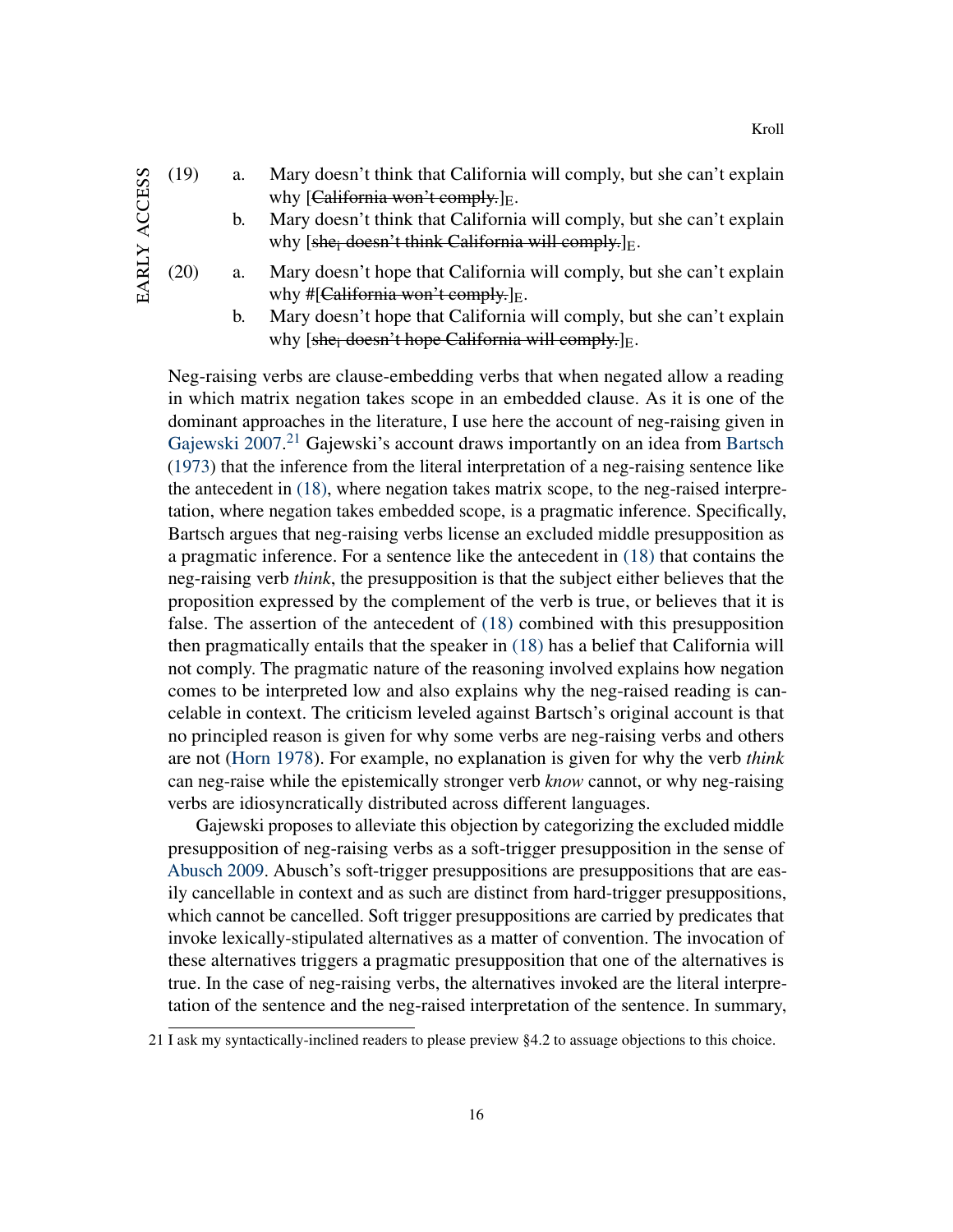Gajewski proposes to treat neg-raising predicates as soft triggers that invoke a pragmatic excluded-middle presupposition. This proposal intends to capture the behavior described in Bartsch's account while providing a more principled explanation for why some verbs allow neg-raising and others do not.

With this theoretical background in place we can return to example [\(18\).](#page-15-2) I have proposed that the assertion of the antecedent in [\(18\)](#page-15-2) combined with the excludedmiddle presupposition invoked by the verb *think* entails that the speaker in [\(18\)](#page-15-2) has the belief that California will not comply. Formally, this is expressed as follows:

(21) [I don't think that California will comply] $_A$ , but I don't know why [ $_{TP}$ ] California won't comply $]E$ .

> [I don't think that California will comply $\begin{bmatrix} \mathbb{S} \\ A \end{bmatrix} = \begin{bmatrix} \frac{1}{2}w' - \forall w[w \in \text{DOY}(s)(w')] \\ \end{bmatrix}$  $\overline{\lambda}w'$ .  $\neg\forall w[w \in \text{DOX}(s)(w') \rightarrow \text{complex}(c)(w)]$

 $DOX(s)(w)$  indicates the set of worlds compatible with the doxastic state of the speaker. Via the excluded middle presupposition conventionally associated with the verb *think*, (A) presupposes that the world of evaluation of *think* meets the following restriction:

Excluded middle presupposition of [\(18\)'](#page-15-2)s antecedent:  $\lambda w'.[\forall w[w \in \text{DOX}(s)(w') \rightarrow \text{complex}(c)(w)] \vee \forall w[w \in \text{DOX}(s)(w') \rightarrow \neg \text{complex}(c)(w)]$ 

The denotation of *think* assumed here is given as follows (following [Uegaki](#page-49-8) [2015\)](#page-49-8):

 $[\![\text{think}]\!]^g = \lambda p.\lambda s.\lambda w'.[\forall w[w \in \text{DOX}(s)(w') \rightarrow p(w)] \vee \forall w[w \in \text{DOX}(s)(w') \rightarrow \neg p(w)]].$  $[\forall w[w \in \text{DOX}(s)(w') \rightarrow p(w)]]$ 

Because (A) expresses that the first disjunct of the excluded middle presupposition is false, the presupposition of (A) and the assertion of (A) together entail the second disjunct of the presupposition. This entailment produces the stronger reading that the speaker uttering [\(18\)](#page-15-2) has a belief that California will not comply. The following steps apply Local Givenness to [\(18\).](#page-15-2) I use throughout a function *C* that takes a given function  $f$  and returns a set such that for any  $\langle s, t \rangle$  function  $f, C(f) = \{w: f(w) = 1\}$ . This is merely a notational convenience, which allows us to move between function and set notation.

(i) Starting Context:  $c = W$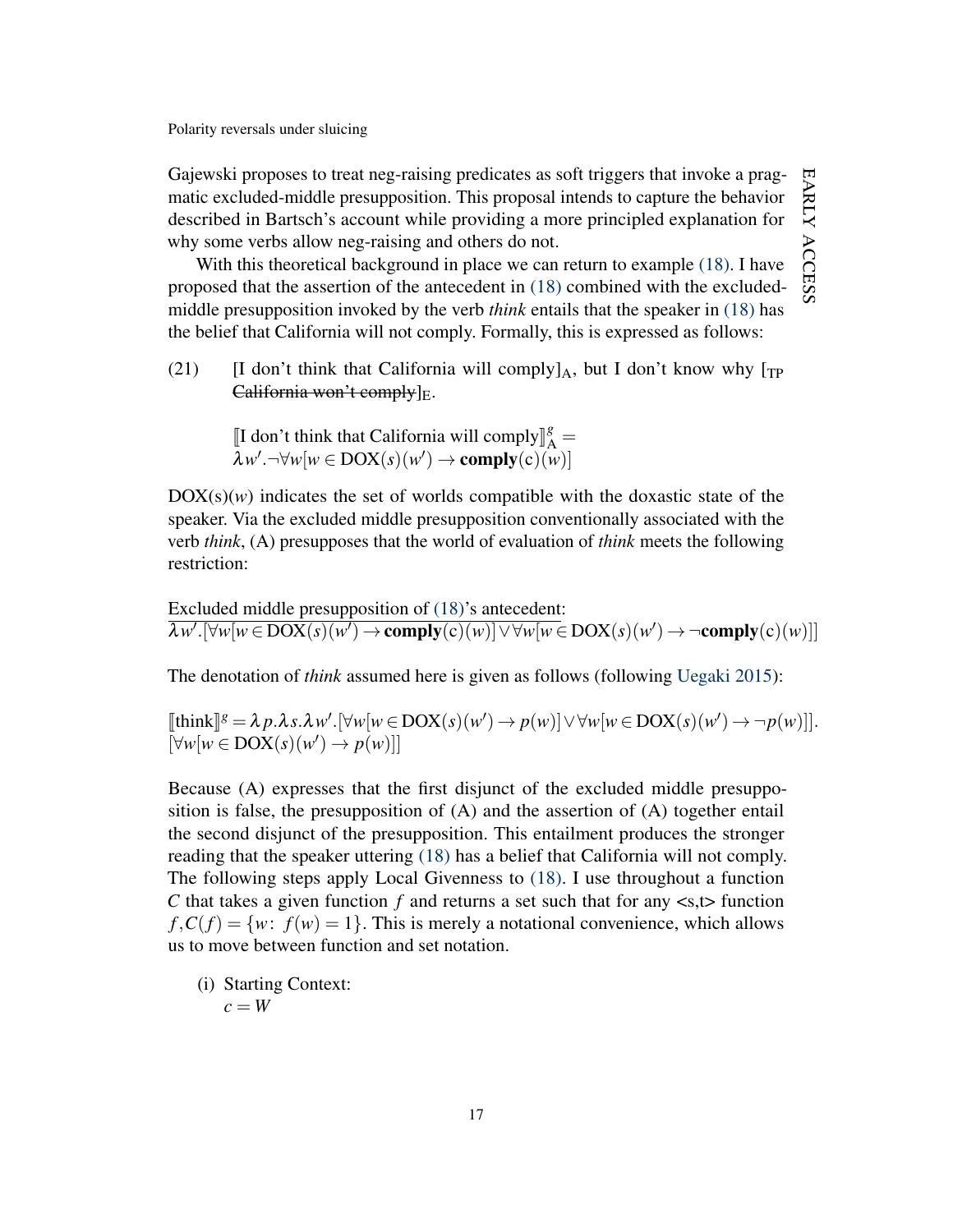- (ii) Semantic Denotation of (A):  $[\mathbb{A}]$ <sup>*g*</sup> =  $\lambda w'$ .  $\neg \forall w [w \in \text{DOX}(s)(w') \rightarrow \text{comply}(c)(w)]$
- (iii) Excluded Middle Presupposition of (A):  $\lambda w'.[\forall w[w \in \text{DOX}(s)(w') \rightarrow \text{complex}(c)(w)] \vee$  $\forall w[w \in \text{DOX}(s)(w') \rightarrow \neg \text{comply}(c)(w)]$
- (iv) Strengthened Neg-Raised Interpretation of (A):  $\lambda w'.\forall w[w \in \text{DOX}(s)(w') \rightarrow \neg \text{comply}(c)(w)]$
- (v) Local Context for (E):  $W \cap C(\lambda w \cap \text{comply}(c)(w)) = W \cap \{w : \neg \text{comply}(c)(w)\} = c_{LE}$
- (vi) Denotation of  $(E)$ :  $22$  $\text{ExClo}(\llbracket \mathbf{E} \rrbracket^g) = \{w \colon \neg \text{comply}(c)(w)\}$
- (vii) Local Givenness:  $c_{LE} \subseteq \{w: \neg \text{comply}(c)(w)\}\$

The semantic denotation of  $(A)$  in step (ii) asserts that it is not true that the speaker believes that California will comply. The pragmatic excluded middle presupposition in (iii) carried by (A)— conventionally associated with the verb *think* — requires that the speaker either believes that California will comply or believes that California will not comply.<sup>[23](#page-18-1)</sup> Steps (ii) and (iii) together derive the strengthened neg-raised interpretation: Because (ii) asserts that it is not true that the speaker believes that California will comply, it follows from (iii) that the speaker believes that California will not comply. The utterance of (A) thus asserts the strengthened meaning given in (iv).

Steps (i)-(iv) pragmatically assert that California will not comply. The matrix verb *think* is in the set of communicative assertive verbs, which have long been observed to be able to assert their complement as true in a local context (although the truth is not necessarily projected up to a global context; for recent discussions see [Schlenker](#page-48-7) [2010](#page-48-7) and [Anand & Hacquard](#page-41-4) [2014\)](#page-41-4). This example is part of a more general observation that embedding verbs such as *see*, *think*, and *believe* are able to assert their clausal complement as either true or as the main point of the utterance

<span id="page-18-0"></span><sup>22</sup> The observation that adjunct *wh*-traces do not participate in semantic parallelism relationships in ellipsis is part of an ongoing discussion in the literature (see [Schwarzschild](#page-49-0) [1999,](#page-49-0) [Merchant](#page-46-0) [2001,](#page-46-0) [Hartman](#page-44-6) [2011,](#page-44-6) [Barros](#page-42-3) [2014,](#page-42-3) [Messick & Thoms](#page-47-7) [2016\)](#page-47-7). This project has nothing to add beyond the current state of the literature on this question, and I refer the interested reader to the given citations.

<span id="page-18-1"></span><sup>23</sup> Note that the derivation does not fail here because the presupposition is "soft" in [Abusch](#page-41-3) [\(2009\)](#page-41-3)'s sense. That is, the presupposition is not a definedness requirement of the context, but is introduced by the lexical item, which invokes alternatives as a matter of convention. Thank you to a reviewer for requesting clarification on this step.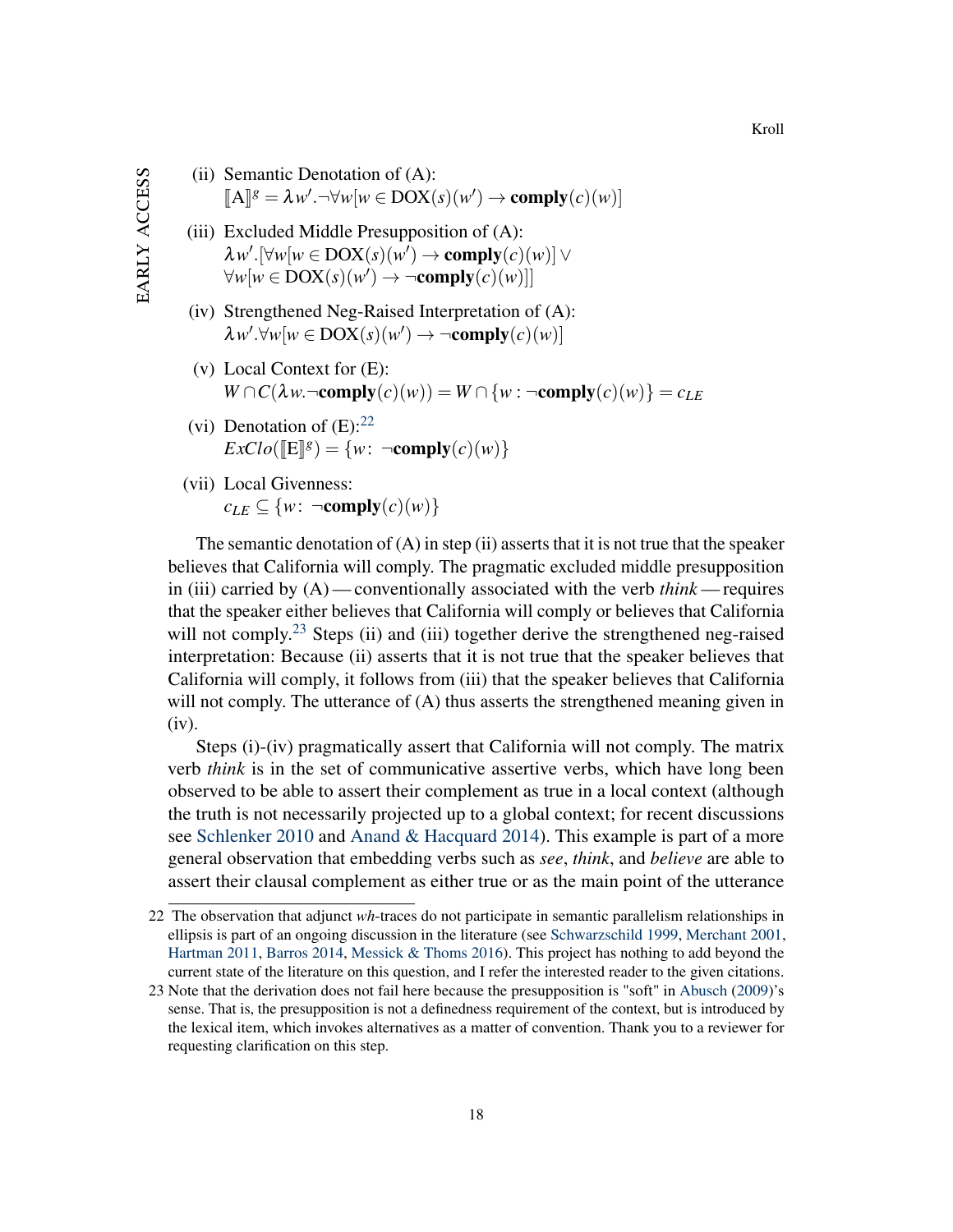[\(Higginbotham](#page-45-9) [1975,](#page-45-9) [Simons](#page-49-9) [2007,](#page-49-9) [2013\)](#page-49-10). These clausal complements can therefore behave in discourse as independent propositions that can be asserted, responded to, and questioned independently of the matrix clause. Because this issue is discussed at length elsewhere, and because the current theory has no new contribution to this topic, I assume here existing proposals and treat the complements of such verbs as entering into the local context. $24$ 

The pragmatic assertion of (iv) creates a local context  $c_L$  in which the worlds under consideration are only those in which California does not comply, given in step (v). Step (vi) shows the set of worlds in which California does not comply, and step (vii) shows that Local Givenness is satisfied because the local context in (v) entails the elided proposition given by (E). The theory therefore predicts the felicitous elision of the TP in [\(18\).](#page-15-2)

## 4.2 Polarity reversals are not syntactic: *Remember* polarity reversals

The reader may at this point raise the objection that the previous example wrongly dismissed the possibility of a syntactic account of neg-raising as an explanation for the inference from  $\neg \phi(p) \rightarrow \phi(\neg p)$ . Indeed, the classic analysis of negraising— originally advanced by, among others, [Fillmore](#page-43-8) [\(1963\)](#page-43-8) and [Ross](#page-48-10) [\(1973\)](#page-48-10), and revived recently by [Collins & Postal](#page-42-9) [\(2014\)](#page-42-9) — argues for a syntactic explanation. This section shows that an appeal to a syntactic account of neg-raising will not save a semantic entailment account of sluicing. Instead, the inference  $\neg \phi(p) \rightarrow \phi(\neg p)$ must, at least in some cases, be pragmatic in nature.

Example [\(22\)](#page-19-1) is a corpus polarity reversal sluice containing *remember*.

- <span id="page-19-1"></span>(22) [Corpus example 91594, Santa Cruz Ellipsis Project]
	- Context: [O]n the day the Japanese invaded Pearl Harbor, Hummel was rounded up and locked in an internment camp along with about 2,000 other foreigners. . . So he and a British friend engineered an escape with the help of Nationalist guerrillas concealed nearby. He crawled over barbed-wire and walked most of the night and the next day. He was 20 and had no military training. But he was handed a small Belgian pistol, and he had little choice but to stay and help, harassing Japanese patrols by night and trying to defend a small patch of land against a communist takeover. Sluice: "I don't know why [I wasn't seared], but I really can't remember being scared." [Hummel] said. "It all seemed like great fun."

<span id="page-19-0"></span><sup>24</sup> This can be achieved formally via a form of local accommodation, see discussions in [Roberts](#page-47-2) [1989,](#page-47-2) [2015](#page-48-11) and [Kadmon](#page-45-0) [2001:](#page-45-0) Ch. 9.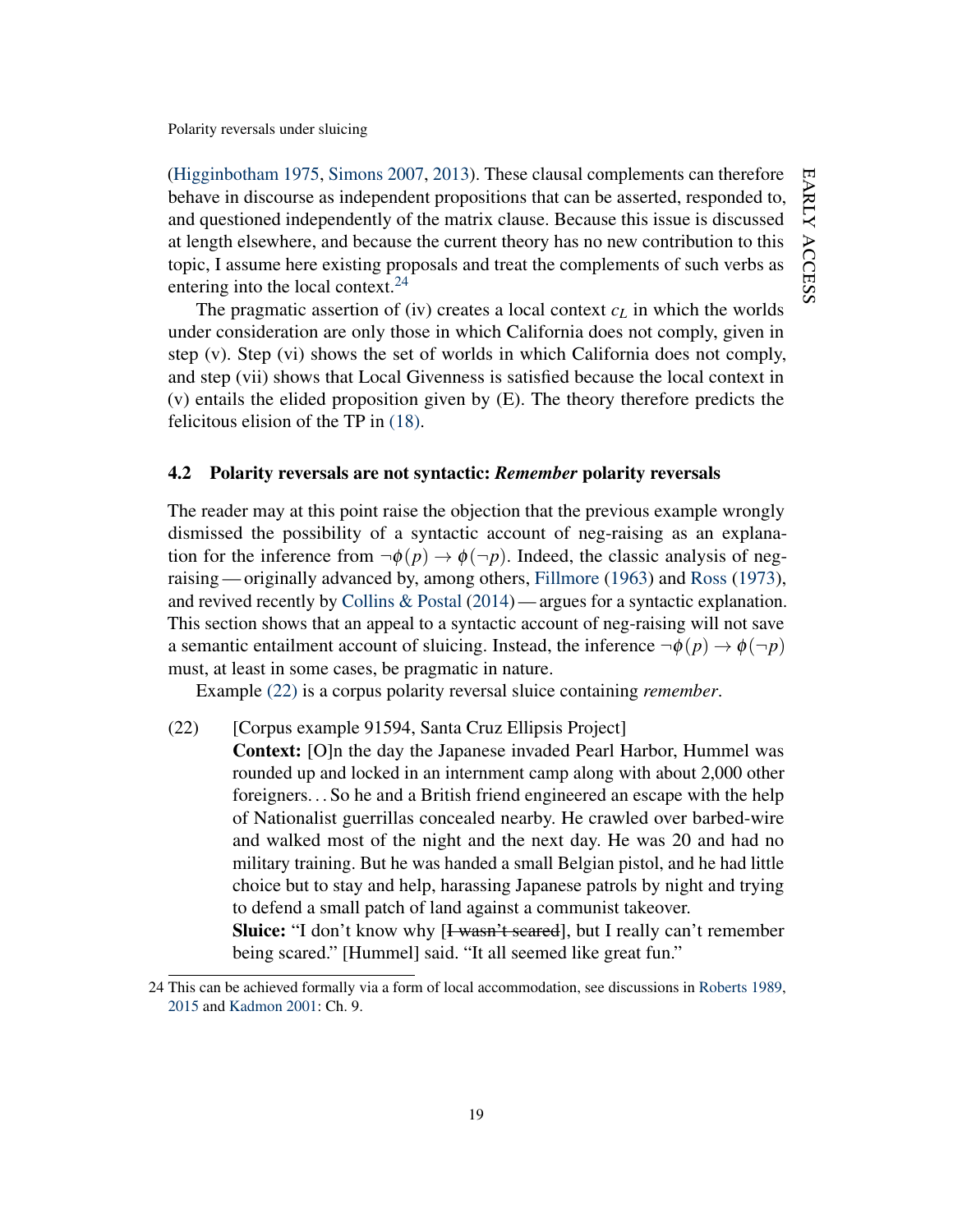Example [\(22\)](#page-19-1) is illustrative in that it appears to behave like the neg-raising examples: ¬*remember p* is interpreted in context as entailing ¬*p*. However, *remember* is not classified as a neg-raising verb in the literature and, indeed, the inference is more contextually dependent than that carried by neg-raising verbs. For example, A's utterance in [\(23\)](#page-20-0) is perfectly acceptable, while A's utterance in [\(24\)](#page-20-1) is grammatical but a bit unwieldy.

- <span id="page-20-1"></span><span id="page-20-0"></span>(23) I don't remember being scared, but apparently I was!
- (24) ?I don't think that Jane went to the party last night, but that's because I don't know anything about her whereabouts last night.

[Karttunen](#page-45-10) [\(1971\)](#page-45-10) classifies *remember* as an *implicative* verb. As such, it has the following properties when taking an infinitival complement: *remember*  $p \rightarrow p$ ,  $\neg$ *remember p*  $\rightarrow \neg p$ . For example, in [\(25\)](#page-20-2) there is a strong intuition that the assertion of the sentence commits the speaker to believing that she did not shut the door.

<span id="page-20-2"></span>(25) I didn't remember to shut the door.

[Higginbotham](#page-45-11) [\(2003\)](#page-45-11) proposes that *remember* (along with *imagine*) in its usage with a gerund complement carries an obligatory *de se* reading when the embedded subject is PRO. For example, while [\(26\)](#page-20-3) has both a possible *de re* and a possible *de se* reading, [\(27\)](#page-20-4) carries only the *de se* reading, under which John remembers he himself going to the movies.

- <span id="page-20-4"></span><span id="page-20-3"></span>(26) John remembered his going to the movies.
- (27) John remembered going to the movies. [\[Higginbotham](#page-45-11) [2003](#page-45-11) 7 $&0$ 10]

Based on these discussions, I propose that the inference  $\neg$ *remember*  $p \rightarrow \neg p$  in [\(22\)](#page-19-1) is licensed by two defeasible contextual assumptions.[25](#page-20-5) The first assumption is that the speaker has a memory about the particular event represented by  $p^{26}$  $p^{26}$  $p^{26}$  That is, the speaker is informed about the event under discussion. This is analogous to the Competence Assumption that is used by researchers in computing scalar implicatures [\(van Rooij & Schulz](#page-48-12) [2004,](#page-48-12) [Geurts](#page-43-9) [2009,](#page-43-9) a.o.) I argue that this assumption is stronger in cases in which the subject of *remember* is remembering their own experience of the particular event, as in Higginbotham's *de se* examples. The second assumption is

<span id="page-20-5"></span><sup>25</sup> We can easily find contexts in which both assumptions fail to hold; as expected in such contexts, the inference  $\neg$ *remember*  $p \rightarrow \neg p$  also fails to hold.

<span id="page-20-6"></span><sup>26</sup> I abstract away here from concerns about negative events, and assume that the event in question in [\(22\)](#page-19-1) exists and that it was either an event of being scared or an event of being not scared. Another way to approach this is to say that the speaker either remembers the event *e* or remembers the maximal eventuality *S* of all eventualities *e'* in the relevant time period and  $e \nsubseteq S$  [\(Krifka](#page-46-3) [1989,](#page-46-3) [de Swart](#page-49-11) [1996\)](#page-49-11).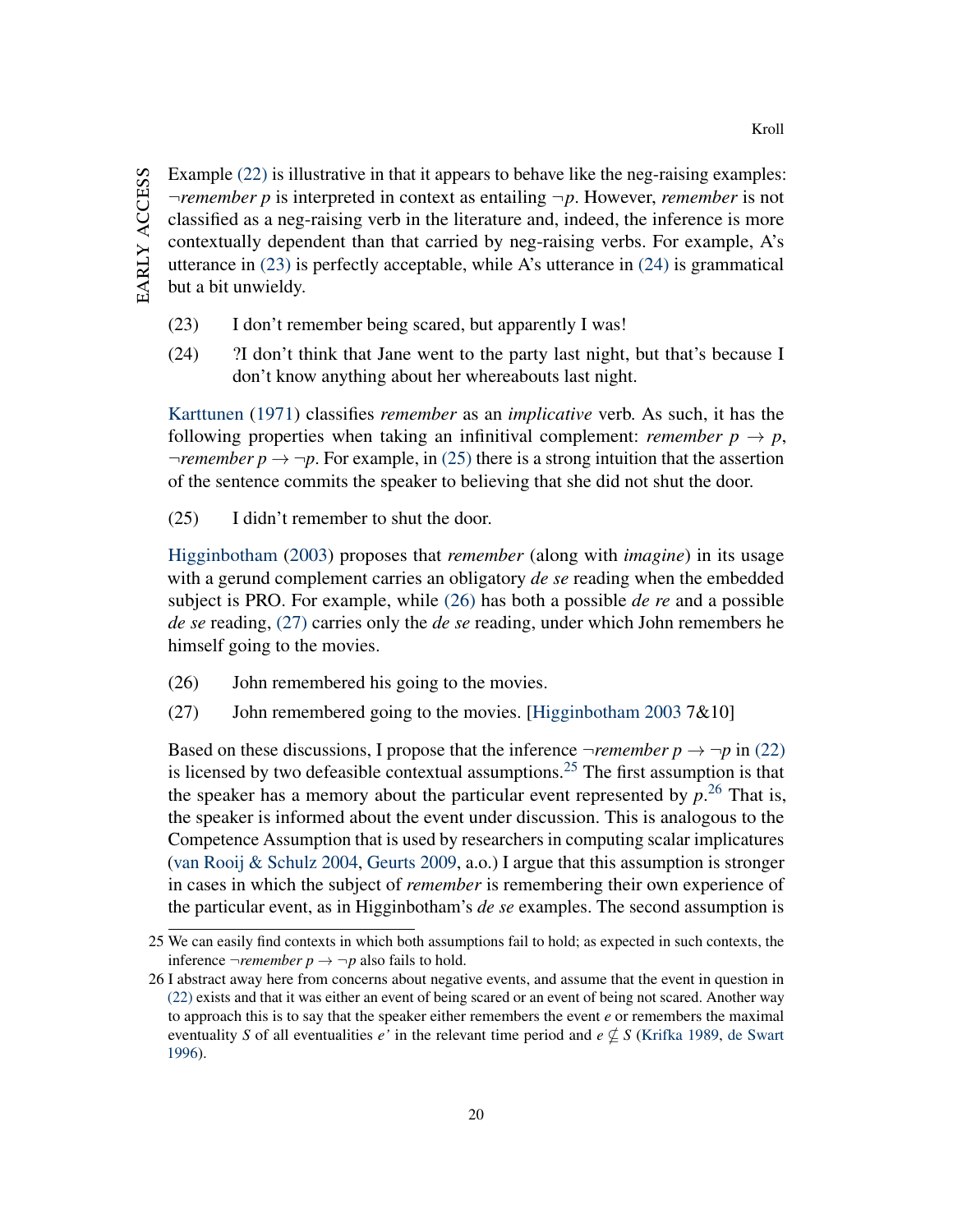based on the idea that insofar as our memory of eventualities track with our beliefs EARLY ACCESS early about those eventualities, a speaker's memory represents the speaker's beliefs about the way the actual world was in the past. An assertion of memory can therefore in context be taken as doxastic evidence for or against a description of a particular access eventuality, and can license inferences from memory to belief. These assumptions are defeasible in that a speaker can have the reliability of their memory challenged. The following steps apply Local Givenness to [\(22\).](#page-19-1)

- (i) Starting Context:  $c = W$
- (ii) Assumption of Speaker Memory: $27$  $\lambda w'.\forall w[w \in MEM(s)(w') \rightarrow \exists e \exists t[\neg \textbf{scared}(s)(e)(w) \land AT(t)(e)(w)]]$  $\lor \forall w[w \in$  $\text{MEM}(s)(w') \rightarrow \exists e \exists t [\text{scared}(s)(e)(w) \land \text{AT}(t)(e)(w)]$
- (iii) Semantic Denotation of (A):  $\llbracket A \rrbracket g = \lambda w'. \neg \forall w[w \in MEM(s)(w') \rightarrow \exists e \exists t [\text{scared}(s)(e)(w) \land AT(t)(e)(w)]$
- (iv) Enriched Denotation of (A):  $\lambda w'.\forall w[w \in \mathbf{MEM}(s)(w') \rightarrow \exists e \exists t [\neg \mathbf{scared}(s)(e)(w) \wedge \mathbf{AT}(t)(e)(w)]$
- (v) Assumption of Speaker Consistency:  $\lambda w'.\forall w[w \in \text{DOX}(s)(w') \rightarrow \exists e \exists t [\neg \textbf{scared}(s)(e)(w) \land \text{AT}(t)(e)(w)]$
- (vi) Context Update: *W* ∩ *C*( $\lambda w.\exists e \exists t$ [¬scared(s)(*e*)(*w*)∧AT(*t*)(*e*)(*w*)]) = *W* ∩ {*w*: ∃*e*∃*t*[¬scared(s)(*e*)(*w*)∧AT(*t*)(*e*)(*w*)]} = {*w*: ∃*e*∃*t*[¬scared(s)(*e*)(*w*)∧AT(*t*)(*e*)(*w*)]} = *cLE*
- (vii) Existential Closure of (E):  $\text{ExClo}([\mathbb{E}]^g) = \{w : \exists e \exists t [\neg \textbf{scared}(s)(e)(w) \land AT(t)(e)(w)]\}$
- (viii) Local Givenness:

 $c_L \subseteq ExClo(\llbracket E \rrbracket^g)$ {*w*: ∃*e*∃*t*[¬scared(s)(*e*)(*w*)∧AT(*t*)(*e*)(*w*)]} ⊆  $\{w: \exists e \exists t$ [¬scared(s)(*e*)(*w*)∧AT(*t*)(*e*)(*w*)]}

The pragmatic assumption associated with  $(A)$  is that the speaker has a memory of the particular event being discussed, namely an event of being scared or being not scared. This is given in the Assumption of Speaker Memory in step (ii);  $MEM(s)(w)$ acts as an information state of the speaker containing all those worlds compatible with the memory of the speaker. The semantics of  $(A)$  given in (iii) expresses that

<span id="page-21-0"></span><sup>27</sup> Contextual domain restriction assumed throughout.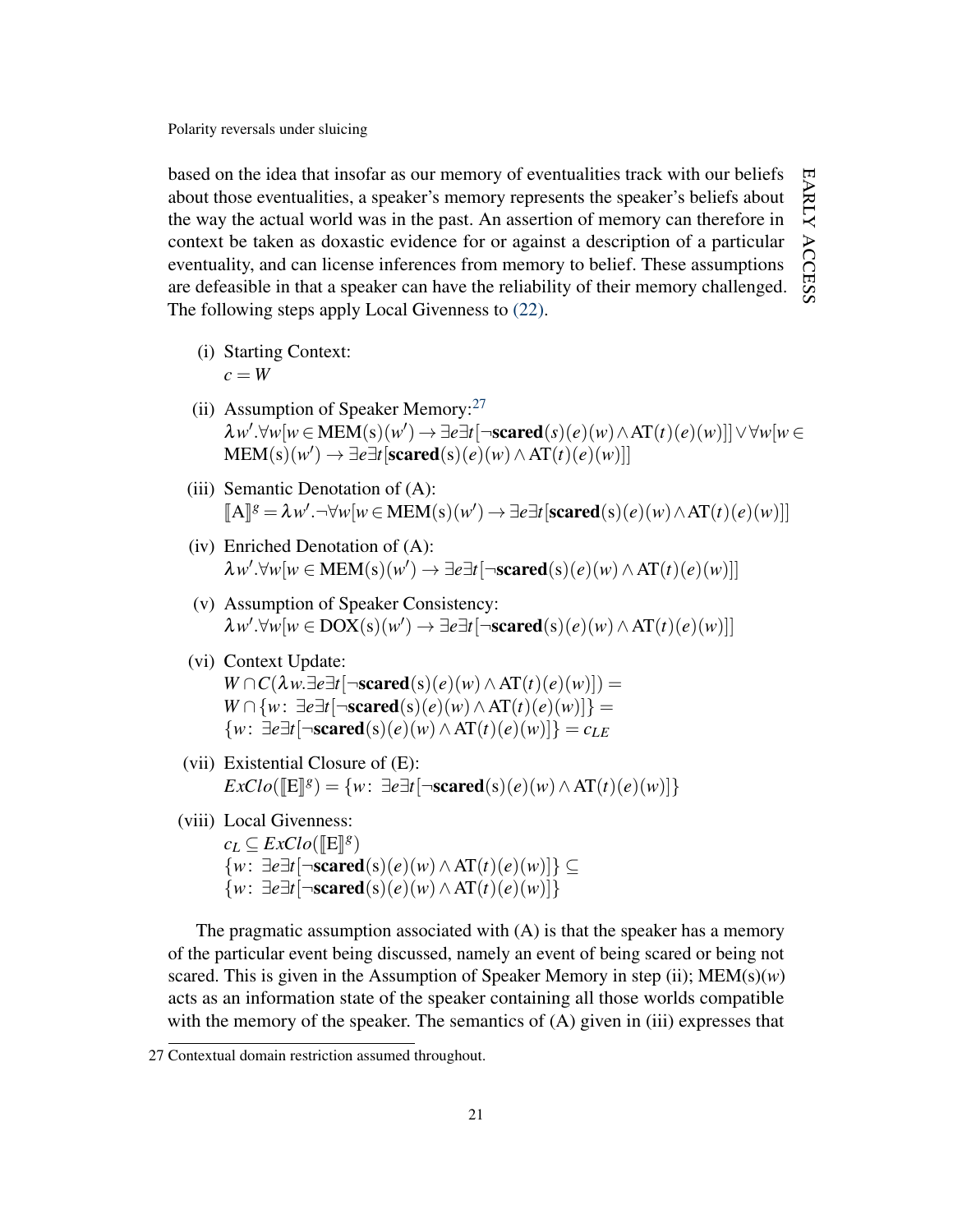the speaker does not remember an event of being scared: in all the worlds compatible with the memory of the speaker there was no event (in the relevant time period) in which the speaker was scared. Steps (ii) and (iii) together entail the proposition that the speaker remembers an event of his being not scared. Therefore, an assertion of (A) expresses the proposition given in (iv). Under the assumption that the speaker's memories of the past represent the speaker's beliefs about the history of the actual world, we infer the proposition in (v) from (iv). Step (v) pragmatically asserts that the speaker was not scared; the context is then updated with this proposition in (vi) in the same manner as in example [\(18\).](#page-15-2) Step (vii) provides the existential closure of (E), and step (viii) shows that the existential closure of (E) is entailed by its local context, and we correctly predict felicitous elision of (E).

# 4.3 Polarity reversals are not bidirectional pragmatic entailment: Disjunction polarity reversals

The resourceful reader might at this point object that, instead of jettisoning our familiar bidirectional entailment account, a simpler path is to simply enrich the bidirectional entailment condition to include pragmatic and not merely semantic content. This section shows that a pragmatically enriched bidirectional entailment account still fails to generate the full range of polarity reversal data. Consider example [\(28\)](#page-22-0) containing disjunction.

<span id="page-22-0"></span>(28) Context: Students in a semantics class were given the option to do an extra credit problem, and were required to mark the number of the problem that they did on a spreadsheet accessible by the course's professor and TA. Both the professor and TA thought that John, a student in the class, would have chosen to do a problem. They look at the spreadsheet and see that nothing is marked down under John's name. The TA says to the professor: **Sluice:** Either [John<sub>i</sub> didn't do an extra credit problem] $_A$ , or he<sub>i</sub> didn't mark which one<sub>i</sub> [TP he<sub>i</sub> did t<sub>i</sub>]<sub>E</sub>.

In [\(28\),](#page-22-0) we see that negation is present in the antecedent but not in the ellipsis site.<sup>[28](#page-22-1)</sup> An utterance of  $(28)$  asserts that either  $(A)$  John didn't do an e.c. problem or  $(E)$  John did an e.c. problem. The disjunction contains contrary propositions: they cannot both be true at the same time. Although we are unable in principle to tell whether the disjunction is inclusive or exclusive, as the two cases collapse in this instance, an inclusive rule of disjunction would fail to make the correct predictions for the update

<span id="page-22-1"></span><sup>28</sup> Thank you to Jason Merchant (p.c.) for pointing out that these data run counter to the claim made in [Merchant](#page-47-1) [2013a:](#page-47-1) p. 15 that negation present in the antecedent of a sluicing construction requires a corresponding negation present in the ellipsis site.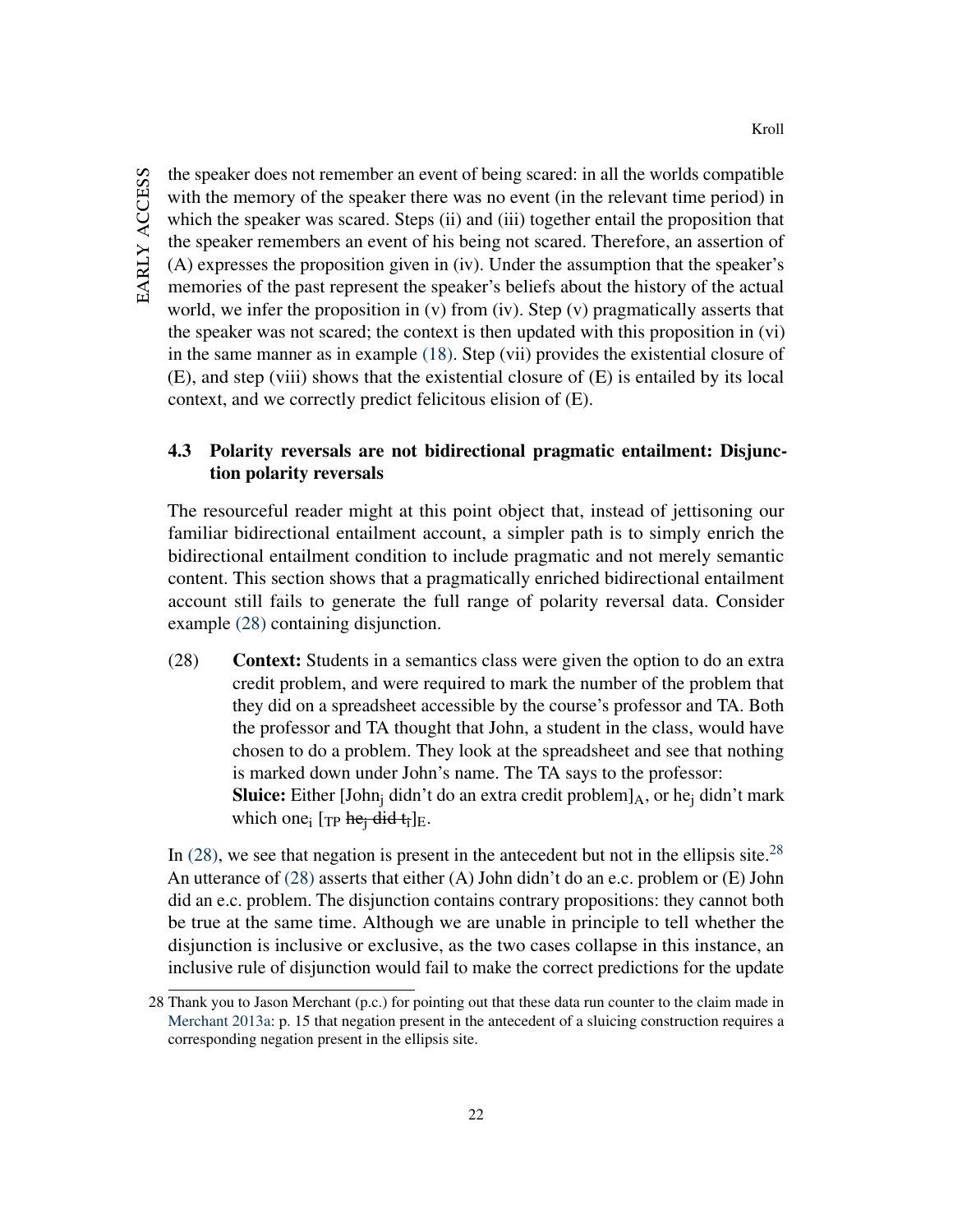of the local context of  $(28)$ .<sup>[29](#page-23-0)</sup> The dynamic literature provides an existing rule for exclusive disjunction, however, that we can use in this case [\(Karttunen](#page-45-2) [1974,](#page-45-2) [Heim](#page-45-1) [1983b,](#page-45-1) [Kadmon](#page-45-0) [2001\)](#page-45-0).

> Disjunction for Propositions: For propositions *p*,*q* such that *p or q* is uttered in a context *c*:  $c_L$  for  $p = c$ , *c<sub>L</sub>* for  $q = c + (c \setminus p)$

The proposal says that the local context for the first disjunct of an exclusive disjunction construction is the context  $c$  of the conversation at the time at which *p* is uttered. The local context for the second disjunct is *c* intersected with the complement of the first disjunct. The intuition for this proposal is that the context for the second disjunct must be allowed to include worlds incompatible with the first disjunct, in order to correctly predict that the second disjunct is defined. The following steps show how Local Givenness correctly predicts the availability of the sluice in [\(28\).](#page-22-0)

- (i) Starting Context:  $c = W$
- (ii) Denotation of  $(A)$ :  $C([A]^g) = \{w: \neg \exists x[\textbf{extra credit problem}(x)(w) \land \textbf{do}(x)(j)(w)]\}$
- (iii) Denotation and Existential Closure of  $(E)$ :<sup>[30](#page-23-1)</sup>  $\text{ExCl}o([\mathbb{E}]\mathbb{S}) = \{w: \exists x[\text{extra credit problem}(x)(w) \land \text{do}(x)(j)(w)]\}$
- (iv) Local Contexts for  $(A)$  and  $(E)$ :  $c_{LA} = c = W$ *c*<sub>LE</sub> = *W* ∩ {*w*: ¬¬∃*x*[extra credit problem(*x*)(*w*) ∧do(*x*)(j)(*w*)]}
- (v) Local Givenness:  $c_{LE} \subseteq ExClo(\llbracket \text{E} \rrbracket g) =$ {*w*: ¬¬∃*x*[extra credit problem(*x*)(*w*)∧do(*x*)(j)(*w*)]} ⊆  ${w: \exists x$ [extra credit problem(*x*)(*w*)∧do(*x*)(j)(*w*)]}

<span id="page-23-0"></span><sup>29</sup> Note that this fact holds regardless of whether the example contains ellipsis.

<span id="page-23-1"></span><sup>30</sup> Note that the *wh*-phrase *which one* is d-linked in the sense of [Pesetsky](#page-47-8) [1987,](#page-47-8) meaning that it ranges over a salient set in the discourse. One could assume here, following [Cinque](#page-42-10) [1989,](#page-42-10) that d-linked *wh*-phrases are referential and therefore leave behind a referentially indexed trace. Existentially closing over this trace would then restrict the possible identity of the thing to which the existentially bound variable can refer to a member of a particular set present in the discourse. However, as the d-linking is orthogonal to the example here, I suppress this issue for the sake of expositional clarity.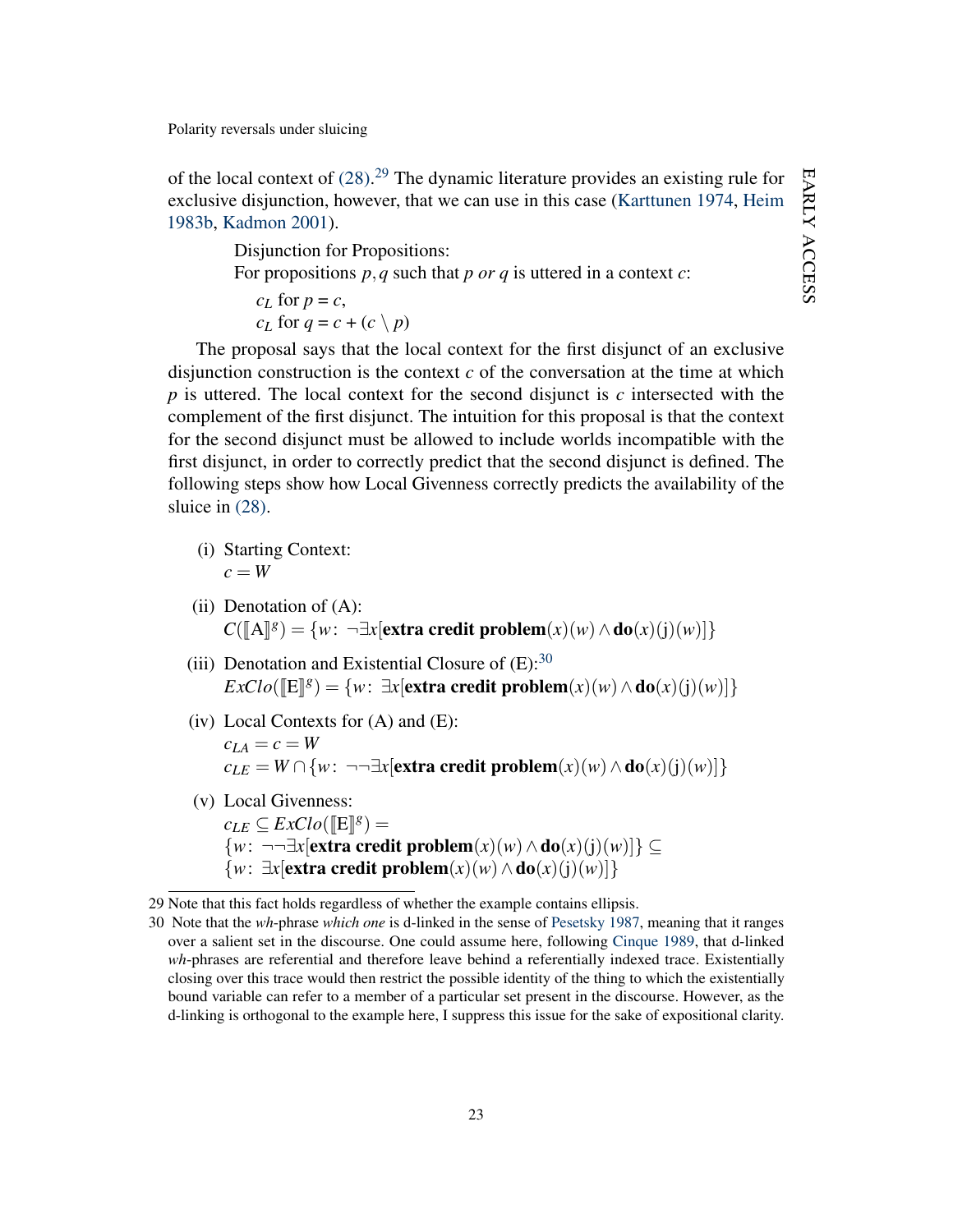Local Givenness is satisfied in step  $(v)$  because the local context for  $(E)$  entails the proposition expressed by (E), assuming a classical logic in which a doubly negated proposition equals its unnegated equivalent. We therefore correctly predict felicitous elision of (E).

Kroll

The possibility of polarity reversal sluices in disjunction constructions illustrates the necessity of local contextual entailment in the current account. The global context of [\(28\)](#page-22-0) does not entail the proposition that John did any extra credit problems, as both possibilities — of John having done extra credit problems and of him not having done any — are being entertained as possibilities. It is only in the local context of the second disjunct that the proposition that John did extra credit problems is entailed, as the local context excludes those worlds in which John didn't do any extra credit problems. Furthermore, examples such as [\(28\)](#page-22-0) show that a pragmatically-enriched bidirectional entailment account is insufficient to explain the polarity reversal data, as no pragmatic enrichment of the semantic content of (A) and (E) in [\(28\)](#page-22-0) will yield bidirectional entailment of the propositions. Instead, the crucial licensing factor in this example is the disjunctive operator— which contributes its context change potential — and not the propositional content of (A) and (E) themselves.

#### 4.4 Polarity reversals are not entailment at LF: More disjunction

I have so far addressed concerns that the polarity reversal examples might be explained by appeals to syntactic accounts of neg-raising or to a pragmatically enriched bi-directional entailment account, and I have shown that both possibilities fail to account for the entirety of the polarity reversal data. A third possibility is that negation is scoped out of the relevant antecedent at logical form. Proponents of this view might argue that the example above is derived using the following LF form:

(29) Either [not [John<sub>i</sub> did an extra credit problem]<sub>A</sub>], or he<sub>i</sub> didn't mark which one<sub>i</sub> [Tp he<sub>j</sub> did  $t_i$ ]<sub>E</sub>.

In such a construction, a standard bi-directional entailment account would predict the possibility of the sluice.

There are two reasons why this possibility does not save a bi-directional entailment account. First, it has for some time been observed that the scope of negation is fixed by its surface position, unlike quantifiers and modals (see an early discussion in [Ladusaw](#page-46-4) [1988](#page-46-4) and more recent discussions in [Iatridou & Sichel](#page-45-12) [2011](#page-45-12) and [Potsdam](#page-47-9) [2013\)](#page-47-9). That is, negation does not raise or lower at LF. Second, polarity reversal examples are also found in which negation is added into the ellipsis site. For example, the modified corpus example in  $(30)$ :<sup>[31](#page-24-1)</sup>

<span id="page-24-1"></span><span id="page-24-0"></span><sup>31</sup> I thank an anonymous reviewer for encouraging the inclusion of such an example.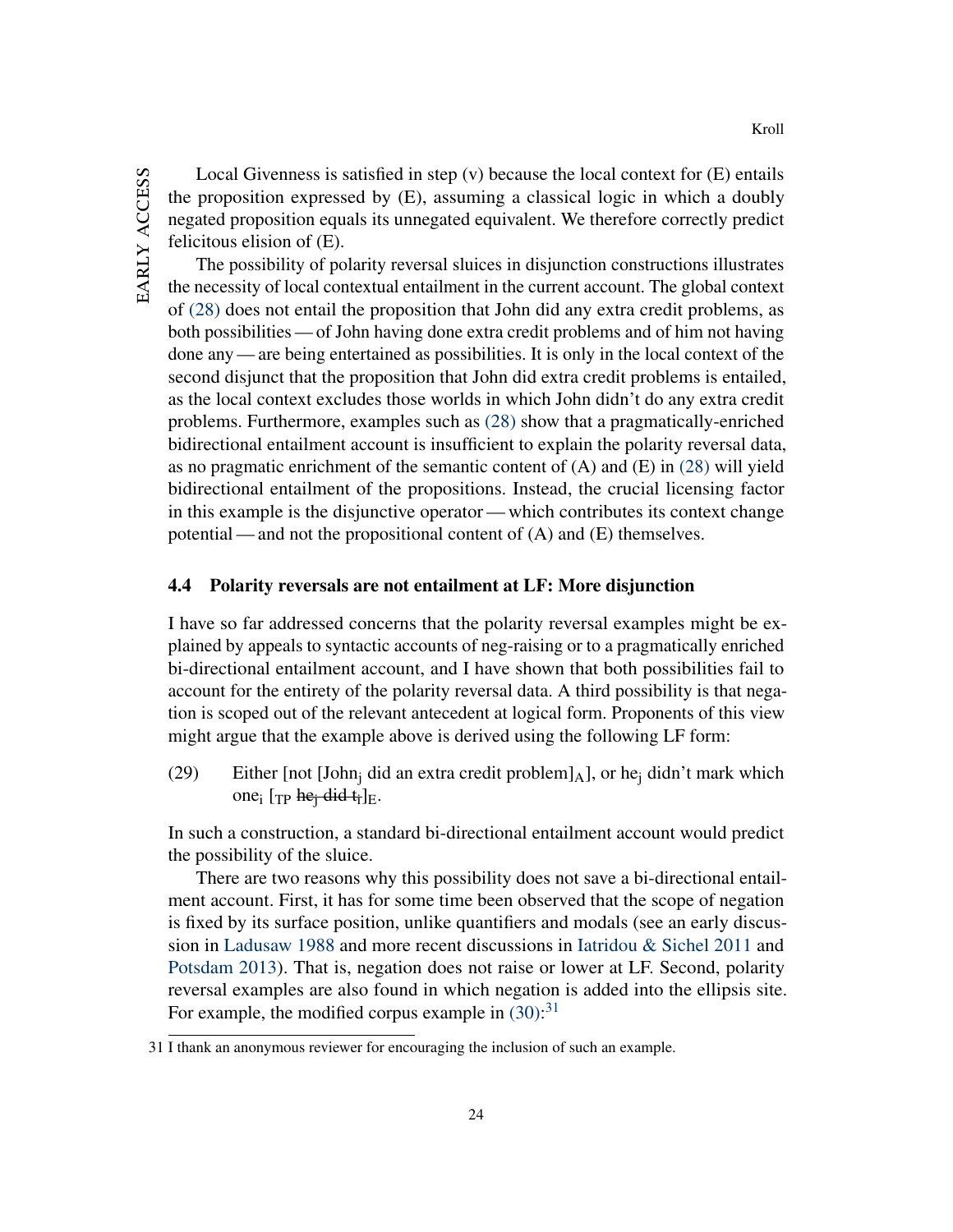(30) [modified corpus example] Context: On Dec. 10, Senator McCain sent a letter to the FCC urging the five-member board to end two years of deliberations and decide whether Paxson Communications should be given a license for a Pittsburgh station. Angela J. Campbell, an attorney for opponents to the deal, told the Globe that McCain's letter likely 'tipped' the scales in favor of the decision. Sluice: "Senator McCain said, 'Either the Board grants the license by December 15 or it explains why [the Board did not grant the license by December 15]' and the commission jumped to it and did it that very day," Campbell told the Globe.

This example contains a positive antecedent and a negative elided phrase, the reverse of [\(28\).](#page-22-0) There is no possibility of scoping the negation out of the elided phrase; because it is unpronounced, the negation is uncontroversially inside of the ellipsis site. The following steps apply Local Givenness to the disjunction in [\(30\).](#page-24-0)

- (i) Starting Context:  $c = W$
- (ii) Denotation of  $(A)$ :  $C([A]^g) = \{w: \text{ grant the license by December 15(b)(w)}\}$
- (iii) Denotation and Existential Closure of (E):  $\text{ExCl}o(\llbracket \mathbf{E} \rrbracket^g) = \{w: \neg \textbf{grant the license by December 15(b)(w)}\}$
- (iv) Local Context for  $(A)$  and  $(E)$ :

 $c_{LA} = c = W$ 

 $c_{LE} = W \cap \{w: \neg \textbf{grant the license by December 15(b)(w)}\}$  $\{w: \neg \textbf{grant the license by December 15(b)(w)}\}$ 

(v) Local Givenness:

 $c_{LE} \subseteq ExClo(\llbracket E \rrbracket^g) = \{w: \neg \textbf{grant the license by December 15(b)(w)}\} \subseteq$  $\{w: \neg \textbf{grant the license by December 15(b)(w)}\}$ 

Local Givenness is satisfied in step (v) because the local context for (E) entails the proposition expressed by (E,) as they express identical propositions. We therefore correctly predict felicitous elision of (E).

## 4.5 Failure to license

<span id="page-25-0"></span>This section provides an example of the account's ability to correctly rule out an impossible ellipsis site. Examples [\(28\)](#page-22-0) and [\(31\)](#page-25-0) contain minimally different contexts and sluices; however, while the sluice in [\(28\)](#page-22-0) is acceptable, the sluice in [\(31\)](#page-25-0) is not.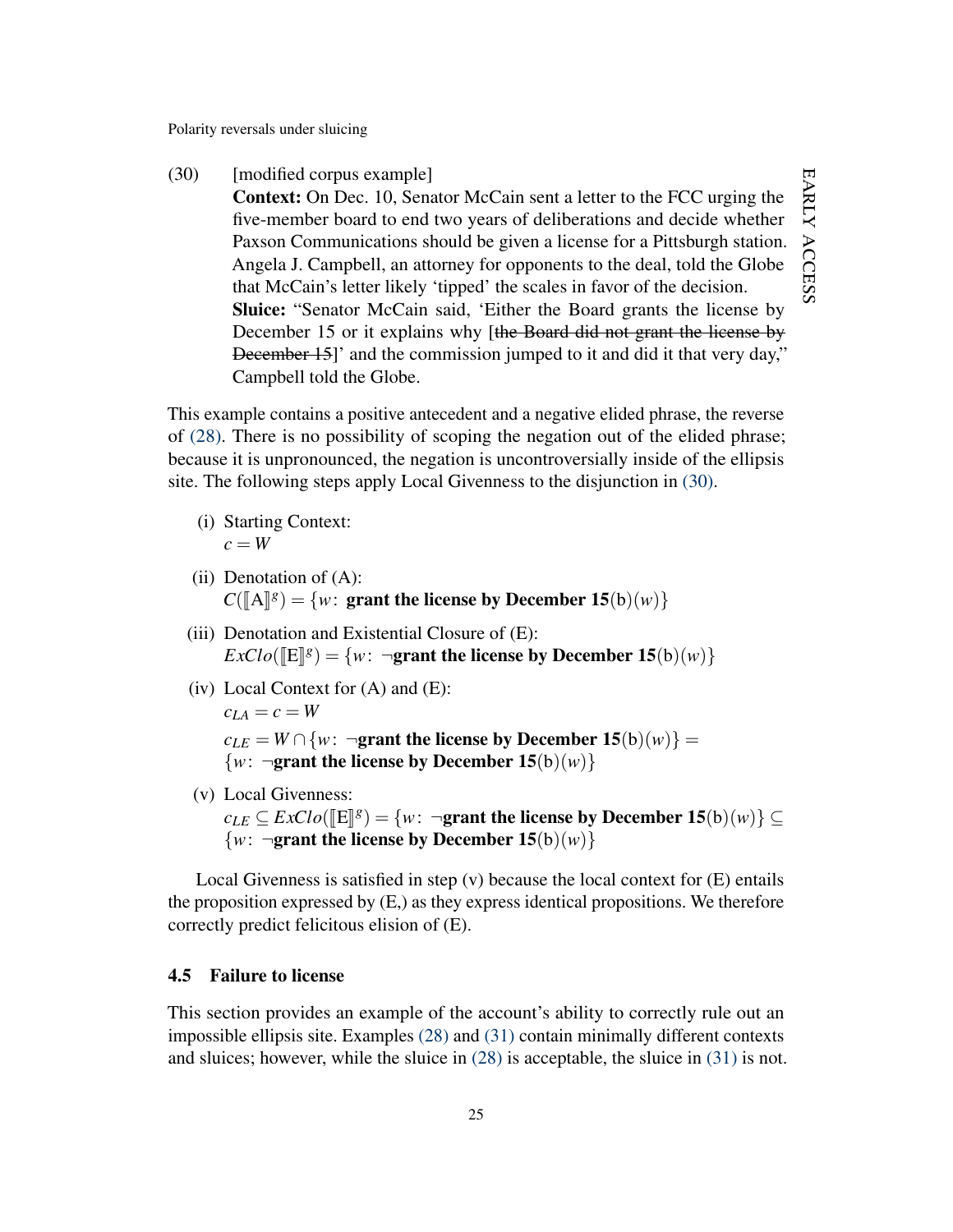(31) Context: Students in a semantics class were given a set of extra credit problems, which they could choose to do up to half of. All students were required to put a mark on a spreadsheet next to each question, indicating whether they did or didn't do it. The professor and TA look at the spreadsheet and see that John has not put a mark next to all of the questions. The TA says to the professor:

**Impossible Sluice:** [John<sub>i</sub> marked which problems he did] $_A$ , but he<sub>i</sub> didn't mark which problems<sub>i</sub> #([he<sub>i</sub> didn't do t<sub>i</sub>])<sub>E</sub>.

While the example is acceptable in its un-elided form, the sluiced interpretation given in [\(31\)](#page-25-0) is impossible. We predict this result because the conjunction in [\(31\)](#page-25-0) does not yield the same local context for the second conjunct as the disjunction does in [\(28\).](#page-22-0) Recall our dynamic rule of conjunction stated above, which is motivated in the literature on presupposition projection in conjoined clauses:  $c + (p \wedge q) =$  $(c+p)+q$ . Because the local context for the elided phrase contains the global context plus the proposition expressed by (A),  $\{w: \exists x[PL(x)(w) \land \text{problem}(x)(w) \land \}$  $\textbf{mark}(x)(i)(w) \wedge \textbf{do}(x)(i)(w)]$ , the local context clearly does not entail the proposition expressed by (E),  $\{w: \exists x[PL(x)(w) \land \textbf{problem}(x)(w) \land \neg \textbf{do}(x)(i)(w)\}$ . Local Givenness is therefore not satisfied and we correctly predict the infelicity of the sluice in [\(31\).](#page-25-0)

This section has discussed the possibilities of accounting for the polarity reversal sluices with a bidirectional semantic entailment account, a bidirectional pragmatic entailment account, and accounts that scope negation outside of the relevant antecedents either syntactically or at LF. I have shown that none of these possibilities can capture the full scope of the polarity reversal examples. I have additionally shown that a contextual entailment condition like Local Givenness successfully accounts for the full range of examples. The next section addresses concerns that have historically been levied against non-structural ellipsis licensing conditions.

#### 5 Structural constraints on sluicing

The analysis that has been proposed so far is necessarily more permissive than existing syntactic or semantic entailment accounts of sluicing. While this additional permissiveness is required in order to capture the structural and semantic differences between the preceding linguistic context and the elided phrases in polarity reversal sluices, it also invites concerns of overgeneration. There are two ways Local Givenness can avoid these concerns. The first is to follow existing accounts in combining the contextual constraint of Local Givenness with an independent syntactic constraint. Section 5.2 outlines what such a syntactic constraint would need to look like.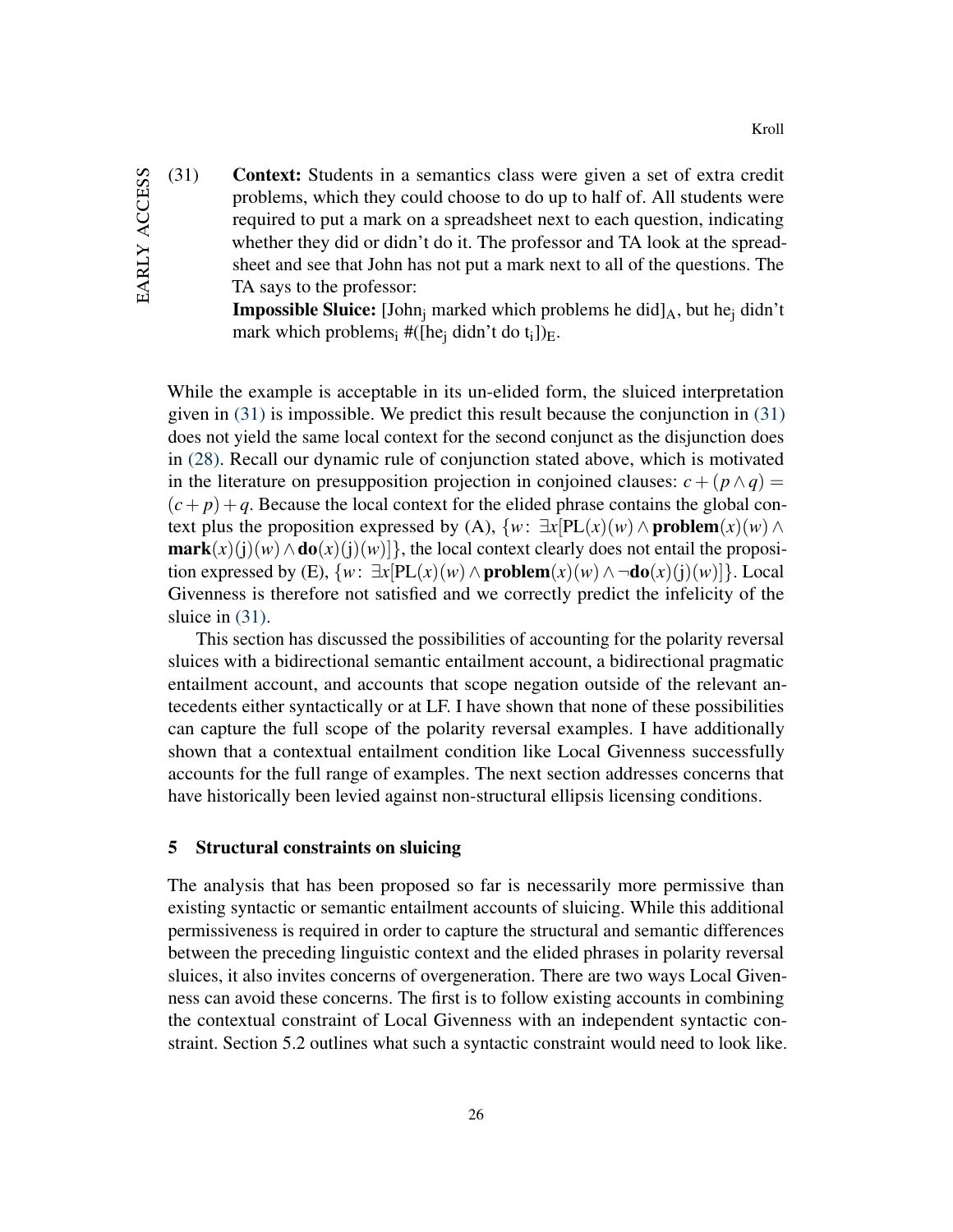While this approach is promising, \$5.3 shows that even combining Local Givenness with a syntactic constraint does not yield a theory sufficient to capture the data. Instead, some notion of salience must also be integrated into the account. Because a salience constraint is independently necessary, §5.4 proposes a way in which we might define a notion of propositional salience for ellipsis.

#### 5.1 Data motivating syntactic constraints on sluicing

A concern levied at non-structural analyses of sluicing is that they fail to capture certain identity requirements of sluicing constructions that appear to have a syntactic basis. One of these requirements is case matching, which was first noted in [Ross](#page-48-0) [1969](#page-48-0) and is discussed at length in [Merchant](#page-46-0) [2001.](#page-46-0) Case matching is the generalization that the remnant in a sluiced construction must match in case with its correlate. [Merchant](#page-46-0) [\(2001\)](#page-46-0) accounts for this behavior by proposing that the correlate is assigned case in the elided structure, before movement. The case matching facts are then an argument for the existence of syntactic structure in the elision site. Because I adopt the position that the elision site contains syntactic material, Merchant's account of case matching applies equally to the pragmatic theory outlined in this paper as it does to his own account of bidirectional semantic entailment.

A second identity condition on sluicing that is argued to require a syntactic explanation is what is known as Chung's Generalization [\(Chung](#page-42-4) [2013\)](#page-42-4). The Generalization states that a preposition can be stranded by a remnant in the ellipsis site only when the remnant corresponds to syntactic material in the antecedent clause. This Generalization captures the paradigm in [\(32\)](#page-27-0)[-\(34\).](#page-27-1)

- <span id="page-27-2"></span><span id="page-27-0"></span>(32) [John is flirting  $\vert_A$ , but I don't know with who<sub>i</sub> [John is flirting t<sub>i</sub>]<sub>E</sub>.
- <span id="page-27-1"></span>(33) [John is flirting]<sub>A</sub>, but I don't know #who<sub>i</sub> [John is flirting with  $t_i$ ]<sub>E</sub>.
- (34) [John is flirting with someone] $_A$ , but I don't know who<sub>i</sub> [John is flirting with  $t_i|_E$ .

As Chung pointed out, the facts in [\(32\)-](#page-27-0)[\(34\)](#page-27-1) present a difficulty for meaning-based accounts relying only on entailment licensing conditions: if we assume that the act of flirting entails the act of flirting with someone and vice versa, then bidirectional semantic entailment holds between the antecedent and elided clauses in [\(32\)](#page-27-0)[-\(34\).](#page-27-1) A meaning-based entailment condition would therefore fail to rule out the impossible sluice in [\(33\).](#page-27-2) Since these observations, researchers advocating for meaning-based licensing conditions have opted to include a structural constraint in their theory in order to account for these facts. The next section discusses some ways in which this has been undertaken, and proposes a path forward that unites structural constraints of sluicing with Local Givenness.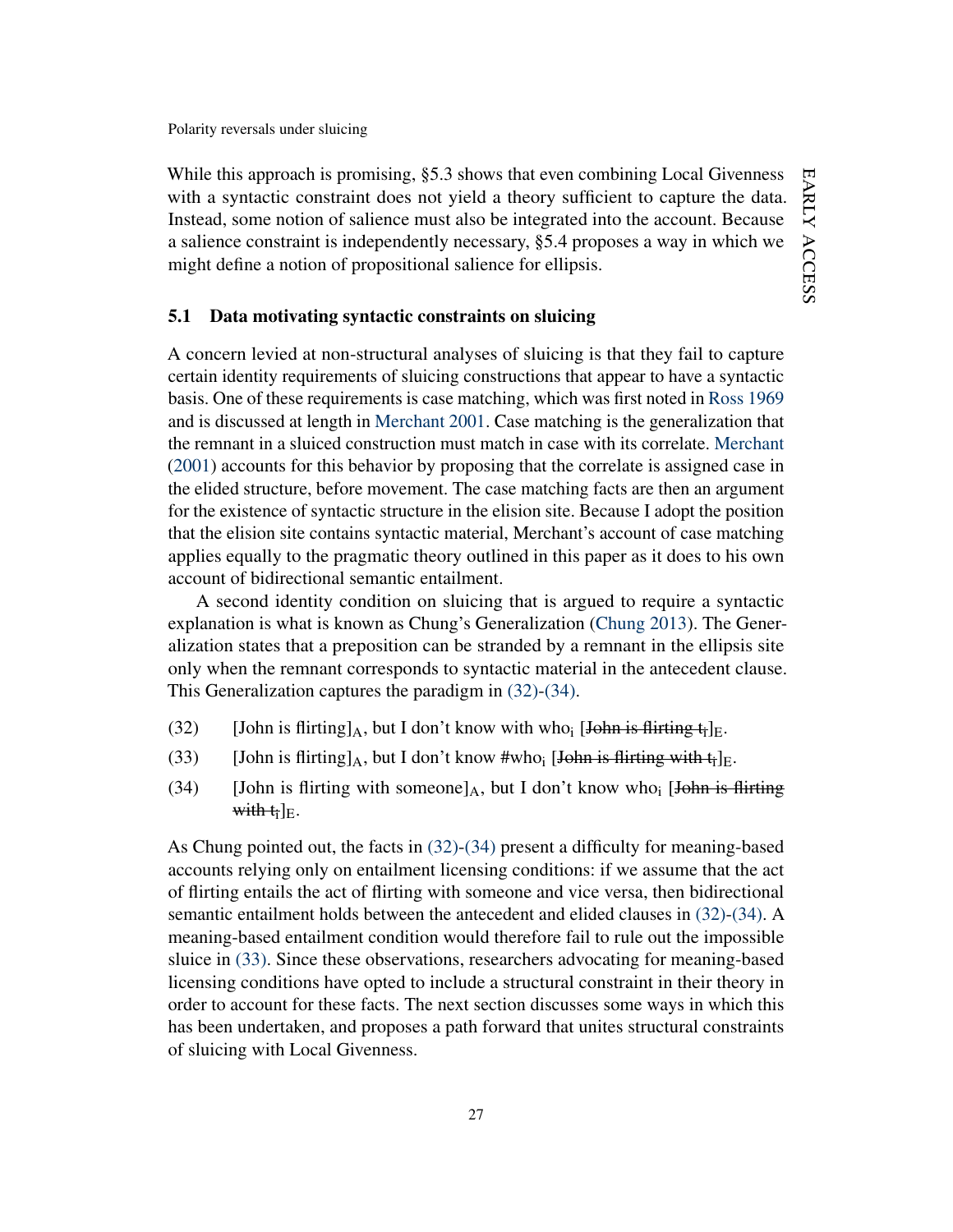# 5.2 Local Givenness plus structural constraints

Since Chung's observations of the facts above, meaning-based accounts have incorporated an independent structural constraint to account for the data. For example, [AnderBois](#page-41-0) [\(2014\)](#page-41-0) follows [Merchant](#page-46-5) [\(2007\)](#page-46-5) in using the constraint No New Morphemes, which states that the morphemes contained within the elided expression of a sluice must be a subset of the morphemes contained within the antecedent expression. The polarity reversal data show us, however, that No New Morphemes cannot be the generalization needed. For example, [\(30\)](#page-24-0) contains a negation morpheme in the ellipsis site that is not present in the antecedent site. The morphemes contained within the ellipsis site are therefore not a subset of the morphemes contained within the antecedent, in opposition to the predictions of No New Morphemes.

While No New Morphemes is not the formulation we need, it is still possible to adopt a limited syntactic identity constraint that works in conjunction with Local Givenness to account for the facts. Such a path follows [Chung](#page-42-4) [\(2013\)](#page-42-4), [Merchant](#page-47-0) [\(2013b\)](#page-47-0), [Barros](#page-42-3) [\(2014\)](#page-42-3), and [AnderBois](#page-41-0) [\(2014\)](#page-41-0) in proposing a theory that relies on limited structural constraints in conjunction with a contentful meaning-based licensing constraint. One obvious way to proceed is to adopt into the current account Chung's more finely articulated constraints on which No New Morphemes is based. Chung proposes two constraints, given in [\(35\):](#page-28-0)

- <span id="page-28-0"></span>(35) Limited Syntactic Identity in Sluicing:
	- (i) Argument structure condition: If the interrogative phrase is the argument of a predicate in the ellipsis site, that predicate must have an argument structure identical to the corresponding predicate in the antecedent clause.
	- (ii) Case condition: If the interrogative phrase is a DP, it must be Case-licensed in the ellipsis site by a head identical to the corresponding head in the antecedent clause.

[Merchant](#page-47-0) [\(2013b\)](#page-47-0) operationalizes these conditions to account for both verb phrase ellipsis (VPE) and sluicing facts by proposing a limited syntactic identity condition that holds between syntactic heads within an ellipsis site and syntactic heads within some preceding structure. While not aware of the polarity reversal data, Merchant's account proposes that the syntactic identity condition for sluicing holds over a greater swath of syntactic structure than it does for VPE. Specifically, that sluicing requires syntactic identity from the bottom of the tree to a head above Voice, while VPE only requires matching from the bottom of the tree to vP.

While Merchant leaves open the exact formulation of the limited syntactic identity constraint needed, [Rudin](#page-48-13) [\(2019\)](#page-48-13) and [Kroll & Rudin](#page-46-6) [\(2017\)](#page-46-6) propose one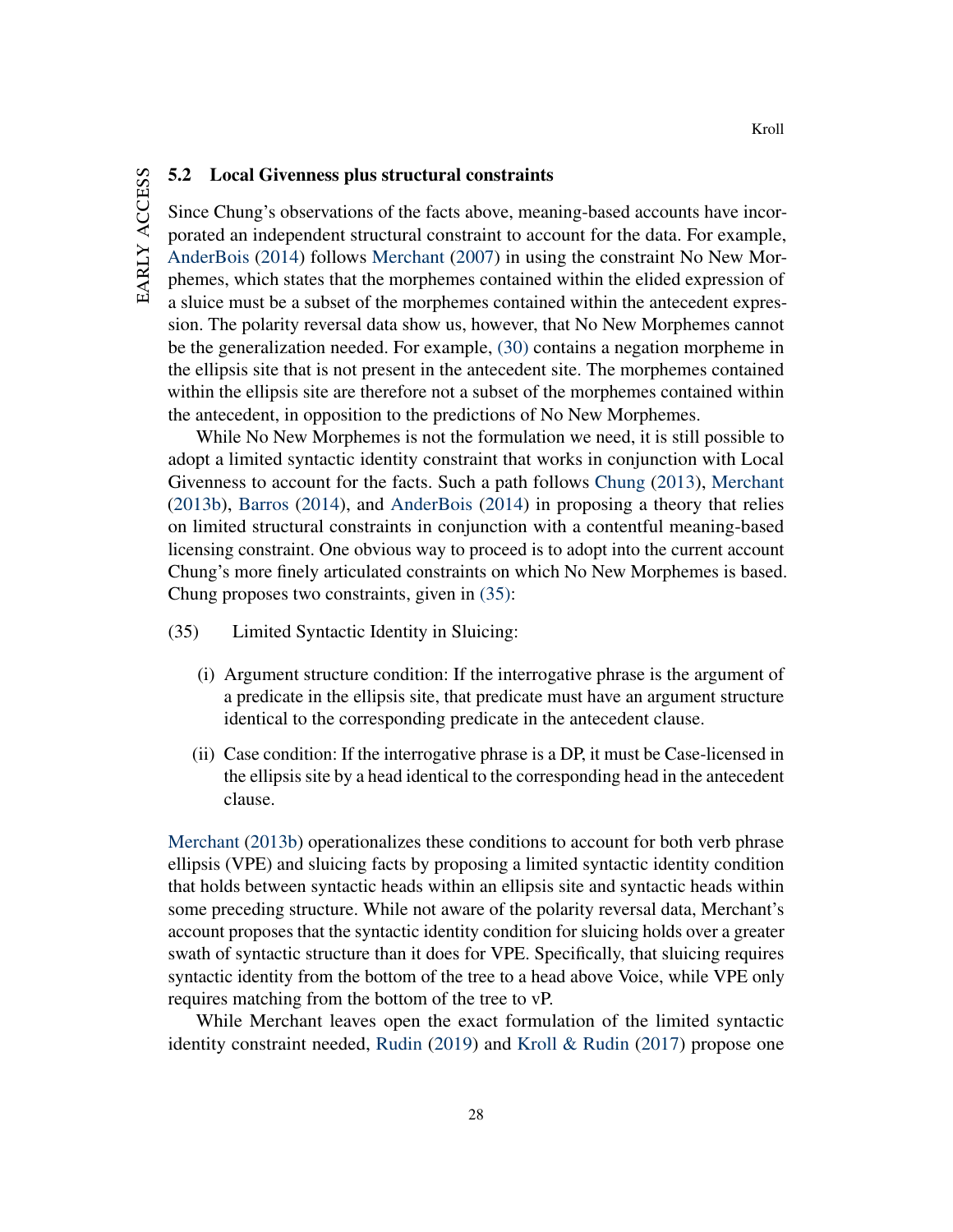possible implementation of Chung and Merchant's ideas. The account proposes that syntactic identity holds only over heads within the eventive core of the elided clause, namely heads including and below the highest vP that is associated with an event-introducing verb. Crucially, because the syntactic identity condition holds only over the eventive core of the elided clause (bolded in [\(36\)\)](#page-29-0), any mismatch in structure or lexical material is allowed above the highest vP domain. This account correctly predicts the possibility of polarity mismatches, as polarity nodes are located above the highest vP domain [\(Laka](#page-46-7) [1990,](#page-46-7) [Ladusaw](#page-46-8) [1992\)](#page-46-8). For example, [\(2\)](#page-2-1) is repeated as [\(36\).](#page-29-0)

- <span id="page-29-0"></span>(36) I don't think that [California will comply]<sub>A</sub>, but I don't know why [California  $w$ on't comply $]_F$ .
	- A:  $[\text{TP} \text{ California} [\text{TN} \text{full} \text{[P} \text{OPT} \text{[VP} \text{Comp} \text{[V} \text{]]}]]]$
	- E:  $[\text{TP}$  California  $[\text{T}$  will  $[\text{P}$ <sub>0l</sub> not  $[\text{VP}$   $[\text{VP}$  comply t]]]]

The account also correctly rules out the data violating Chung's generalization. It is clear in [\(33\)](#page-27-2) that the elided PP has no syntactically matching antecedent in the preceding discourse, and therefore violates the limited syntactic identity condition.<sup>[32](#page-29-1)</sup>

In summary, one way to deal with Chung's facts is to follow previous accounts and integrate into Local Givenness an independent limited syntactic identity constraint, as proposed in [Chung](#page-42-4) [2013](#page-42-4) and [Merchant](#page-47-0) [2013b.](#page-47-0) [Rudin](#page-48-13) [\(2019\)](#page-48-13) and [Kroll](#page-46-6) [& Rudin](#page-46-6) [\(2017\)](#page-46-6) argue that their account presents one possible way of doing this. However, Local Givenness need not rely on any particular formalization of the syntactic facts discussed here. The data have presented tenacious challenges for purely meaning-based approaches to sluicing ever since the original observations. As [Mer](#page-47-0)[chant](#page-47-0) [\(2013b\)](#page-47-0) states, the exact form of a syntactic identity formulation for ellipsis remains to be fully explicated, and the proposal here is not intended to advance this particular line of research. I hope merely to point out the arguments that have been presented in favor of combining meaning-based sluicing accounts with a limited syntactic identity condition. Ultimately, any limited syntactic identity constraint that captures the facts is in principle available to us. The contribution of the current proposal is to observe that such a constraint, whatever its exact formulation, must be permissive enough to allow for high syntactic mismatches such as polarity.

<span id="page-29-1"></span><sup>32</sup> Note that traces are not included in the structure-matching requirements of the theory. See [Rudin](#page-48-13) [2019](#page-48-13) for an extensive defense of these claims.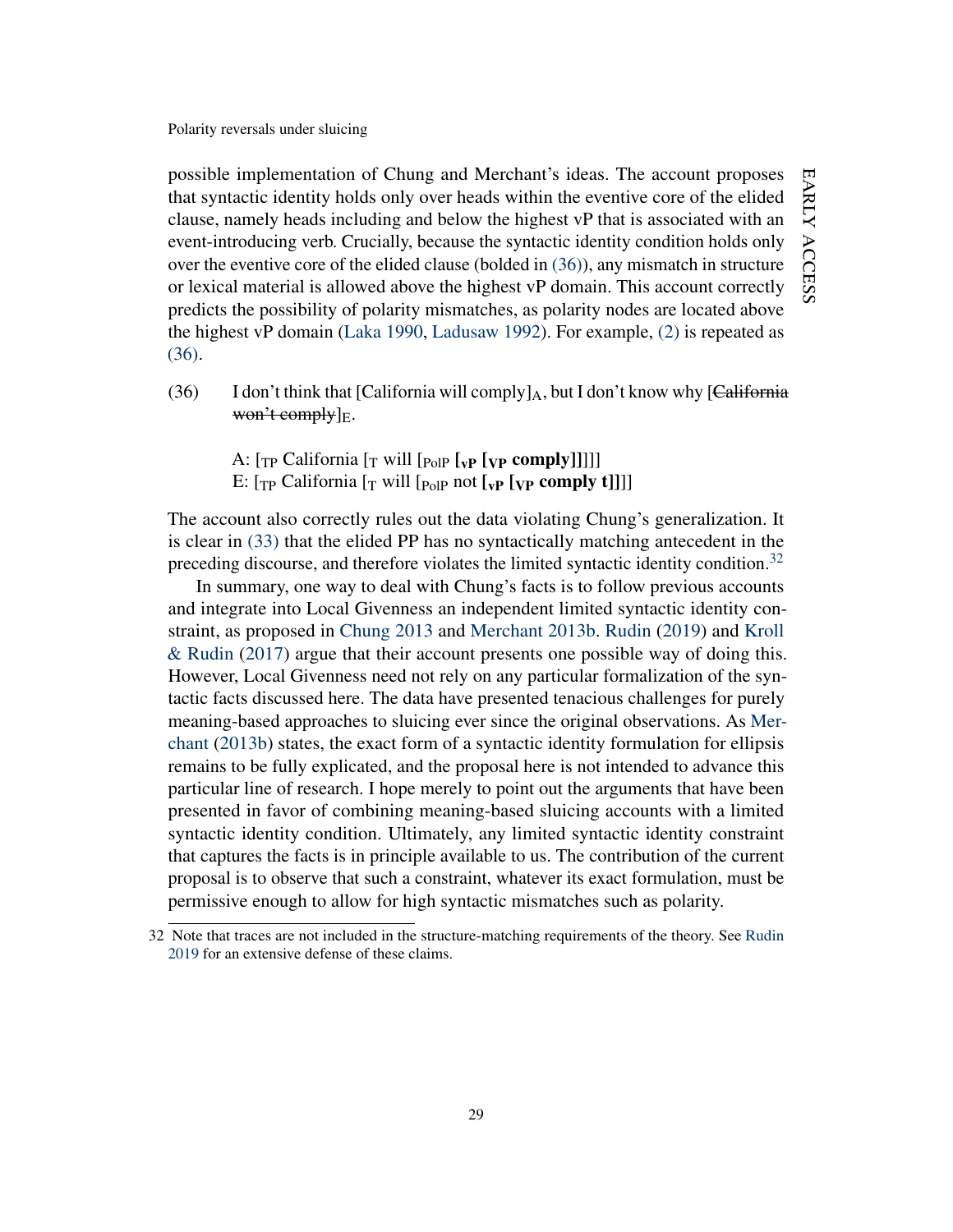## 5.3 Structure plus pragmatics: A full picture?

In the previous section, we saw arguments for integrating an independent limited syntactic constraint into a meaning-based licensing account. This section shows that combining a meaning-based account with a syntactic constraint is still not sufficient to alleviate over-generation concerns. Consider [\(37a\)](#page-30-0)[-\(37b\)](#page-30-1) [\(Cantor](#page-42-11) [2013\)](#page-42-11). In the desired interpretations, the remnants *who* are linked to a discourse referent that was introduced, via *some pedestrian*, within a discourse subordinated relative clause:

- <span id="page-30-3"></span><span id="page-30-1"></span><span id="page-30-0"></span>(37) a. #That John rented a car that hit some pedestrian surprised everyone, but the report didn't say who; [that John rented a car that hit  $t_i$  surprised everyone].
	- b. #A car that hit some pedestrian crashed into the wall last night, but the report didn't say who<sub>i</sub> [a car that hit t<sub>i</sub> crashed into the wall last night].

Although [\(37a\)-](#page-30-0)[\(37b\)](#page-30-1) have matching linguistic antecedents, satisfy Local Givenness, and do not violate any of the discussed syntactic constraints, the sluices are easily judged to be infelicitous. Any theory that licenses sluiced clauses based only on the existence of an appropriately matched antecedent will therefore fail to rule the examples out.

The notable property of the examples is that they become acceptable with the d-linked remnant *which pedestrian*, shown in [\(38\)](#page-30-2) [\(Cantor](#page-42-11) [2013:](#page-42-11) p. 27-28):

- <span id="page-30-2"></span>(38) a. That John rented a car that hit some pedestrian surprised everyone, but the report didn't say which pedestrian<sub>i</sub> [that John rented a car that hit  $t_i$  surprised everyone].
	- b. A car that hit some pedestrian crashed into the wall last night, but the report didn't say which pedestrian<sub>i</sub> [a car that hit  $t_i$  crashed into the wall last night].

I argue that d-linking the remnant in [\(38\)](#page-30-2) increases the acceptability of the sluice by providing an overt cue to the proposition that must be recovered. That is, the d-linked referent signals that the elided proposition contains an extracted argument with the semantic and syntactic properties given by the remnant, thereby making the most recent propositional content given about that argument salient at that point in the discourse (see [Martin & McElree](#page-46-9) [2011](#page-46-9) and [Harris](#page-44-7) [2019,](#page-44-7) a.o.). For comparison, the most salient correlate for the remnant in [\(37\)](#page-30-3) is, due to a combination of recency and discourse status [\(Jarvella](#page-45-13) [1971,](#page-45-13) [van Dijk & Kintsch](#page-43-10) [1983,](#page-43-10) [Kintsch](#page-46-10) [1988,](#page-46-10) [Anderson](#page-41-5) [2007,](#page-41-5) a.o.), *everyone*, which leads to an infelicitous interpretation of the question.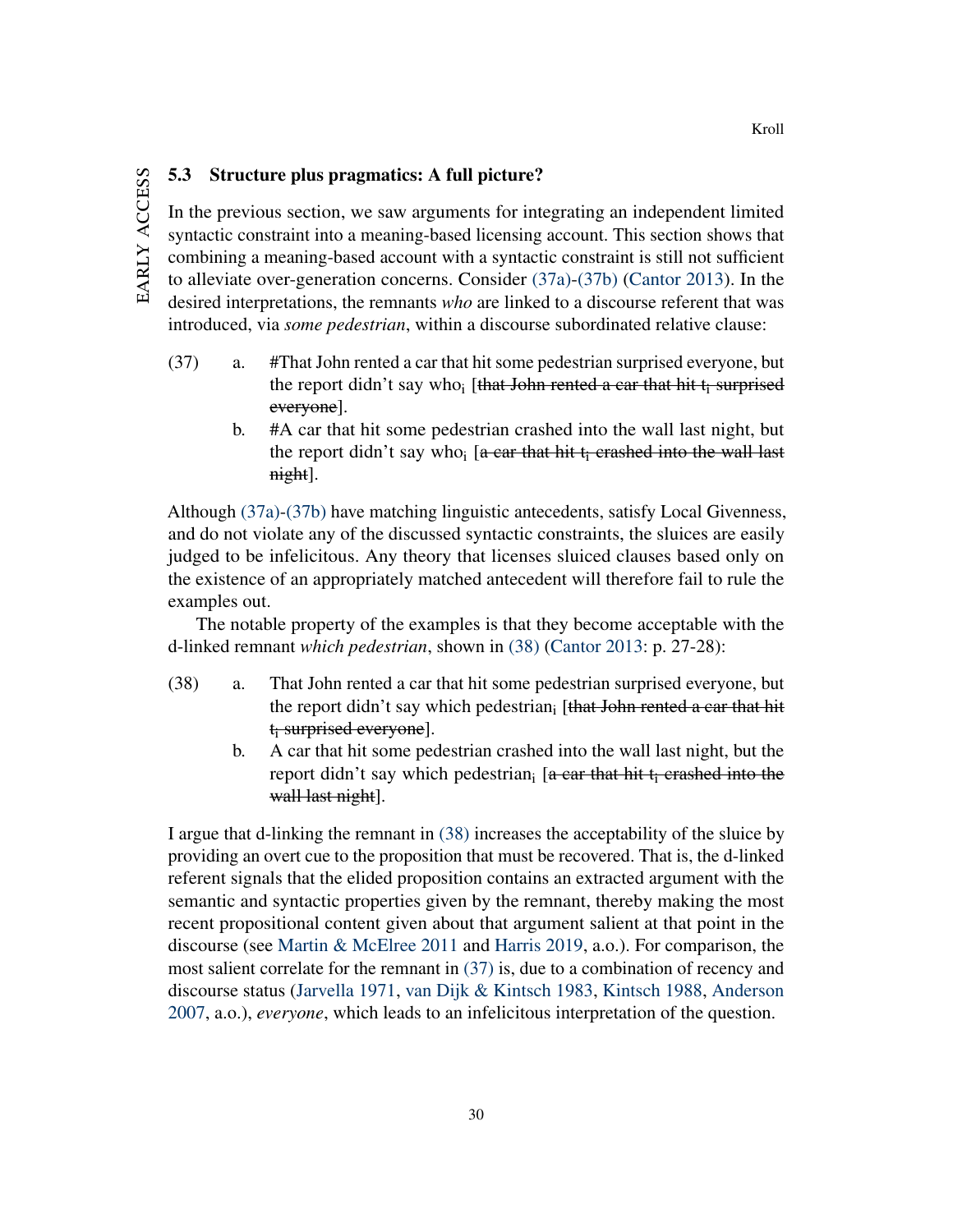The ability of a d-linked remnant to link to a discourse subordinated correlate more easily than a bare wh-remnant is perhaps not surprising given the many years of careful experimental and theoretical work on related phenomena. Though I remain agnostic here about the particular analysis of d-linked phrases one may wish to take, the data here fit naturally with studies of anaphors showing that the more semantic content an anaphor has, the greater the distance that may separate the anaphor from its antecedent and the less prominent the antecedent can be while still maintaining successful reference [\(Givón](#page-44-8) [1983,](#page-44-8) [Ariel](#page-41-6) [1990,](#page-41-6) [Gundel et al.](#page-44-9) [1990,](#page-44-9) [O'Brien et al.](#page-47-10) [1997,](#page-47-10) [Foraker & McElree](#page-43-11) [2006\)](#page-43-11). The related observation that the amount of semantic information in an extracted element appears to affect its ability to be felicitously extracted has also been made in the theoretical literature [\(Karttunen](#page-45-14) [1977,](#page-45-14) [Rizzi](#page-47-11) [1990,](#page-42-12) [Cinque](#page-42-12) 1990, [Pesetsky](#page-47-8) [1987,](#page-47-8) [Chung](#page-42-13) [1994,](#page-42-13) [Hofmeister](#page-45-15) [2007,](#page-45-15) [2011,](#page-45-16) a.o.).<sup>[33](#page-31-0)</sup> While these questions are still the subject of active research, I bring them up to demonstrate that the sluicing data fit within a much larger research project of the role of salience in anaphoric and syntactic dependencies in language.

Examples like [\(38\)](#page-30-2) demonstrate that structural and contextual/antecedent licensing requirements by themselves are not enough to constrain a theory of sluicing sufficiently to avoid overgeneration. This observation is not a novel one, and has been made by many previous researchers working on ellipsis. Because of this, explicit salience requirements are built into most if not all existing sluicing accounts, including each sluicing theory discussed in §2. For example, e-GIVENness [\(Merchant](#page-46-0) [2001\)](#page-46-0) requires that the elided constituent have "a salient antecedent," Inquisitive Entailment (AnderBois 2014) requires "some salient antecedent CP," and [Barker](#page-42-1) [\(2013\)](#page-42-1)'s scopability analysis requires "a silent proform that is anaphoric to some salient discourse object" (pg. 193). The thread tying all these accounts together is the recognition that salience is intricately tied to our ability to elide and recover propositional or sub-propositional expressions in conversation.

One option here is to follow in the footsteps of these analyses and build a notion of salience into Local Givenness. This constraint is given in [\(39\).](#page-31-1)

<span id="page-31-1"></span>(39) Local Givenness (final): A TP  $\alpha$  can be deleted *iff*  $ExClo(\llbracket \alpha \rrbracket^g)$  expresses a proposition *p*, such that  $c_L \subseteq p$  and *p* is maximally salient.

The final version of Local Givenness proposes that a proposition can be elided if the existential closure of the proposition is entailed by the local context and is maximally salient. $34$  The requirement that the elided proposition must be maximally salient is

(i) John told me that Mary is going to Canada, but I don't know why  $[ ]$ .

<span id="page-31-0"></span><sup>33</sup> Thank you to Shayne Sloggett (p.c.) for bringing these works to my attention.

<span id="page-31-2"></span><sup>34</sup> An earlier version of this theory used *uniquely* salient; this was changed after a reviewer asked about ambiguous readings of sluices such as in (i):

a. why John told me Mary is going to Canada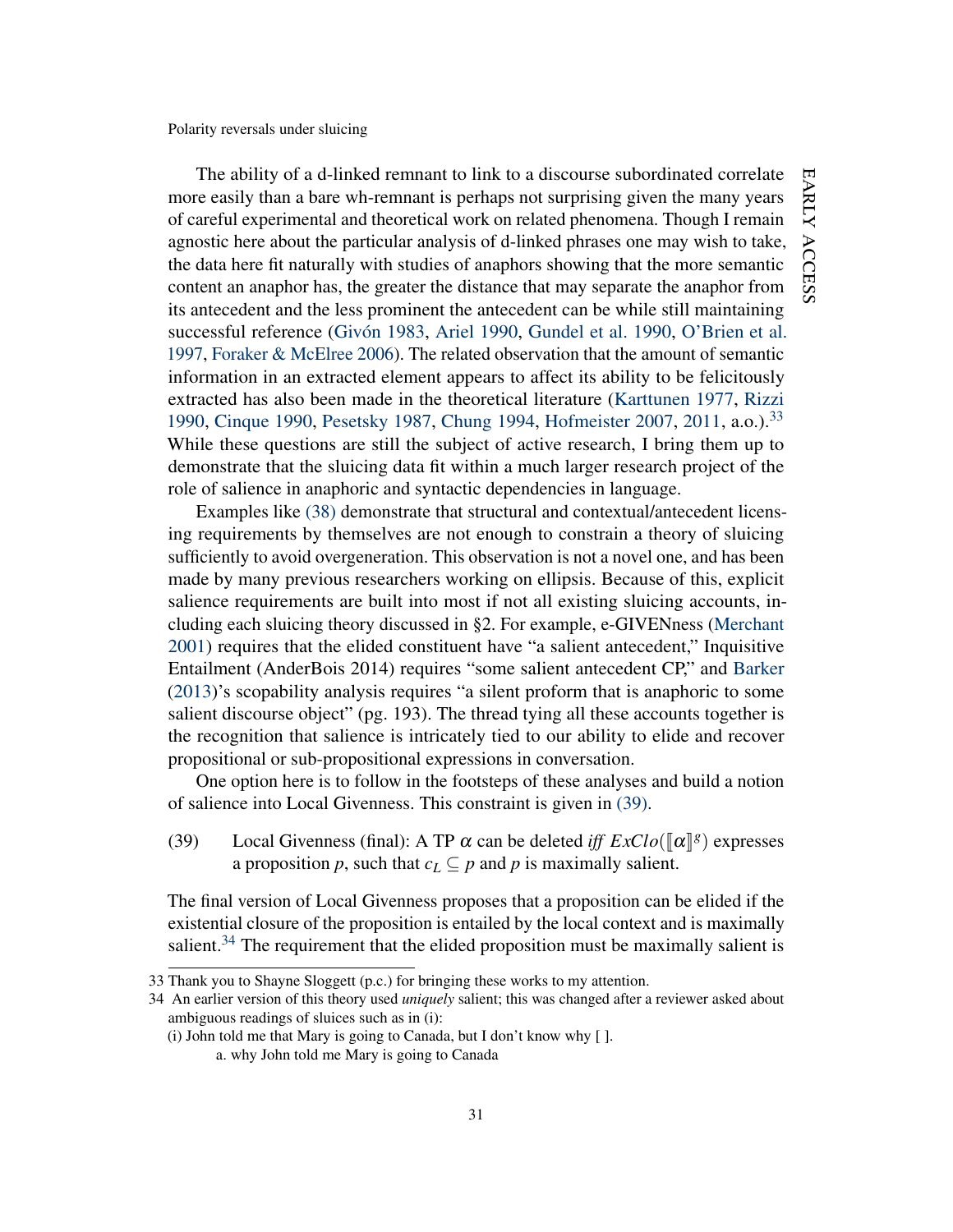motivated by the common sense principle that in order for a speaker to felicitously not pronounce some part of an utterance, the meaning of the unpronounced piece of the utterance must be recoverable in the discourse. Put another way, this principle encompasses the idea that the content of an elided phrase must be sufficiently salient in the discourse such that it is recoverable in the discourse even though it is unpronounced. $35$ 

I have argued that any theory of ellipsis must include some notion of salience in order to account for facts that cannot be explained by contextual, antecedent-based, or syntactic licensing conditions. As an exercise in parsimony, we might wonder whether a salience constraint can also capture certain facts that have been proposed to be syntactic in nature, such as the Case condition and the Chung's Generalization facts. [\(Chung](#page-42-4) [2013:](#page-42-4) 48) argues for the Case condition based in part on the data in [\(40\):](#page-32-1)

<span id="page-32-1"></span>(40) #The message said [to show up in the square at midnight] $_A$ , but it didn't say who<sub>i</sub> [t<sub>i</sub> should show up in the square at midnight]<sub>E</sub>.

While the remnant here is a subject of a finite clause and will be assigned Case by the finite T in the ellipsis site, the corresponding T in the antecedent clause is non-finite and therefore will not assign case (antecedent bracketing and labelling my addition). However, naïve speakers judge [\(40\)](#page-32-1) to be perfectly felicitous in the following constructed context:

> Scenario: There are two gangs fighting for turf, the Sharks and the Jets. After a verbal spar at the gym, the two gangs decide that each gang is going to send a single member to fight at a particular location and at a particular

b. why Mary is going to Canada

There are two possibilities for capturing these facts. The first is that the ambiguity is one of the context and, as is the case with anaphoric dependencies, the salience of (a) and (b) are partially established by non-linguistic top-down information such as conversational goals and expectations [\(Brown-Schmidt](#page-42-14) [et al.](#page-42-14) [2005\)](#page-42-14). Under this view, either (a) or (b) is maximally salient in a given context. The second possibility is that in a given context both (a) and (b) are equally salient, in which case propositional salience can be modeled formally as a partial order in which both (a) and (b) are maximally salient. I am in principle open to either of these possibilities, and leave the decision of which more accurately captures the data to future research.

<span id="page-32-0"></span><sup>35</sup> A reviewer brings up [Hartman](#page-44-10) [\(2009\)](#page-44-10)'s asymmetrical sluicing examples:

<sup>(</sup>i) [Someone won the chess game]<sub>A</sub>, but I don't remember who #[lost the chess game]<sub>E</sub>.

While (A) and (E) are generally considered denotationally equivalent, the account here does not predict that any proposition denotationally equivalent to (A) can be elided. This type of observation is what motivates salience requirements in ellipsis theories. See §6 for further discussion of salience and ellipsis. Thank you to a different reviewer for pointing out that these examples are given an alternative analysis in [Merchant](#page-47-12) [2018:](#page-47-12) ft. 10, in which the mutual entailment condition of e-GIVENness is replaced by semantic equivalence modulo focus. However as the reviewer notes, this analysis is still too restrictive to account for the polarity reversal cases discussed here.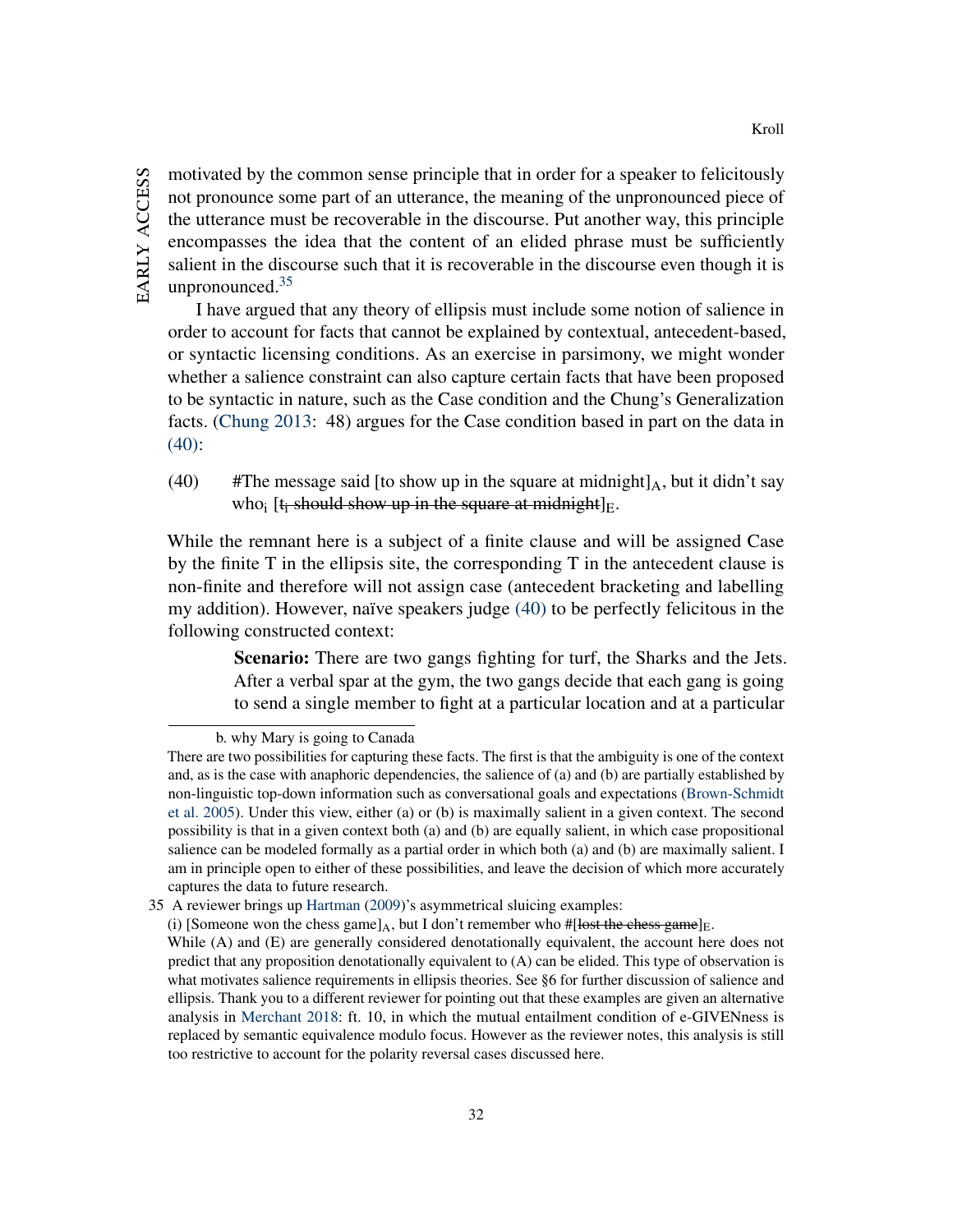time in two nights time. Each gang gets to pick the member of the other gang that will fight. Additionally, the Sharks get to pick the time of the fight and the Jets get to pick the location of the fight. That night, the Jets send a message to the Sharks telling them to send the Shark gang leader to the West Side Square for the fight. The next night, the Jets receive a message from the Sharks in return. A Jet member opens the message and reads it. He says to the other members in an annoyed voice:

Sluice: "the message says to show up at the Square at midnight, but it doesn't specify who."

The judgment given for the continuation of the sluice is "who [should show up at the Square at midnight]." The discourse was constructed in such a way as to preclude the possibility that an antecedent for the sluice could be found not in the preceding sentence, but in the preceding discourse.<sup>[36](#page-33-0)</sup> If the infelicity of  $(40)$  is truly rooted in syntactic ill-formedness, as the Case condition claims, it is unclear why the example becomes acceptable in context. A salience condition could possibly explain why additional context facilitates the sluiced structure.

A detailed analysis of the Chung's Generalization facts, given in [\(32\)](#page-27-0)[-\(34\),](#page-27-1) is unfortunately outside the scope of the current paper. However, it is plausible that the  $ExClo([\mathbb{E}]\{s\})$  in [\(33\)](#page-27-2) satisfies the entailment condition of Local Givenness but fails to existing the prominence satisfy its salience condition, which is based not on entailment but on the prominence of the proposition expressed by  $(E)$  in the discourse. I leave this interesting question as an area of future research.

#### 5.4 Salience

I have followed previous accounts by including a salience constraint in Local Givenness to account for certain facts that are not explained under purely meaning or structure-based accounts. I have also tentatively suggested that such a constraint can be expanded to encompass certain facts that have previously been attributed to constraints on syntactic structure. Because I have motivated the inclusion of a salience condition into Local Givenness, it is worth discussing what such a condition would look like and whether we can constrain it enough to have predictive power. Determining the salience of a given proposition is, of course, not trivial. This paper does not attempt to provide an exhaustive theory of salience, which remains a challenging and important continuing line of research. Instead, I argue here for two points: that salience is indeed relevant to sluicing, and that a theory of propositional

<span id="page-33-0"></span><sup>36</sup> Pseudosluicing is a possible explanation for the lack of case connectivity effects observed here. However, such an argument would need to explain why pseudosluicing is not freely available in English and why this strategy would only be available here in a specific context. See discussion in §6.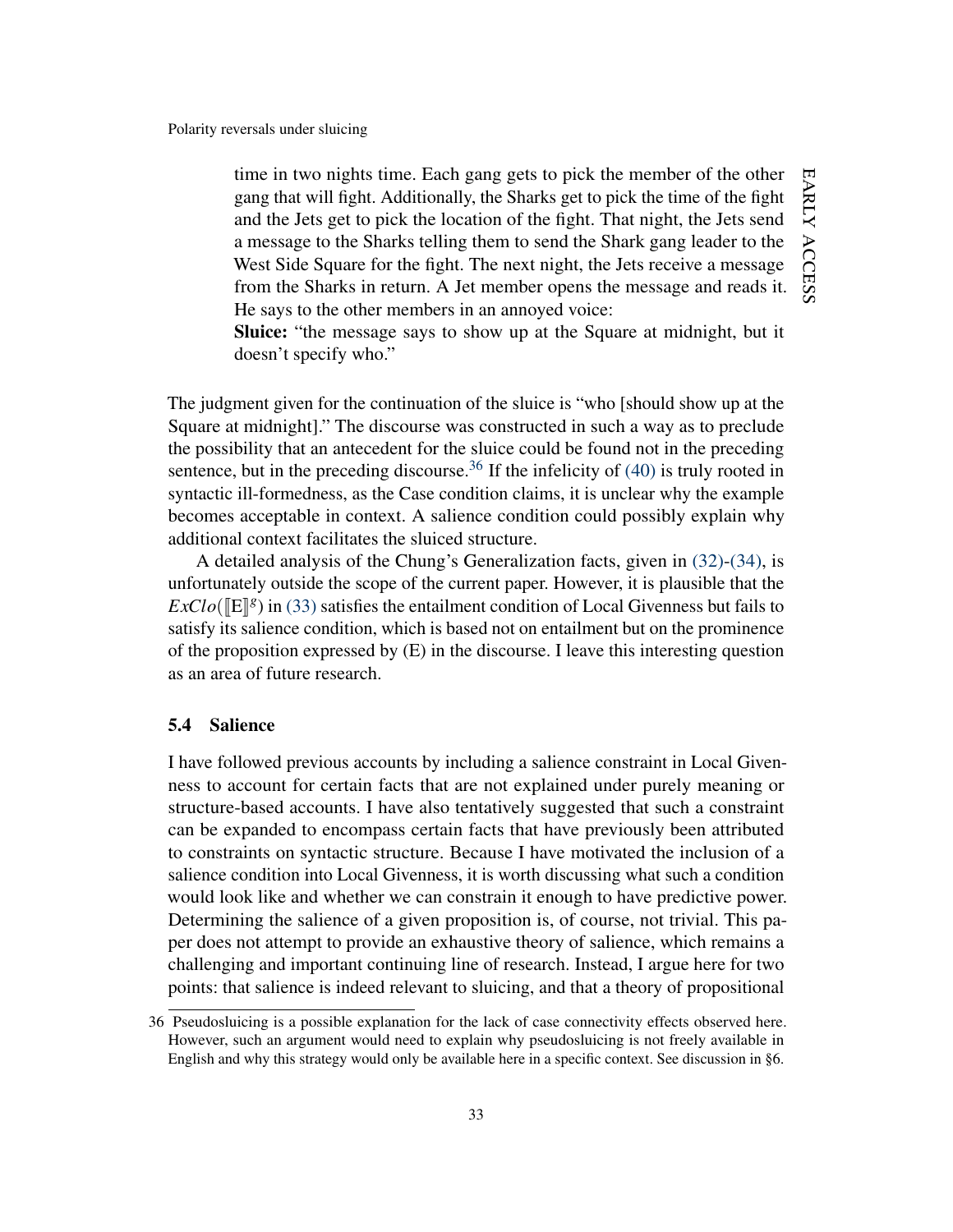salience can be constrained in such a way as to offer concrete, testable predictions. The reader who is already familiar with these facts or is uninterested in accounting for salience can safely skip this section.

While there is currently no rigorous definition of what is means for a given proposition to be salient enough to license ellipsis, some existing theories encode salience in discourse organizational terms. For example, Ginzburg  $\&$  Sag [\(2001\)](#page-44-1) and [Barros](#page-42-3) [\(2014\)](#page-42-3) encode the notion of salience as relevance to a Question under Discussion (QuD) [\(Roberts](#page-47-13) [1996,](#page-47-13) [Ginzburg](#page-43-12) [1996,](#page-43-12) [Roberts](#page-48-14) [2012\)](#page-48-14), and require the interpretations of sluices to be resolved to a Maximal Question under Discussion.<sup>[37](#page-34-0)</sup> Similarly, [Frazier & Clifton](#page-43-13) [\(2005\)](#page-43-13) encode salience in the notion of main assertion. They claim that, ceteris paribus, comprehenders prefer to resolve ellipsis and anaphoric expressions to the main assertion of the preceding sentence (see also [Syrett & Koev](#page-49-6) [2014\)](#page-49-6). In their proposal, this preference follows from the greater salience, or availability, of the main assertion in the discourse structure.

Another linguistic phenomenon known to be sensitive to discourse organization and salience is anaphora. For example, the anaphor *that* is known to specifically license propositional anaphora of salient propositions [\(Webber](#page-49-12) [1988,](#page-49-12) [Gundel et al.](#page-44-9) [1990,](#page-44-9) [Asher](#page-41-7) [1993,](#page-41-7) a.o.). As we see in [\(41\),](#page-34-1) B's response is more easily interpreted as a reply to the matrix assertion about Diane winning the race than it is as a reply to the claim about her age, contained in the discourse subordinated appositive.

<span id="page-34-1"></span>(41) A: Nancy, who's 79 years old, will lose the race. B: That's not true!

We can tentatively note that this type of anaphoric reference to the sluiced content is also possible in the polarity reversal cases, as shown in  $(42)$ .<sup>[38](#page-34-3)</sup>

<span id="page-34-2"></span>(42) A: I don't know why  $[1$  wasn't scared]<sub>i</sub>, but I really can not remember being scared.

 $B: That<sub>i</sub>'s impossible! You were just a child.$ 

In [\(42\),](#page-34-2) the deictic demonstrative *that* is anaphoric to the sluiced proposition expressed by *I wasn't scared*. That is, the meaning of the first sentence in B's utterance is "It's impossible that you weren't scared."<sup>[39](#page-34-4)</sup> The ability to pick out the elided proposition with an anaphor that selects salient propositions provides independent

<span id="page-34-0"></span><sup>37</sup> Ginzburg & Sag also have an explicit salience requirement, SAL-UTT, that requires a salient utterance to serve as the correlate for sluicing constructions.

<span id="page-34-3"></span><sup>38</sup> The ability of elided content to contribute antecedents for discourse anaphora has been widely documented in the literature, notably in [Hankamer & Sag](#page-44-11) [1976.](#page-44-11)

<span id="page-34-4"></span><sup>39</sup> We do not predict or expect, of course, a one-to-one correspondence between propositions that can be anaphorically referred to with *that* and propositions that can be sluiced. Additional requirements exist on sluicing that do not exist on *that*, such as entailment. The set of propositions that can be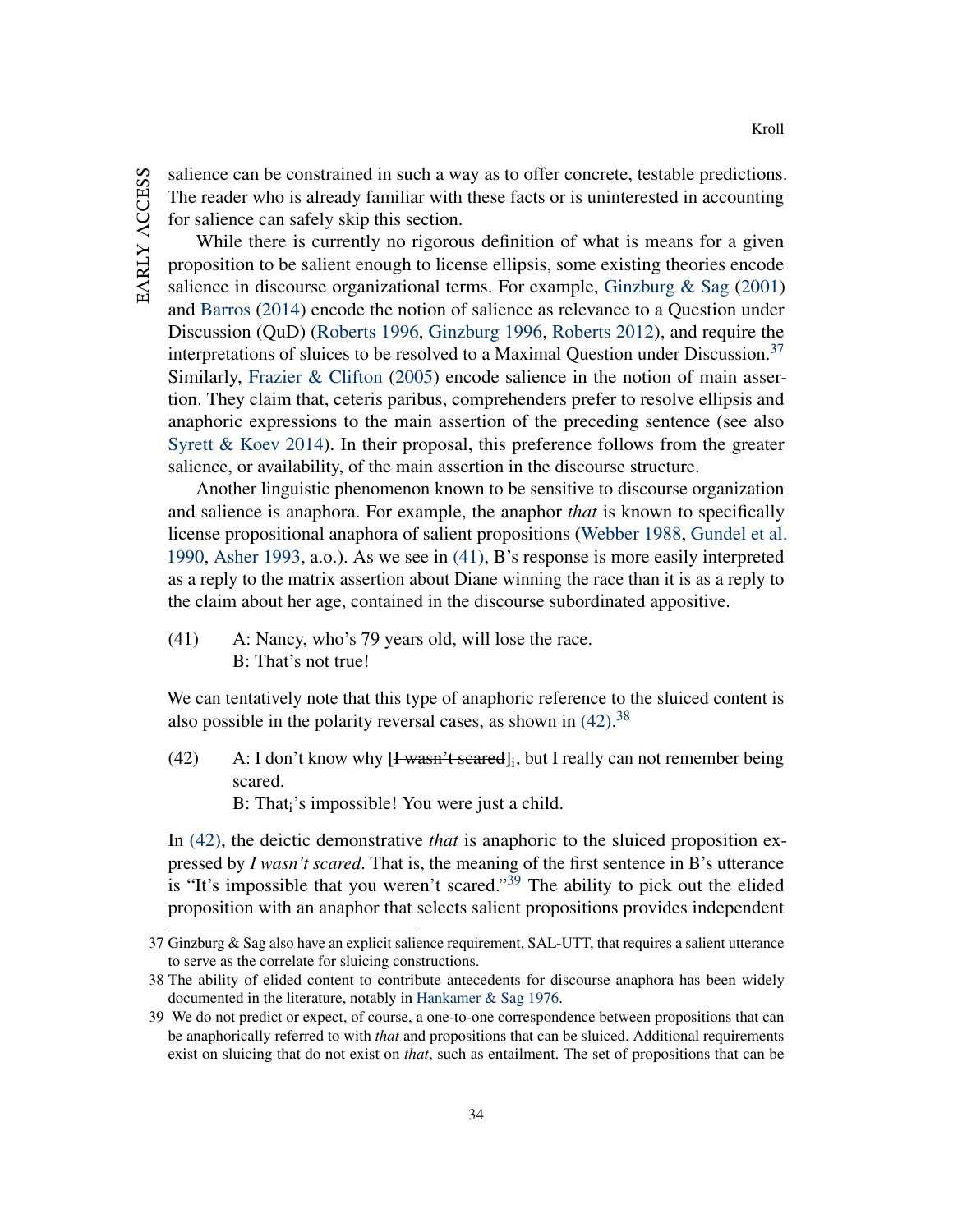evidence that, at least in the example above, the elided proposition is salient in the context.

Additional experimental and theoretical work on anaphora and ellipsis can also inform ways in which we can constrain our notion of salience. A reviewer points out the following contrast:

- <span id="page-35-2"></span>(43) a. Sue bought a car. It's blue. ?/#I'm not sure where, though.
	- b. Sue bought a car that is blue. I'm not sure where, though.

While the sluice is acceptable in (b), it is not in (a). It seems natural to attribute the difference to a matter of salience, as the reviewer suggests. And indeed, existing work on salience can help us understand why the first proposition is more difficult to target in (a) than in (b).

One way to explain such data is to appeal to a Frazier & Clifton-style account. Such an account predicts the availability of the sluice *I'm not sure where* [*she bought a car that is blue*] in (b), since the buying event is the main asserted content of the preceding sentence. That account would also rule out the sluice *I'm not sure where* [*she bought a car*] for (a), since the sentence *It's blue* intervenes between the sluice and its antecedent. However, many authors working on the relevance of discourse relations and structure to anaphora resolution and ellipsis have observed that, although recency is a strong tendency, it does not always hold that the most recently encountered proposition contains the most salient topic [\(Hobbs](#page-45-17) [1978,](#page-45-17) [Polanyi](#page-47-14) [1986,](#page-47-14) [Webber](#page-49-12) [1988,](#page-49-12) [Asher](#page-41-7) [1993,](#page-41-7) [Kehler](#page-46-11) [2002,](#page-46-11) [Asher & Lascarides](#page-41-8) [2003,](#page-41-8) [Hardt & Romero](#page-44-12) [2004,](#page-44-12) [Asher](#page-41-9) [2008,](#page-41-9) [Harris](#page-44-13) [2015,](#page-44-13) a.m.o.). For example, in [\(44\)](#page-35-0) the elided content is about Mary kissing someone, not about John leaving [\(Asher](#page-41-9) [2008:](#page-41-9) 9a):

<span id="page-35-0"></span>(44) Mary kissed someone because John left for some other party. You'll never guess who.

To account for such data, [Hardt & Romero](#page-44-12) [\(2004\)](#page-44-12) propose a Discourse Condition on Ellipsis Resolution, in which an antecedent clause must locally c-command the elided clause in the discourse tree. While Local Givenness cannot directly integrate such an account, as the theory has no explicit antecedent clause, the force of the proposal is to enforce a kind of local Right Frontier Constraint<sup>[40](#page-35-1)</sup> on a sluiced clause, which in

sluiced and that can be referred to with *that* are likely overlapping but not identical sets (see [Kroll](#page-46-1) [2019\)](#page-46-1).

<span id="page-35-1"></span><sup>40</sup> The Right Frontier Constraint (see [Polanyi](#page-47-14) [1986,](#page-47-14) [Webber](#page-49-12) [1988,](#page-49-12) [Asher](#page-41-7) [1993,](#page-41-7) [Asher & Lascarides](#page-41-8) [2003,](#page-41-8) a.m.o.) is a discourse structure constraint requiring new discourse constituents to attach into an existing discourse only by attaching to the last simple constituent in the discourse or by attaching to any constituent that dominates the last simple constituent in the discourse. This constraint, very roughly, captures some notion of topicality.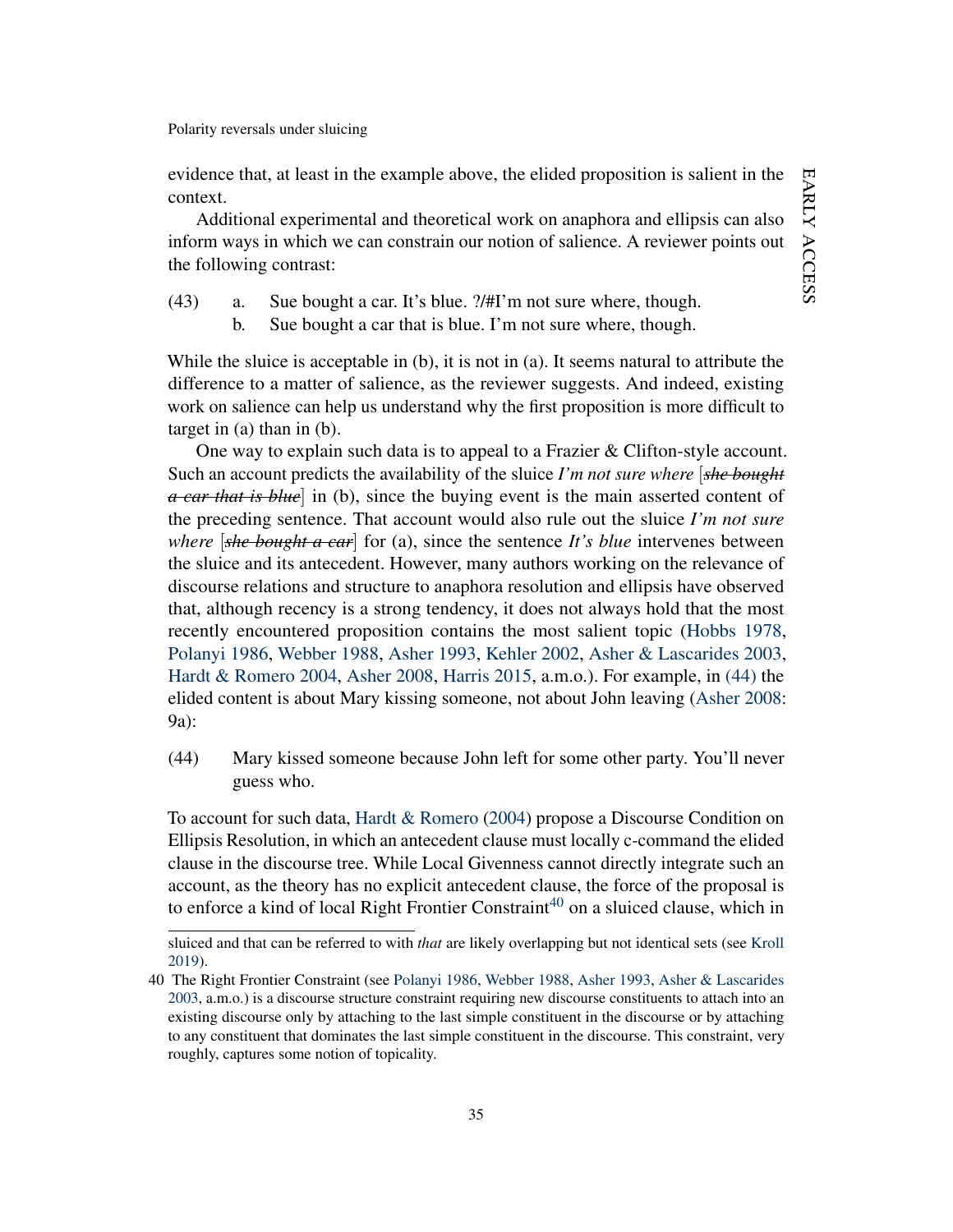turn requires the elided proposition to be salient or "on topic." [Asher](#page-41-9) [\(2008\)](#page-41-9) takes this approach to data such as [\(44\),](#page-35-0) and proposes that the Right Frontier Constraint holds for sluiced and VPE clauses. Asher's theory of sluicing resolution requires two things: that the elided material of a clause be recovered from the discourse constituent that the clause is attached to, and that the ellipsis clause be attached to the antecedent clause by at least the structural relations Parallel or Contrast.

One interesting consequence of the [Hardt & Romero](#page-44-12) [\(2004\)](#page-44-12) and [Asher](#page-41-9) [\(2008\)](#page-41-9) theories is that, similar to a Frazier  $&$  Clifton-style account, they impose a type of locality restriction on sluiced clauses. Constraining where in the discourse an elided clause can attach forces the elided clause to be "about", in an atheoretical sense, a recent proposition in the discourse. Asher and Hardt & Romero argue convincingly that the locality constraint is not sensitive to mere discourse constituent adjacency (i.e. recency), but to the richer representations given by theories of discourse relations. However, these constraints still result in a strong advantage given to the last discourse constituent introduced in the discourse, such that we generally try to resolve the ellipsis site to modifying the most recent constituent in the discourse. For example, in [\(43a\)](#page-35-2) the oddness of the sluice disappears once the remnant is one that can plausibly be about the same topic as the previous proposition:

(45) Sue bought a car. It's blue. I'm not sure on what parts  $[it's blue]$ , though.

I have outlined here some possible ways to constrain a theory of propositional salience in relation to sluicing. I am not arguing that an appeal to discourse relations will completely capture the full array of facts. However, theories of discourse relations are one existing way of spelling out in some detail what a theory of propositional salience may look like. I hope in this section to have convinced my reader of two things: that salience is indeed relevant to sluicing, as has been argued by many researchers before, and that a theory of salience can be constrained in such a way as to offer concrete, testable predictions. The discussion here presented some possible avenues for future research that operationalize propositional salience using two factors: the recency of discourse constituents, and the discourse status of propositions within an articulated framework of discourse organization and relations.

#### 6 Non-isomorphic sluicing

A reviewer mentions the possibility that the sluices discussed here are derived not by the underlying syntactic structure presented in this paper, but by some alternative, smaller structure that is pragmatically licensed by Local Givenness. Since we cannot see what is elided in ellipsis constructions, we oftentimes cannot argue with certainty that the form proposed is indeed the actual underlying linguistic structure. However, previous research has laid out a landscape of possibilities for possible "short form"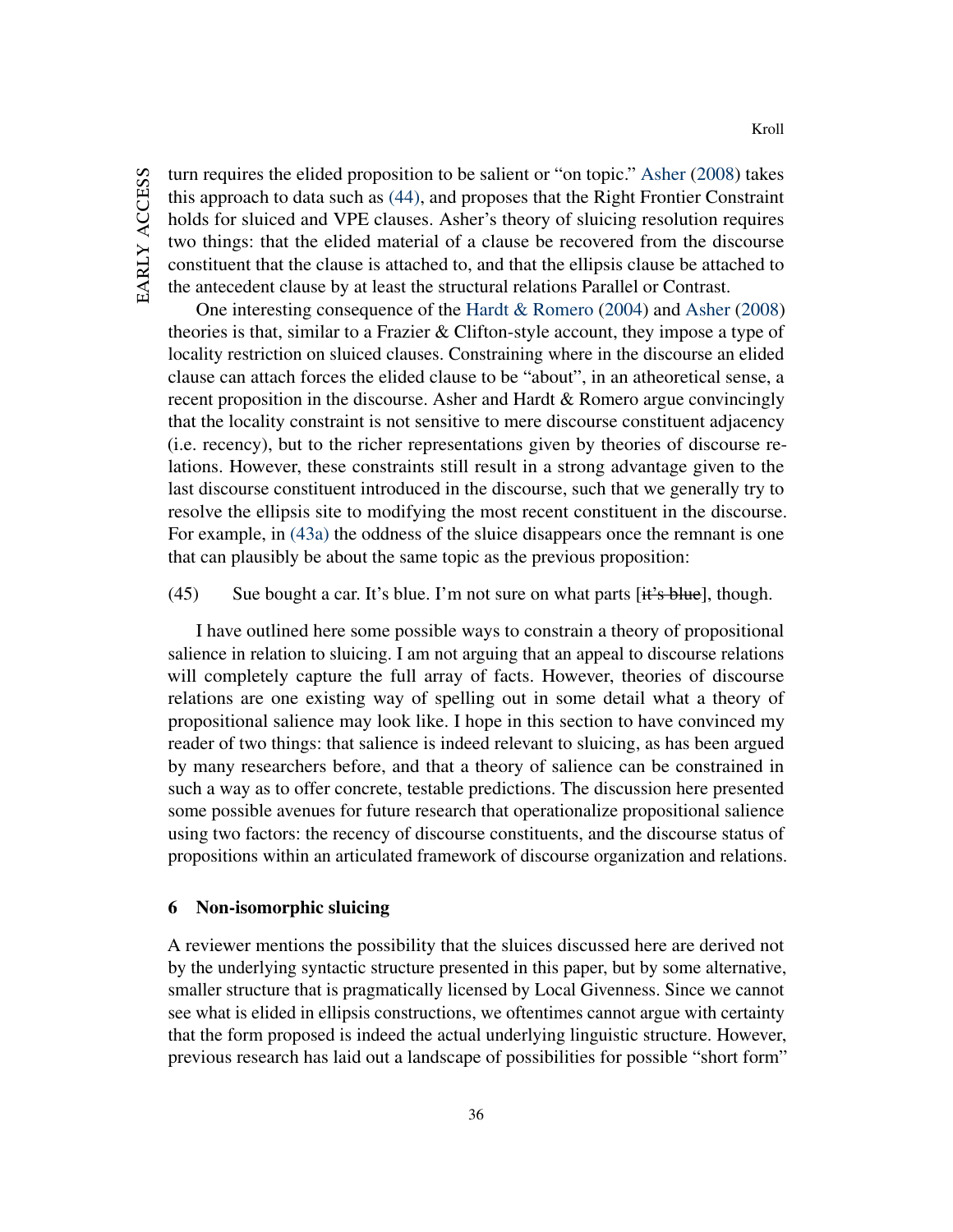sluices, more generally called non-isomorphic sluices. This section discusses these possibilities and shows that, while it is possible that some polarity reversal sluices are of the non-isomorphic variety, it is implausible that all polarity reversal sluices are non-isomorphic. Therefore, at least some of the polarity reversal sluices presented here must have a richer underlying structure. $41$ 

#### 6.1 Types of non-isomorphic sluices

The possibility of non-isomorphic sluicing was first noted by [Pollmann](#page-47-15) [\(1975\)](#page-47-15) and [Erteschik-Shir](#page-43-14) [\(1977\)](#page-43-14). Much of the discussion since centers on the debate over whether or not sluicing ameliorates islands. For example, [\(46\)](#page-37-1) is judged as acceptable, but under an isomorphic reading contains extraction of the remnant from within a relative clause island [\(Merchant](#page-46-0) [2001:](#page-46-0) p. 152):

<span id="page-37-1"></span>(46) They want to hire someone who speaks a Balkan language, but I don't remember which Balkan language<sub>i</sub> [they want to hire someone who speaks ti].

Theories of non-isomorphic sluicing propose that, instead of the elided content in [\(46\),](#page-37-1) such putatively island-violating examples are instead derived from a nonisland-containing elided structure, such as that given in  $(47)$ :<sup>[42](#page-37-3)</sup>

<span id="page-37-2"></span>(47) They want to hire someone who speaks a Balkan language, but I don't remember which Balkan language;  $[$ it was  $t_i$ ].

Because the elided clause does not contain a relative clause, we avoid any concerns about extraction from within an island.

There are three main types of non-isomorphic sluices: pseudosluices, copula clause deletion, and cleft deletion. The first type, pseudosluices, which are characterized by a null copula and a null subject instead of by TP deletion [\(Vicente](#page-49-13) [2018\)](#page-49-13), has been argued to exist in Japanese [\(Kizu](#page-46-12) [1997,](#page-46-12) [Merchant](#page-46-13) [1998\)](#page-46-13) and in Uzbek [\(Gribanova](#page-44-14) [2013\)](#page-44-14). However, it is not argued to exist in English, and so will not be discussed here [\(Vicente](#page-49-13) [2018\)](#page-49-13). The second group of non-isomorphic sluices contains those characterized by copular clause deletion.<sup>[43](#page-37-4)</sup> Copular clause deletion is proposed by [Barros et al.](#page-42-15) [2013](#page-42-15) to be available as an island-evasion strategy for

<span id="page-37-0"></span><sup>41</sup> Alternatively, it could be possible that the polarity reversal cases embody some new form of ellipsis that is separate from those that are described as sluices in the literature. I am however unaware of any convincing argumentation to motivate this view.

<span id="page-37-3"></span><sup>42</sup> I follow [Vicente](#page-49-13) [\(2018\)](#page-49-13) in using *pseudosluicing* in the strictest sense in which it is used in the literature, though the term is sometimes also used as a general term for non-isomorphic sluices.

<span id="page-37-4"></span><sup>43</sup> I consider here only predicational copular clauses. See [Rodrigues et al.](#page-48-15) [2009](#page-48-15) and [Kroll](#page-46-1) [2019](#page-46-1) for discussion of specificational copular clauses.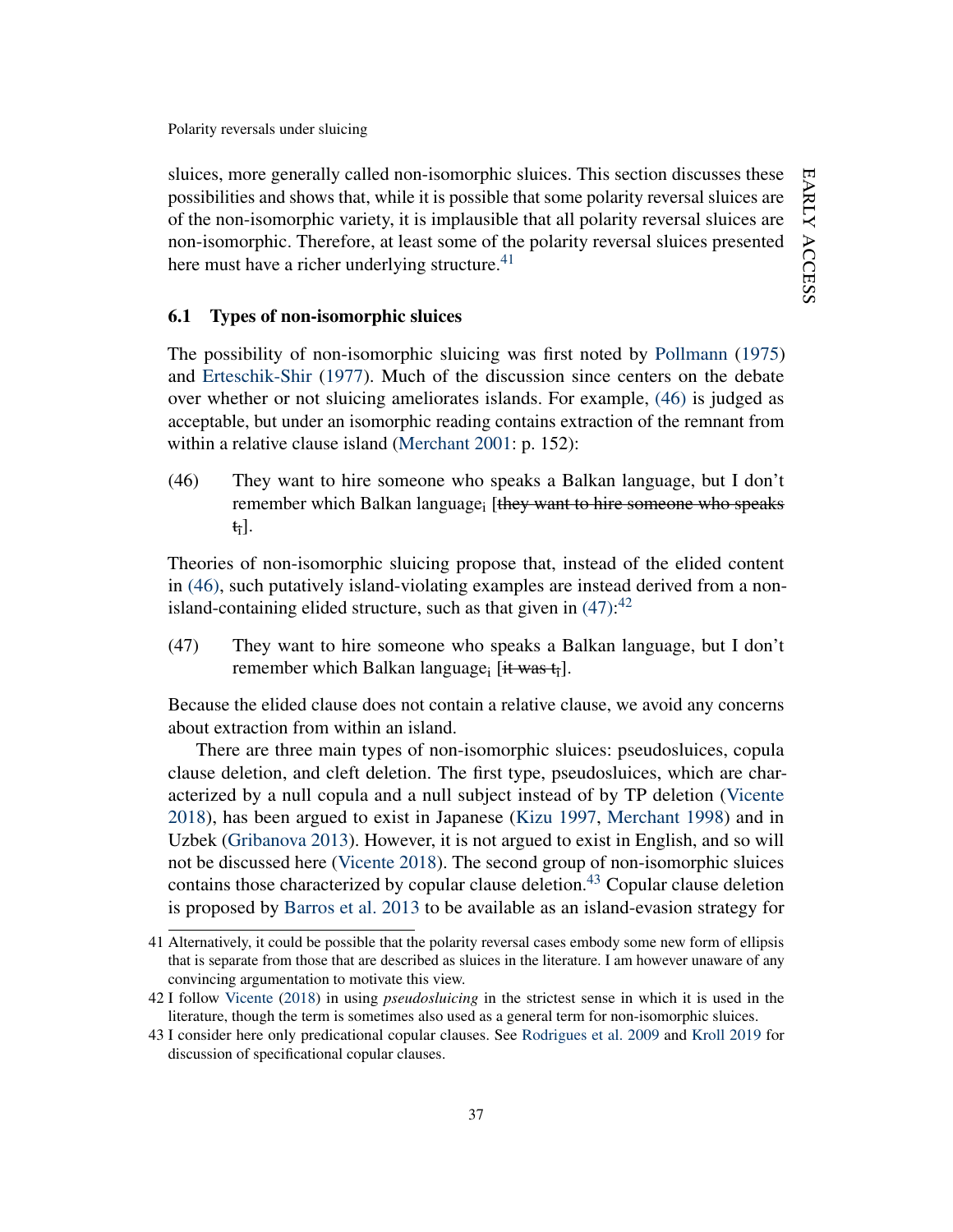sluicing in English. For example, in [\(48a\)](#page-38-1) the elided structure is argued to contain a predicational copular clause, instead of an isomorphic left branch extraction as in [\(48b\)](#page-38-2) (ibid., 28):

- <span id="page-38-2"></span><span id="page-38-1"></span>(48) a. Mary married a tall man, but I'm not sure how tall  $[he$  was  $t_i]$ .
	- b. \*Mary married a tall man, but I'm not sure how tall, Mary married a  $t_i$ man.

The last group of non-isomorphic sluices are those derived by the deletion of a cleft [\(Erteschik-Shir](#page-43-14) [1977,](#page-43-14) [Pollmann](#page-47-15) [1975,](#page-47-15) [Rosen](#page-48-16) [1976,](#page-48-16) [Merchant](#page-46-0) [2001,](#page-46-0) [van Craenen](#page-42-16)[broeck](#page-42-16) [2010\)](#page-42-16). For example, [\(49a\)](#page-38-3) avoids the sentential subject extraction violation of [\(49b\)](#page-38-4) by eliding a cleft instead of an isomorphic island structure [\(Vicente](#page-49-13) [2018:](#page-49-13) p. 33-34). This strategy is limited, however, and is not available with wh-adjuncts or implicit arguments, as illustrated in [\(50\)](#page-38-5) [\(Merchant](#page-46-13) [1998:](#page-46-13) 53a).

- <span id="page-38-4"></span><span id="page-38-3"></span>(49) a. That they will hire someone is possible, but I don't know who [it will be].
	- b.  $*$ That they will hire someone is possible, but I don't know who<sub>i</sub> that they will hire  $t_i$  is possible.
- <span id="page-38-5"></span>(50) He fixed the car, but I don't know why \*[it was].

## 6.2 Polarity reversals cannot be reduced to non-isomorphic sluices

The last subsection provided a brief summary of the non-isomorphic strategies available for sluicing in English. This section shows that no combination of these possibilities can extend to the full range of polarity reversal sluices. Let's take the polarity reversal example given in [\(51\).](#page-38-0) I have proposed that the elided content contains the structure as shown here.

<span id="page-38-0"></span>(51) Context: Students in a semantics class were given the option to do extra credit problems, and they were required to write down the number that they did on a spreadsheet accessible by the course's professor and TA. Both the professor and TA thought that John, a student in the class, would have done at least some extra credit problems. They look at the spreadsheet and see that nothing is marked down under John's name. The TA says to the professor:

> **Sluice:** Either John<sub>i</sub> didn't do any extra credit problems, or he<sub>i</sub> didn't tell us how many (extra credit problems) [he<sub>j</sub> did].

As we saw in the previous section, there are two non-isomorphic strategies available for us to use here: copular clause deletion and cleft deletion. However, both the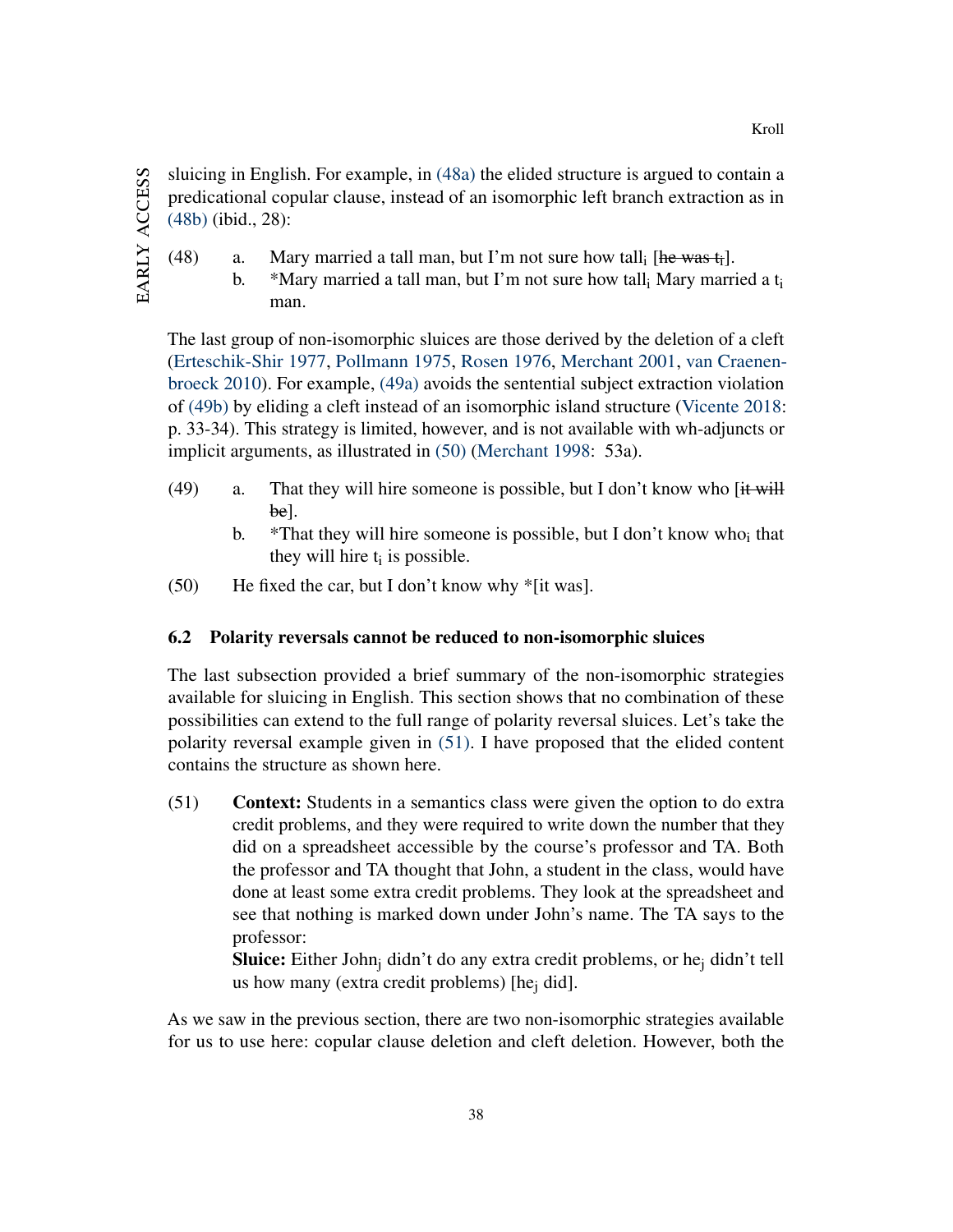copular clause example in [\(52\)](#page-39-1) and the cleft example in [\(53\)](#page-39-2) are judged by speakers to be degraded or unacceptable, suggesting that these strategies are unavailable for this example. $44$ 

- <span id="page-39-1"></span>(52) John<sub>i</sub> either didn't do any extra credit problems, or he<sub>i</sub> didn't tell us how many ??/\*[the number he did was].
- <span id="page-39-2"></span>(53) John<sub>i</sub> either didn't do any extra credit problems, or he<sub>i</sub> didn't tell us how many ?\*[it was].

[Merchant](#page-46-0) [\(2001\)](#page-46-0) observes that one possible way to improve clefting examples containing adjuncts is to retain the presuppositional portion of the cleft. Merchant does not propose an explanation for why retaining the presuppositional material improves some adjunct clefts, but we should be cautious when proposing an explanation that is based on the presence of overt or non-overt material within an ellipsis site. Regardless, retaining the presupposition material for our example in [\(54\)](#page-39-4) improves the example slightly, but it is still judged by speakers to be significantly degraded.

<span id="page-39-4"></span> $(54)$  John<sub>i</sub> either didn't do any extra credit problems, or he<sub>i</sub> didn't tell us how many ??[it was that he<sub>j</sub> did].

A reviewer brings up contrast sluices as another way of probing the presence of non-isomorphic structure. They note that contrast sluices with *else* create a semantic clash between the presuppositional properties of *else* and the exhaustivity requirement of a cleft construction (that is, the uniqueness requirement that clefts impose on the correlate). Therefore, if contrast polarity reversal sluices exist, they provide evidence against a clefting non-isomorphic strategy. This is indeed what we find, as contrast sluices are easily constructed with the polarity reversal property, as in [\(55\).](#page-39-0)

<span id="page-39-0"></span>(55) Q: Do any of the candidates practice for their debates? A: I don't think that BERNIE practices for them, but I don't know who ELSE<sub>i</sub> [ $t_i$  doesn't practice for them].

As predicted, [\(55\)](#page-39-0) is not acceptable with a clefting strategy, as shown in [\(56a\).](#page-39-5) Retaining the presuppositional material in [\(56b\)](#page-40-0) does not improve the example.

<span id="page-39-5"></span><span id="page-39-3"></span><sup>44</sup> Note that we are not ruling these examples out based on the Well-Formedness Condition, which is concerned with pragmatic well-formedness. Non-isomorphic strategies are proposed in part to counter the claim that ellipsis ameliorates islands; therefore, non-isomorphic theories assume that an underlyingly ungrammatical structure will lead to an ungrammatical sluice. Thus the ungrammaticality of a pre-sluice is used to predict whether or not that structure is available as the structure in a sluiced clause.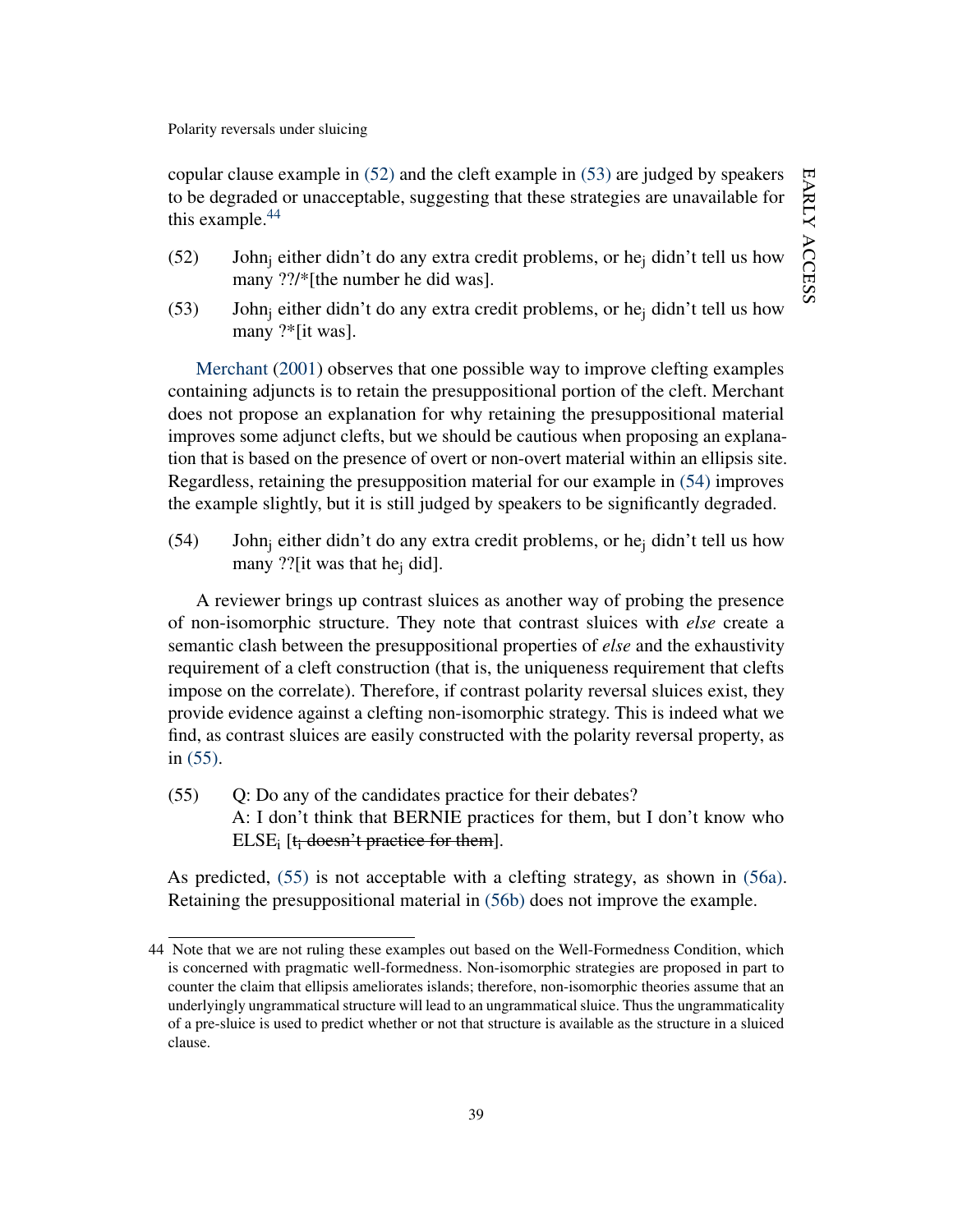- <span id="page-40-0"></span>(56) a. I don't think that BERNIE practices for them, but I don't know who ELSE \*[it was].
	- b. I don't think that BERNIE practices for them, but I don't know who ELSE \*[it was that doesn't practice for them].

For completeness, we might wonder whether this particular example can be attributed to a copular non-isomorphic strategy instead, since a clefting strategy is unavailable. However, [\(57\)](#page-40-1) shows that not only is such an example unacceptable, it is also not a copular construction that has been proposed or shown to be available for non-isomorphic sluicing.

<span id="page-40-1"></span>(57) I don't think that BERNIE practices for them, but I don't know who ELSE \*[is someone that doesn't practice for them].

#### 6.3 Conclusion

I have shown in this section two different polarity reversal examples that cannot be explained by non-isomorphic sluicing strategies. While this demonstrates that the polarity reversal data as a whole cannot be subsumed under a non-isomorphic sluicing analysis, I am not making the strong claim that no polarity reversal sluices can be non-isomorphic. There are strong arguments for the existence of non-isomorphic sluices in the literature, and I have no basis from which to argue that polarity reversal sluices somehow form an exception to these arguments. Indeed, [Barros et al.](#page-42-15) [\(2013\)](#page-42-15) point out that their observations challenge accounts of sluicing that require isomorphy or strict syntactic and/or semantic equivalence between an antecedent and a sluicing site. Far from being a challenge to the current theory, the non-isomorphic sluicing data provide further support for the argument presented here, which is that a complete theory of sluicing must be more permissive than current theories allow.

#### 7 Conclusion

This paper has presented and discussed polarity reversal sluicing data that present a new challenge to the enterprise of determining the conditions under which linguistic content can be felicitously elided. This paper argues that, counter to its dominant treatment in the syntactic literature, sluicing is a pragmatics-sensitive phenomenon subject to contextual licensing. I show that the ability to elide linguistic content fits naturally into general theories of constraints regulating coherent discourses, and have detailed one way to account for the pragmatic sensitivity of data that present serious challenges for non-pragmatic theories.

A natural topic of exploration is whether and to what extent a pragmatic account can be extended to different forms of ellipsis. For example, there is some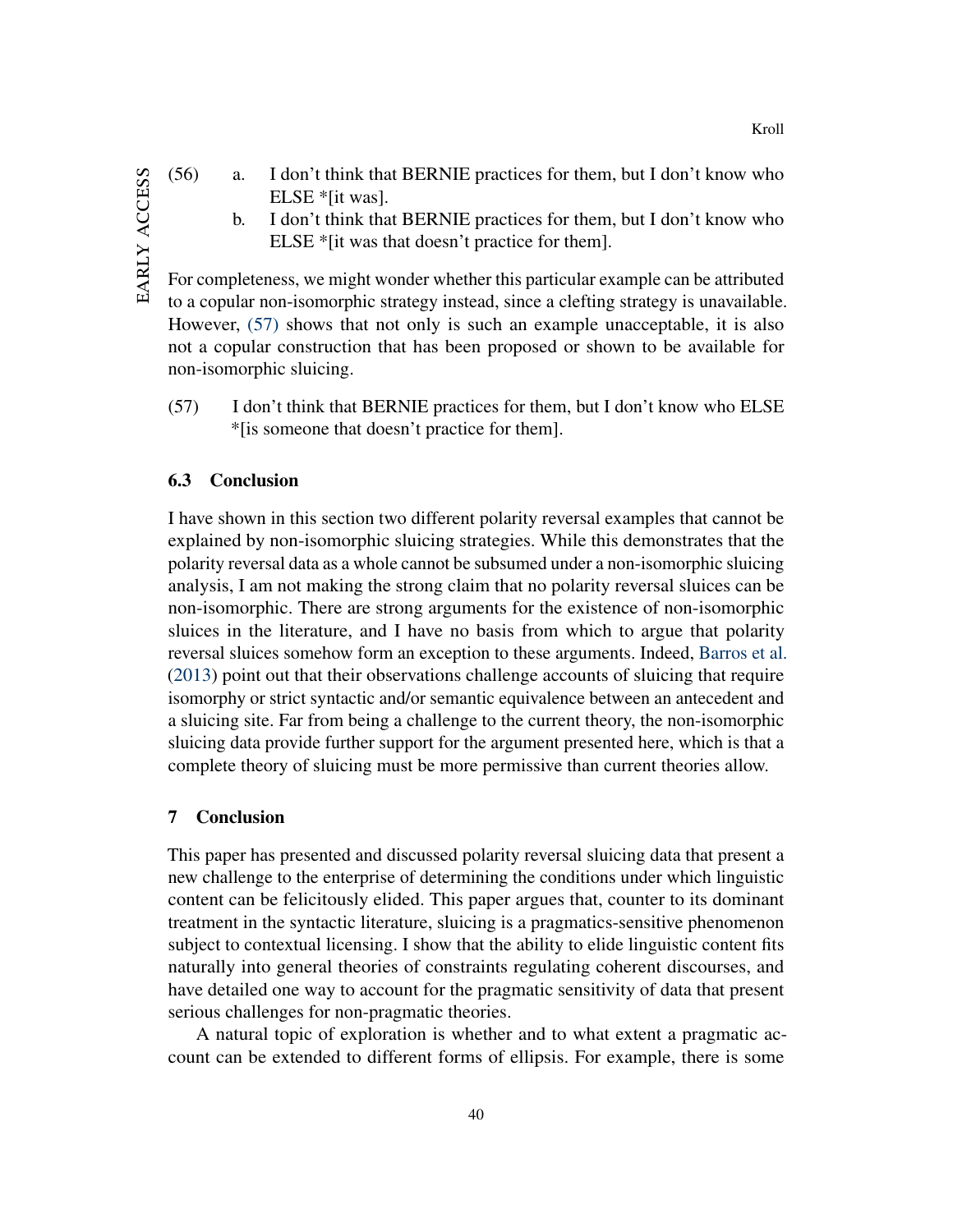evidence that the polarity reversal phenomenon can also be found in VPE (from Jim McCloskey, p.c.):

(58) Context: In an internet discussion of the controversial political book *Fire and Fury*, which some discussants argue did not properly document all its claims:

Commenter: "Much of the book is unsourced, but some is [sourced]."

It remains to be determined whether or not current analyses can account for cases of polarity reversals under VPE, if such examples are indeed robust. I leave this interesting question for future research and close by noting that, while the current project seeks both to challenge current assumptions on sluicing and to provide an answer to this challenge, much additional work on the road to developing a complete theory of sluicing and ellipsis, of course, remains.

#### **References**

- <span id="page-41-3"></span>Abusch, Dorit. 2009. Presupposition triggering from alternatives. *Journal of Semantics* 27. 37–80. [https://doi.org/https://doi.org/10.1093/jos/ffp009.](https://doi.org/https://doi.org/10.1093/jos/ffp009)
- <span id="page-41-1"></span>Amaral, Patricia, Craige Roberts & E. Allyn Smith. 2007. Review of *The Logic of Conventional Implicatures* by Chris Potts. *Linguistics and Philosophy* 30. 707–749. [https://doi.org/https://doi.org/10.1007/s10988-008-9025-2.](https://doi.org/https://doi.org/10.1007/s10988-008-9025-2)
- <span id="page-41-4"></span>Anand, Pranav & Valentine Hacquard. 2014. Factivity, belief and discourse. In Luka Crnič & Uli Sauerland (eds.), The Art and Craft of Semantics: A Festschrift for *Irene Heim*, vol. 1, 69–90. Cambridge, MA: MIT Working Papers in Linguistics.
- <span id="page-41-0"></span>AnderBois, Scott. 2014. The semantics of sluicing: Beyond truth-conditions. *Language* 90. 887–926. [https://doi.org/https://doi.org/10.1353/lan.2014.0110.](https://doi.org/https://doi.org/10.1353/lan.2014.0110)
- <span id="page-41-2"></span>AnderBois, Scott, Adrian Brasoveanu & Robert Henderson. 2015. At-issue proposals and appositive impositions in discourse. *Journal of Semantics* 32. 93–138. [https://doi.org/https://doi.org/10.1093/jos/fft014.](https://doi.org/https://doi.org/10.1093/jos/fft014)
- <span id="page-41-5"></span>Anderson, John R. 2007. *How can the human mind occur in the physical universe?* Oxford University Press. [https://doi.org/https://doi.org/10.1093/acprof:](https://doi.org/https://doi.org/10.1093/acprof:oso/9780195324259.001.0001) [oso/9780195324259.001.0001.](https://doi.org/https://doi.org/10.1093/acprof:oso/9780195324259.001.0001)
- <span id="page-41-6"></span>Ariel, Mira. 1990. *Accessing noun-phrase antecedents*. Routledge.
- <span id="page-41-7"></span>Asher, Nicholas. 1993. *Reference to abstract objects in discourse*. Kluwer Academic Publishers: Dordrecht. [https://doi.org/https://doi.org/10.1007/978-94-011-1715-](https://doi.org/https://doi.org/10.1007/978-94-011-1715-9) [9.](https://doi.org/https://doi.org/10.1007/978-94-011-1715-9)
- <span id="page-41-9"></span>Asher, Nicholas. 2008. Troubles on the right frontier. [https://doi.org/https://doi.org/](https://doi.org/https://doi.org/10.1075/pbns.172.02ash) [10.1075/pbns.172.02ash.](https://doi.org/https://doi.org/10.1075/pbns.172.02ash) Ms.
- <span id="page-41-8"></span>Asher, Nicholas & Alex Lascarides. 2003. *Logics of conversation*. Cambridge University Press.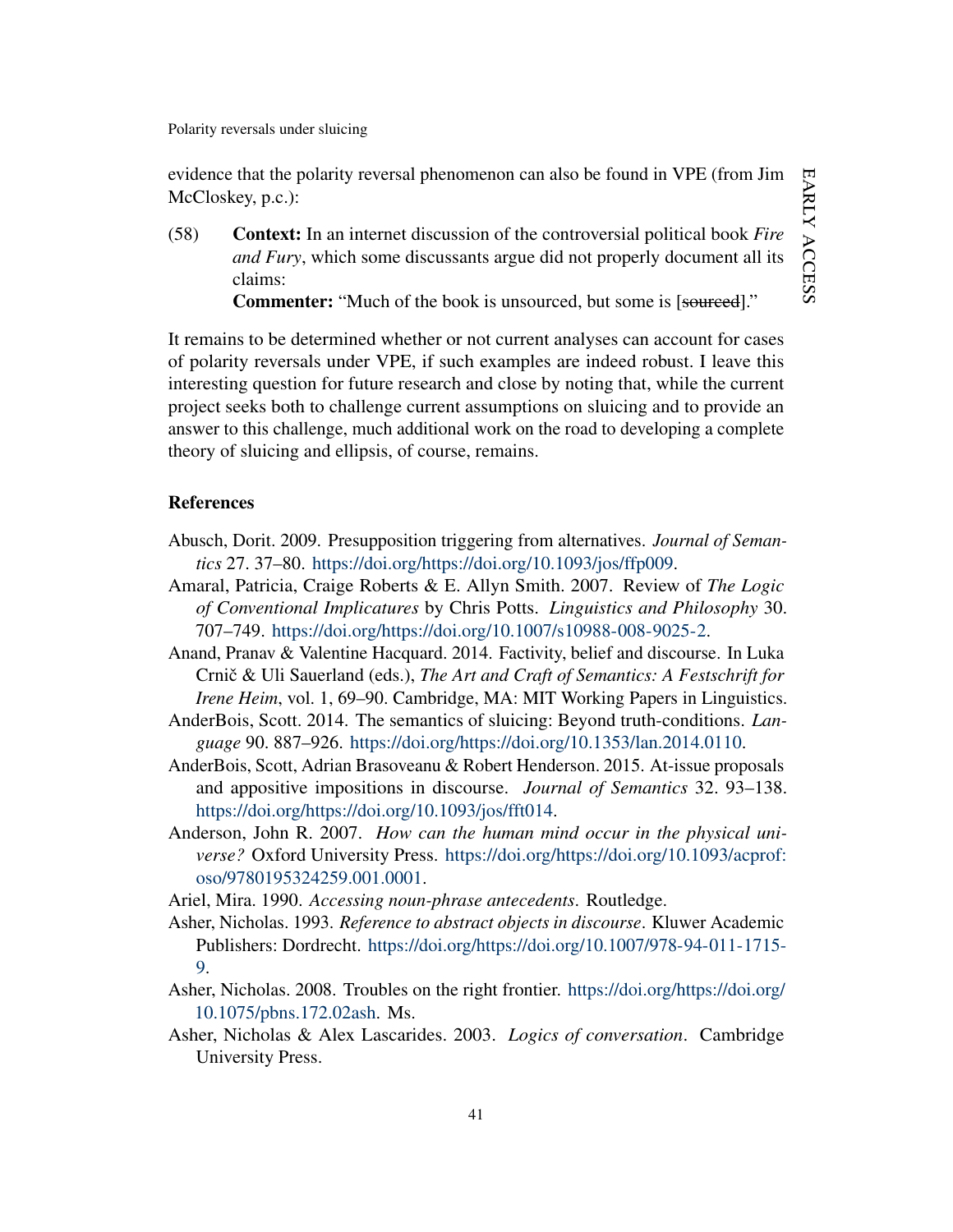- <span id="page-42-16"></span><span id="page-42-15"></span><span id="page-42-14"></span><span id="page-42-13"></span><span id="page-42-12"></span><span id="page-42-11"></span><span id="page-42-10"></span><span id="page-42-9"></span><span id="page-42-8"></span><span id="page-42-7"></span><span id="page-42-6"></span><span id="page-42-5"></span><span id="page-42-4"></span><span id="page-42-3"></span><span id="page-42-2"></span><span id="page-42-1"></span><span id="page-42-0"></span>EARLY ACCESS early access
- Barker, Chris. 2013. Scopability and sluicing. *Linguistics and Philosophy* 36. 187–223.
	- Barros, Matthew. 2014. *Sluicing and identity in ellipsis*: Rutgers University dissertation.
	- Barros, Matthew, Patrick D. Elliott & Gary Thoms. 2013. More variation in island repair: Clausal vs. non-clausal islands. Ms.
	- Bartsch, Renate. 1973. Negative transportation. *Linguistische Berichte* 27.
	- Beaver, David. 2001. *Presupposition and Assertion in Dynamic Semantics*. CSLI Publications.
	- Bechhofer, Robin. 1976. Reduced wh-questions. In Jorge Hankamer & Judith L. Aissen (eds.), *Harvard studies in syntax and semantics*, vol. 2, 31–67.
	- Brown-Schmidt, Sarah, Donna K. Byron & Michael K. Tanenhaus. 2005. Beyond salience: Interpretation of personal and demonstrative pronouns. *Journal of Memory and Language* 53. 292–313. [https://doi.org/https://doi.org/10.1016/j.](https://doi.org/https://doi.org/10.1016/j.jml.2005.03.003) [jml.2005.03.003.](https://doi.org/https://doi.org/10.1016/j.jml.2005.03.003)
	- Cantor, Sara. 2013. An exploration of non-grammatical sluicing constructions. Master's Thesis.
	- Chung, Sandra. 1994. Wh-agreement and "referentiality" in Chamorro. *Linguistic Inquiry* 15. 1–44.
	- Chung, Sandra. 2013. Syntactic identity in sluicing: How much and why. *Linguistic Inquiry* 44. 1–44. [https://doi.org/https://doi.org/10.1162/LING\\_a\\_00118.](https://doi.org/https://doi.org/10.1162/LING_a_00118)
	- Chung, Sandra, William A. Ladusaw & Jim McCloskey. 1995. Sluicing in logical form. *Natural Language Semantics* 3. 239–282. [https://doi.org/https://doi.org/](https://doi.org/https://doi.org/10.1007/BF01248819) [10.1007/BF01248819.](https://doi.org/https://doi.org/10.1007/BF01248819)
	- Cinque, Guglielmo. 1989. Long wh-movement and referentiality. Paper presented at the Second Princeton Workshop on Comparative Grammar.
	- Cinque, Guglielmo. 1990. *Types of A'-dependencies*. Cambridge: MIT Press.
	- Collins, Chris & Paul M. Postal. 2014. *Classical NEG raising: An essay on the syntax of negation*. MIT Press. [https://doi.org/https://doi.org/10.7551/mitpress/](https://doi.org/https://doi.org/10.7551/mitpress/9780262027311.001.0001) [9780262027311.001.0001.](https://doi.org/https://doi.org/10.7551/mitpress/9780262027311.001.0001)
	- Collins, James, Daria Popova, Ivan Sag & Thomas Wasow. 2014. Sluicing and the inquisitive potential of appositives. Ms.
	- van Craenenbroeck, Jeroen. 2010. Invisibile last resort: A note on clefts as the underlying source for sluicing. *Lingua* 1,714–1726. [https://doi.org/https://doi.](https://doi.org/https://doi.org/10.1016/j.lingua.2010.01.002) [org/10.1016/j.lingua.2010.01.002.](https://doi.org/https://doi.org/10.1016/j.lingua.2010.01.002)
	- Dayal, Veneeta & Roger Schwarzschild. 2010. Definite inner antecedents and whcorrelates in sluices. In Peter Staroverov, Daniel Altschuler, Aaron Braver, Carlos Fasola & Sarah Murray (eds.), *Rutgers working papers in linguistics*, vol. 3, 92–114. New Brunswick, NJ: LGSA.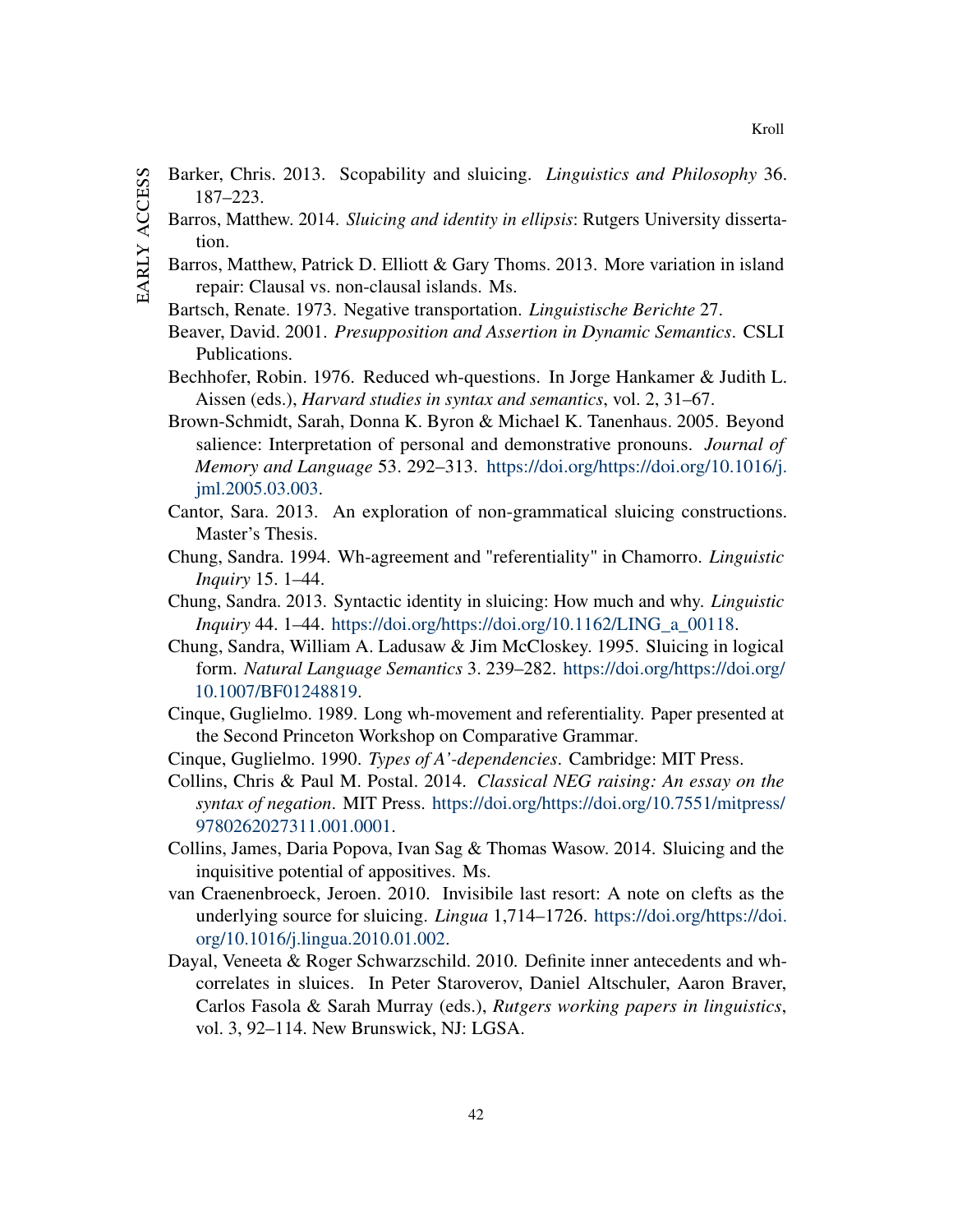- <span id="page-43-6"></span>Del Gobbo, Francesca. 2007. On the syntax and semantics of appositive relative clauses. In Nicole Dehé & Yordanka Kavalova (eds.), *Parentheticals*, 173–201. Amsterdam: John Benjamins. [https://doi.org/https://doi.org/10.1075/la.106.](https://doi.org/https://doi.org/10.1075/la.106.10del) [10del.](https://doi.org/https://doi.org/10.1075/la.106.10del)
- <span id="page-43-10"></span>van Dijk, Teun A. & Walter Kintsch. 1983. *Strategies of discourse comprehension*. New York: Academic Press.
- <span id="page-43-0"></span>Elliott, Patrick D. & Yasutada Sudo. 2016. E-type readings of quantifiers under ellipsis: Consequences for the identity condition. In Nadine Bade, Polina Berezovskaya & Anthea Schöller (eds.), *Sinn und Bedeutung (SuB) 20*, 149–164. University of Tübingen.
- <span id="page-43-14"></span>Erteschik-Shir, Nomi. 1977. *On the nature of island constraints*. Bloomington: Indiana University Linguistics Club.
- <span id="page-43-5"></span>Evans, Gareth. 1977. Pronouns, quantifiers, and relative clauses. *Canadian Journal of Philosophy* 7. 467–536. [https://doi.org/https://doi.org/10.1080/00455091.](https://doi.org/https://doi.org/10.1080/00455091.1977.10717030) [1977.10717030.](https://doi.org/https://doi.org/10.1080/00455091.1977.10717030)
- <span id="page-43-8"></span>Fillmore, Charles J. 1963. The position of embedding transformations in a grammar. *Word* 19. 208–231. [https://doi.org/https://doi.org/10.1080/00437956.1963.](https://doi.org/https://doi.org/10.1080/00437956.1963.11659796) [11659796.](https://doi.org/https://doi.org/10.1080/00437956.1963.11659796)
- <span id="page-43-1"></span>Fitzpatrick, Justin. 2005. The whys and how comes of presupposition and NPI licensing in questions. In John Alderete (ed.), *24th West Coast Conference on Formal Linguistics (WCCFL)*, 138–145. Somerville, MA: Cascadilla Proceedings Project.
- <span id="page-43-11"></span>Foraker, Stephani & Brian McElree. 2006. The role of prominence in pronoun resolution: Active vs. passive representations. *Journal of Memory and Language* 56. 357–383. [https://doi.org/https://doi.org/10.1016/j.jml.2006.07.004.](https://doi.org/https://doi.org/10.1016/j.jml.2006.07.004)
- <span id="page-43-13"></span>Frazier, Lyn & Charles Clifton. 2005. The syntax-discourse divide: Processing ellipsis. *Syntax* 8. 121–174. [https://doi.org/https://doi.org/10.1111/j.1467-9612.](https://doi.org/https://doi.org/10.1111/j.1467-9612.2005.00077.x) [2005.00077.x.](https://doi.org/https://doi.org/10.1111/j.1467-9612.2005.00077.x)
- <span id="page-43-7"></span>Gajewski, Jon R. 2007. Neg-raising and polarity. *Linguistics and Philosophy* 30(3). 289–328.
- <span id="page-43-3"></span>Gazdar, Gerald. 1979. *Pragmatics: Implicature, presupposition, and logical form*. New York: Academic.
- <span id="page-43-4"></span>Geach, Peter T. 1962. *Reference and generality*. Ithaca: Cornell University Press.
- <span id="page-43-9"></span>Geurts, Bart. 2009. *Quantity implicatures*. Cambridge University Press. [https:](https://doi.org/https://doi.org/10.1017/CBO9780511975158) [//doi.org/https://doi.org/10.1017/CBO9780511975158.](https://doi.org/https://doi.org/10.1017/CBO9780511975158)
- <span id="page-43-12"></span>Ginzburg, Jonathan. 1996. Dynamics and the semantics of dialog. In J. Seligman (ed.), *Language, Logic, and Computation, Volume 1*, Stanford: CSLI.
- <span id="page-43-2"></span>Ginzburg, Jonathan. 2012. *The interactive stance*. New York: Oxford University Press. [https://doi.org/https://doi.org/10.1093/acprof:oso/9780199697922.001.](https://doi.org/https://doi.org/10.1093/acprof:oso/9780199697922.001.0001) [0001.](https://doi.org/https://doi.org/10.1093/acprof:oso/9780199697922.001.0001)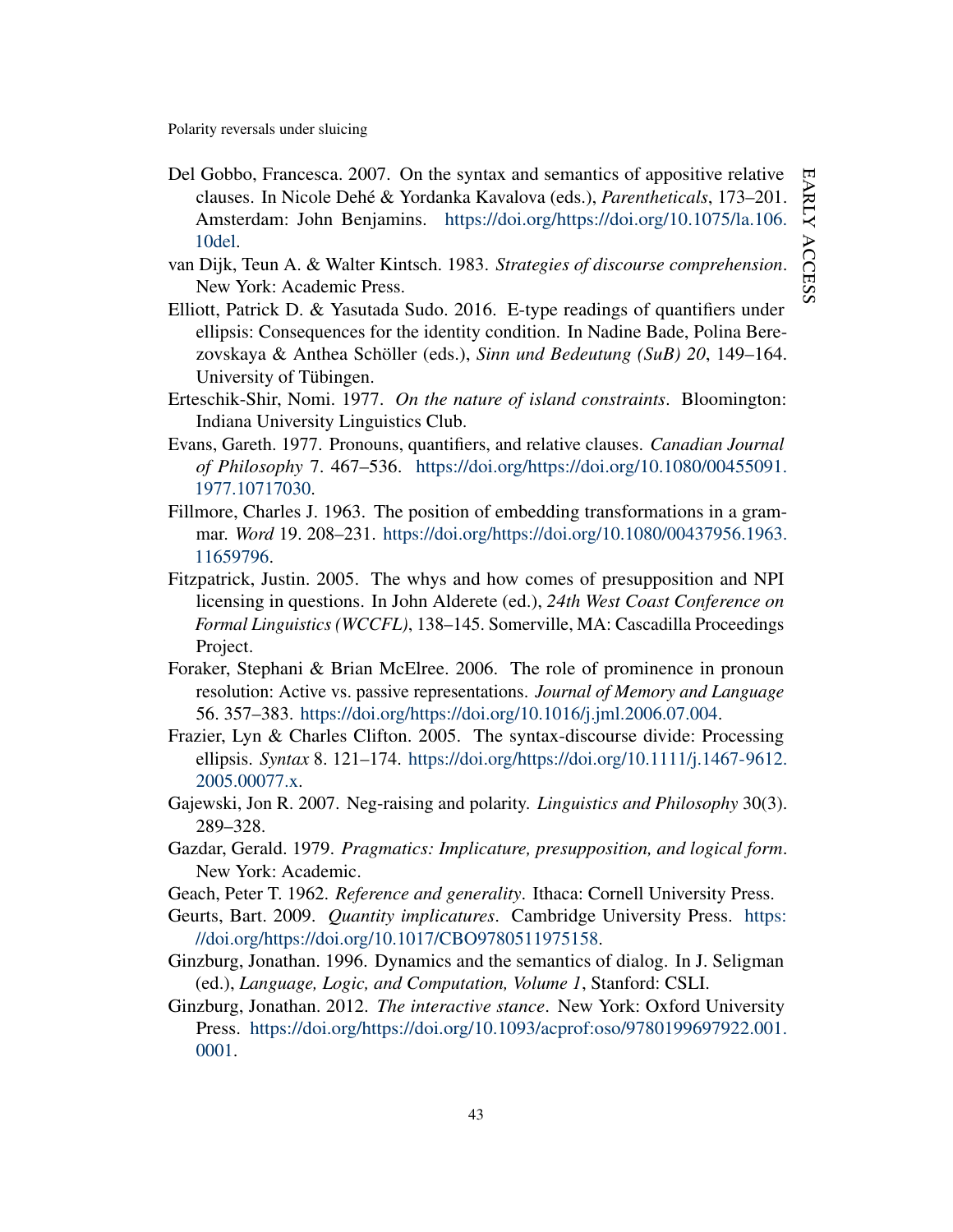- <span id="page-44-14"></span><span id="page-44-13"></span><span id="page-44-12"></span><span id="page-44-11"></span><span id="page-44-10"></span><span id="page-44-9"></span><span id="page-44-8"></span><span id="page-44-7"></span><span id="page-44-6"></span><span id="page-44-5"></span><span id="page-44-4"></span><span id="page-44-3"></span><span id="page-44-2"></span><span id="page-44-1"></span><span id="page-44-0"></span>EARLY ACCESS early access
- Ginzburg, Jonathan & Ivan A. Sag. 2001. *Interrogative investigations*. Chicago: University of Chicago Press.
	- Givón, Thomas. 1983. *Topic continuity in discourse: A quantitative cross-language study*. Amsterdam: John Benjamins. [https://doi.org/https://doi.org/10.1075/tsl.3.](https://doi.org/https://doi.org/10.1075/tsl.3)
	- Gribanova, Vera. 2013. Copular clauses, clefts, and putative sluicing in Uzbek. *Language* 89. 830–882. [https://doi.org/https://doi.org/10.1353/lan.2013.0074.](https://doi.org/https://doi.org/10.1353/lan.2013.0074)
	- Groenendijk, Jeroen & Floris Roelofsen. 2009. Inquisitive semantics and pragmatics. Workshop on Language, Communication, and Rational Agency. Stanford.
	- Groenendijk, Jeroen & Martin Stokhof. 1990. Dynamic Montague grammar. In L. Kalman & L. Polos (eds.), *Papers from the second symposium on logic and language*, 3–48. Budapest: Akademiai Kiadoo.
	- Gundel, Jeanette K., Nancy Hedberg & Ron Zacharski. 1990. Givenness, implicature, and the form of referring expressions. In *Sixteenth Annual Meeting of the Berkeley Linguistics Society*, 442–453. [https://doi.org/https://doi.org/10.3765/](https://doi.org/https://doi.org/10.3765/bls.v16i0.1690) [bls.v16i0.1690.](https://doi.org/https://doi.org/10.3765/bls.v16i0.1690)
	- Hankamer, Jorge. 1977. Multiple analyses. In Charles N. Li (ed.), *Mechanisms of syntactic chains*, 583–607. Austin: University of Texas Press.
	- Hankamer, Jorge & Ivan Sag. 1976. Deep and surface anaphora. *Linguistic Inquiry* 7(3). 391–426.
	- Hardt, Daniel. 1993. *Verb phrase ellipsis: Form, meaning, and processing*: University of Pennsylvania dissertation.
	- Hardt, Daniel & Maribel Romero. 2004. Ellipsis and the structure of discourse. *Journal of Semantics* 21. 375–414. [https://doi.org/https://doi.org/10.1093/jos/](https://doi.org/https://doi.org/10.1093/jos/21.4.375) [21.4.375.](https://doi.org/https://doi.org/10.1093/jos/21.4.375)
	- Harris, Jesse. 2015. Structure modulates similarity-based interference in sluicing: An eye tracking study. *Frontiers of Psychology* 6. [https://doi.org/10.3389/fpsyg.](https://doi.org/10.3389/fpsyg.2015.01839) [2015.01839.](https://doi.org/10.3389/fpsyg.2015.01839)
	- Harris, Jesse. 2019. Alternatives on demand and locality: Resolving discourselinked wh-phrases in sluiced structures. In Katy Carlson, Charles Clifton Jr. & Janet Dean Fodor (eds.), *Grammatical approaches to language processing*, [https://doi.org/https://doi.org/10.1007/978-3-030-01563-3\\_4.](https://doi.org/https://doi.org/10.1007/978-3-030-01563-3_4)
	- Hartman, Jeremy. 2009. When e-GIVENness over-predicts identity. Handout presented at the Fourth Brussels Conference on Generative Linguistics.
	- Hartman, Jeremy. 2011. The semantic uniformity of traces: Evidence from ellipsis parallelism. *Linguistic Inquiry* 42. 367–388. [https://doi.org/https://doi.org/10.](https://doi.org/https://doi.org/10.1162/LING_a_00050) [1162/LING\\_a\\_00050.](https://doi.org/https://doi.org/10.1162/LING_a_00050)
	- Heim, Irene. 1983a. File change semantics and the familiarity theory of definiteness. In Rainer Baeuerle, Christoph Schwarze & Arnim von Stechow (eds.), *Meaning, use and interpretation of language*, 164–189. Berlin: De Gruyter.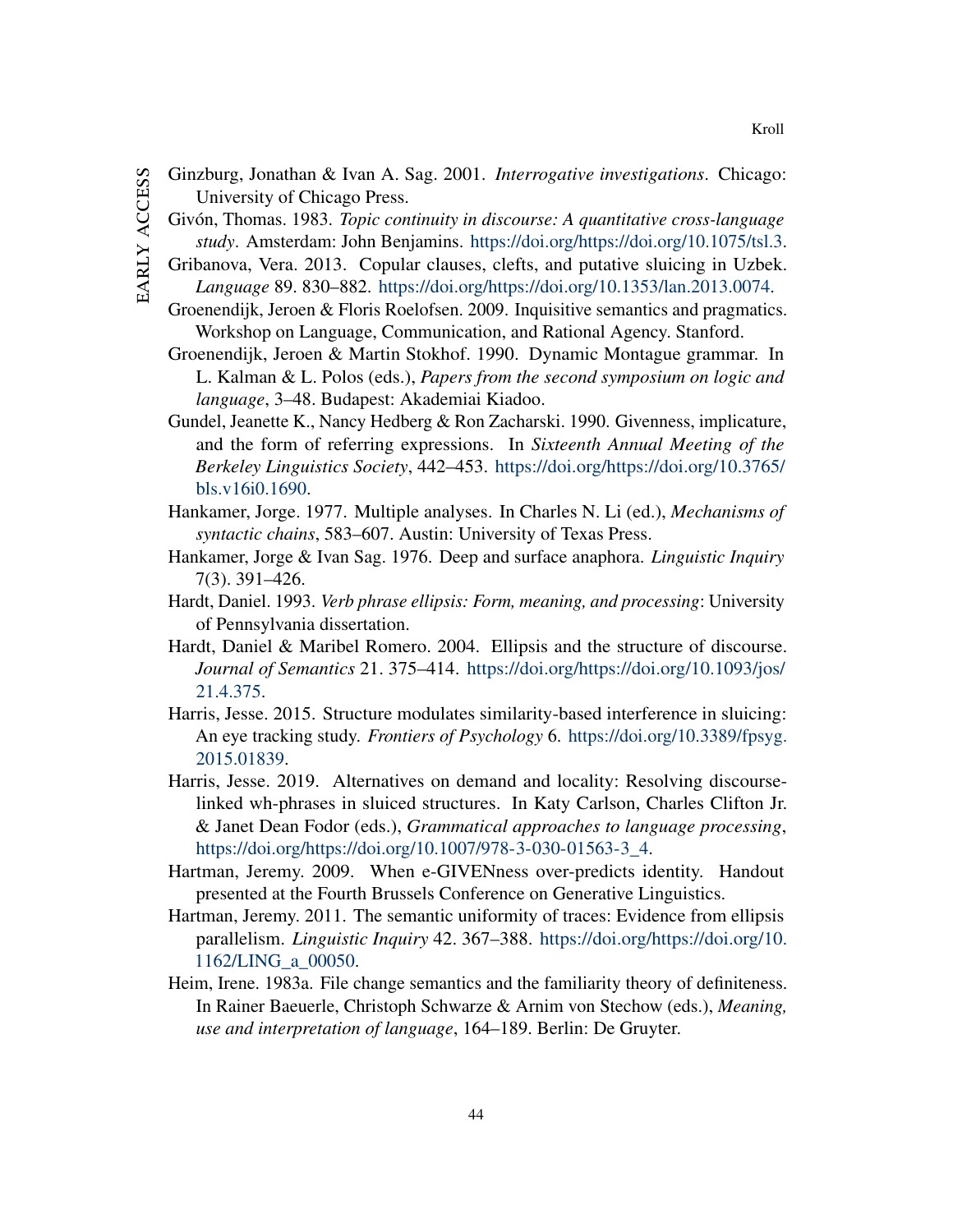- <span id="page-45-1"></span>Heim, Irene. 1983b. On the projection problem for presuppositions, 114–126. Palo Alto, CA: CSLI Publications.
- <span id="page-45-4"></span>Heim, Irene. 1990. E-type pronouns and donkey anaphora. *Linguistics and Philosophy* 13. 137–138. [https://doi.org/https://doi.org/10.1007/BF00630732.](https://doi.org/https://doi.org/10.1007/BF00630732)
- <span id="page-45-9"></span>Higginbotham, James. 1975. On assertive predicates. In John P. Kimball (ed.), *Syntax and semantics*, vol. 4, 91–124. New York : Academic Press.
- <span id="page-45-11"></span>Higginbotham, James. 2003. Remembering, imagining, and the first person. In Alex Barber (ed.), *Epistemology of language*, 496–533. Oxford University Press.
- <span id="page-45-17"></span>Hobbs, Jerry R. 1978. Resolving pronoun references. *Lingua* 44. 311–338. [https:](https://doi.org/https://doi.org/10.1016/0024-3841(78)90006-2) [//doi.org/https://doi.org/10.1016/0024-3841\(78\)90006-2.](https://doi.org/https://doi.org/10.1016/0024-3841(78)90006-2)
- <span id="page-45-15"></span>Hofmeister, Philip. 2007. Retrievability and gradience in filler-gap dependencies. M<sub>s</sub>.
- <span id="page-45-16"></span>Hofmeister, Philip. 2011. Representational complexity and memory retrieval in language comprehension. *Language and Cognitive Processes* 26. 376–405. [https://doi.org/https://doi.org/10.1080/01690965.2010.492642.](https://doi.org/https://doi.org/10.1080/01690965.2010.492642)
- <span id="page-45-8"></span>Horn, Laurence R. 1978. Remarks on neg-raising. *Semantics and Pragmatics* 9. 129–220.
- <span id="page-45-12"></span>Iatridou, Sabine & Ivy Sichel. 2011. Negative DP's, A-movement and scope diminishment. *Linguistic Inquiry* 42. 595–629. [https://doi.org/https://doi.org/10.1162/](https://doi.org/https://doi.org/10.1162/LING_a_00062) [LING\\_a\\_00062.](https://doi.org/https://doi.org/10.1162/LING_a_00062)
- <span id="page-45-13"></span>Jarvella, Robert J. 1971. Syntactic processing of connected speech. *Journal of Verbal Learning and Verbal Behavior* 10. 409–416. [https://doi.org/https://doi.](https://doi.org/https://doi.org/10.1016/S0022-5371(71)80040-3) [org/10.1016/S0022-5371\(71\)80040-3.](https://doi.org/https://doi.org/10.1016/S0022-5371(71)80040-3)
- <span id="page-45-0"></span>Kadmon, Nirit. 2001. *Formal Pragmatics*. Blackwell Publishers Inc.
- <span id="page-45-7"></span>Kamp, Hans. 1981. A theory of truth and semantic representation. In Jeroen Groenendijk, Theo Janssen & Martin Stokhof (eds.), *Formal methods in the study of language*, 277–322. Amsterdam: Mathematisch Centrum.
- <span id="page-45-5"></span>Kamp, Hans & Uwe Reyle. 1993. *From discourse to logic*. Dordrecht: Kluwer. [https://doi.org/https://doi.org/10.1007/978-94-017-1616-1.](https://doi.org/https://doi.org/10.1007/978-94-017-1616-1)
- <span id="page-45-10"></span>Karttunen, Lauri. 1971. Implicative verbs. *Language* 47(2). 340–358. [https:](https://doi.org/https://doi.org/10.2307/412084) [//doi.org/https://doi.org/10.2307/412084.](https://doi.org/https://doi.org/10.2307/412084)
- <span id="page-45-6"></span>Karttunen, Lauri. 1973. Presuppositions of compound sentences. *Linguistic Inquiry* 4. 169–193.
- <span id="page-45-2"></span>Karttunen, Lauri. 1974. Presuppositions and linguistic context. *Theoretical Linguistics* 1. 181–194. [https://doi.org/https://doi.org/10.1515/thli.1974.1.1-3.181.](https://doi.org/https://doi.org/10.1515/thli.1974.1.1-3.181)
- <span id="page-45-14"></span>Karttunen, Lauri. 1977. Syntax and semantics of questions. *Linguistics and Philosophy* 1(1). 3–44. [https://doi.org/https://doi.org/10.1007/BF00351935.](https://doi.org/https://doi.org/10.1007/BF00351935)
- <span id="page-45-3"></span>Karttunen, Lauri & Stanley Peters. 1979. Conventional implicature. In C.K. Oh & D.A. Dinneen (eds.), *Syntax and Semantics 11: Presupposition*, Academic Press: New York.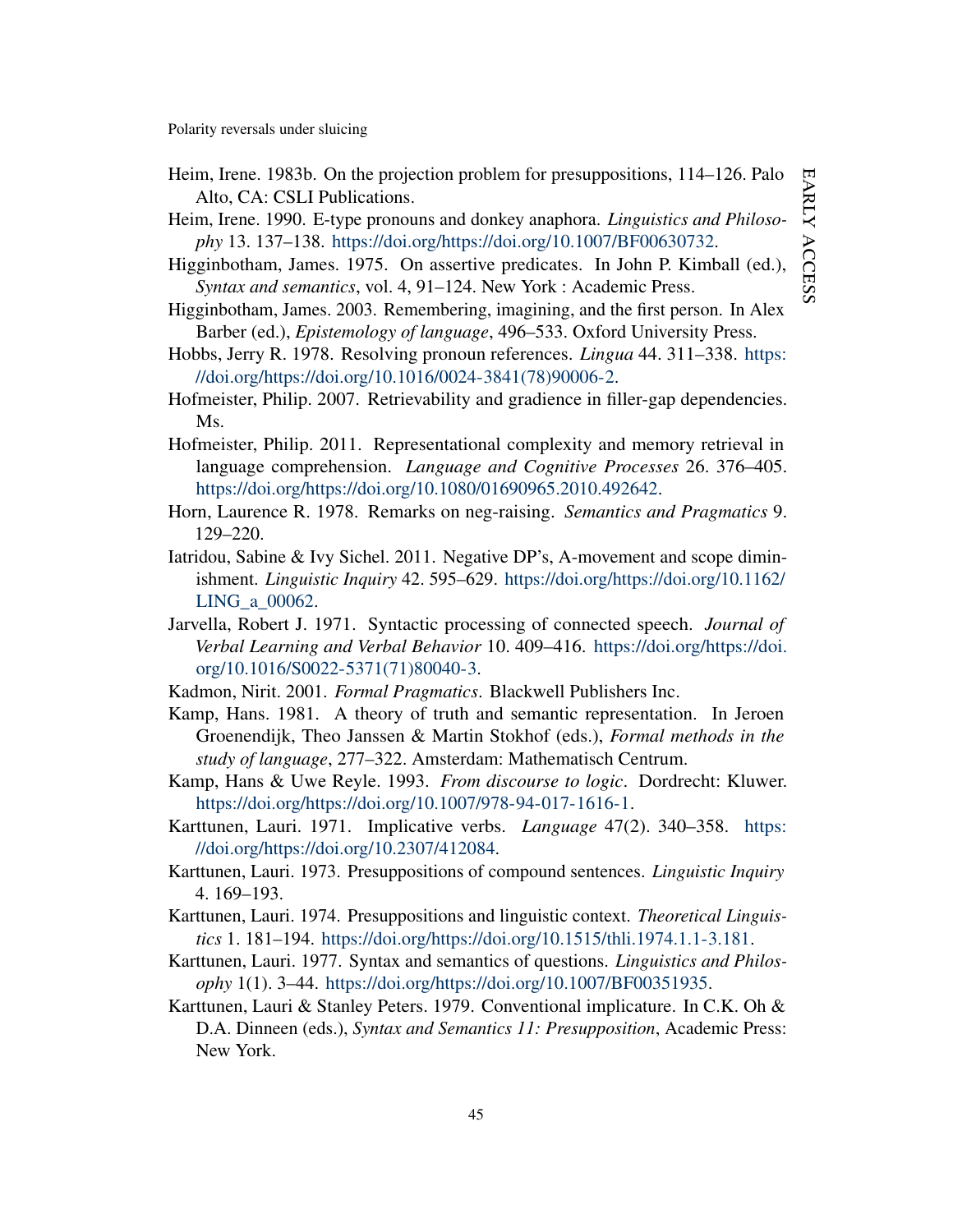- <span id="page-46-11"></span><span id="page-46-10"></span>EARLY ACCESS early access
- Kehler, Andrew. 2002. *Coherence, reference, and the theory of grammar*. CSLI Publications.
- Kintsch, Walter. 1988. The role of knowledge in discourse comprehension: A construction-integration model. *Psychological Review* 95. 163–182. [https:](https://doi.org/https://doi.org/10.1037/0033-295X.95.2.163) [//doi.org/https://doi.org/10.1037/0033-295X.95.2.163.](https://doi.org/https://doi.org/10.1037/0033-295X.95.2.163)
- <span id="page-46-12"></span>Kizu, Mika. 1997. A note on sluicing in wh-in situ languages. In Ljuba Nikolova Veselinova, Susan Robinson & Lamont Antieau (eds.), *9th student conference in linguistics*, vol. 36, 143–159. Cambridge, MA: MIT, MIT Working Papers in Linguistics.
- <span id="page-46-3"></span>Krifka, Manfred. 1989. Nominal reference, temporal constitution, and quantification in event semantics. In Renate Bartsch, Johan van Benthem & Peter van Emde Boas (eds.), *Semantics and contextual expressions*, 75–115. Foris: Dordrecht.
- <span id="page-46-1"></span>Kroll, Margaret. 2019. Polarity reversals under sluicing. [https://ling.auf.net/lingbuzz/](https://ling.auf.net/lingbuzz/004585) [004585.](https://ling.auf.net/lingbuzz/004585) Ms., University of California, Santa Cruz.
- <span id="page-46-6"></span>Kroll, Margaret & Deniz Rudin. 2017. Syntactic and pragmatic constraints on the acceptability of sluicing. In Andrew Lamont & Katerina Tetzloff (eds.), *47th Annual Meeting of the North East Linguistic Society (NELS)*, 177–190.
- <span id="page-46-2"></span>Kroll, Margaret & Amanda Rysling. to appear. The search for truth: Appositives weigh in. In *Semantics and Linguistic Theory (SALT) 29*, .
- <span id="page-46-4"></span>Ladusaw, William A. 1988. Adverbs, negation, and QR, 481–488. The Linguistics Society of Kansas.
- <span id="page-46-8"></span>Ladusaw, William A. 1992. Expressing Negation. In Chris Barker & David Dowty (eds.), *The Proceedings of Semantics and Linguistic Theory (SALT) 2*, [https:](https://doi.org/https://doi.org/10.3765/salt.v2i0.3030) [//doi.org/https://doi.org/10.3765/salt.v2i0.3030.](https://doi.org/https://doi.org/10.3765/salt.v2i0.3030)
- <span id="page-46-7"></span>Laka, Itziar. 1990. *Negation in Syntax: On the Nature of Functional Categories and Projections*: Massachusetts Institute of Technology dissertation.
- <span id="page-46-9"></span>Martin, Andrea & Brian McElree. 2011. Direct-access retrieval during sentence comprehension: Evidence from sluicing. *Journal of Memory and Language* 64. 327–343. [https://doi.org/https://doi.org/10.1016/j.jml.2010.12.006.](https://doi.org/https://doi.org/10.1016/j.jml.2010.12.006)
- <span id="page-46-13"></span>Merchant, Jason. 1998. Pseudosluicing: Elliptical clefts in Japanese and English. In A. Alexiadou, N. Fuhrhop, P. Law & U. Kleinhenz (eds.), *Zas working papers in linguistics*, vol. 10, 88–112. Zentrum für Allgemeine Sprachwissenschaft: Berlin.
- <span id="page-46-0"></span>Merchant, Jason. 2001. *The syntax of silence: Sluicing, islands, and the theory of ellipsis*. Oxford University Press.
- <span id="page-46-5"></span>Merchant, Jason. 2007. The syntactic representation of implicit arguments. Handout from 'Funny indefinites' workshop, Zentrum für Allgemeine Sprachwissenschaft, July.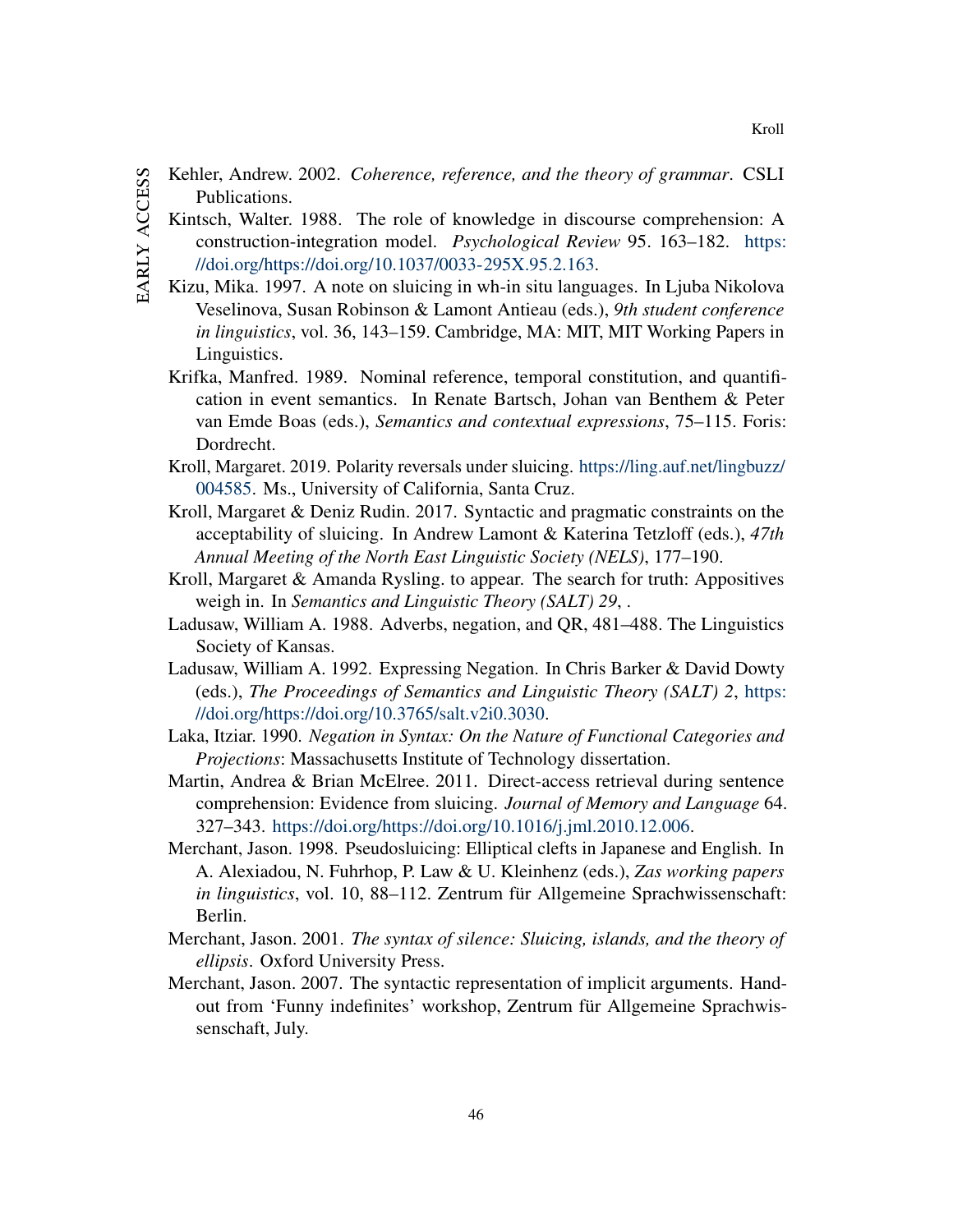- <span id="page-47-1"></span>Merchant, Jason. 2013a. Polarity items under ellipsis. In Lisa L.S. Cheng & Norbert Corver (eds.), *Diagnosing syntax*, Oxford University Press. [https:](https://doi.org/10.1093/acprof:oso/9780199602490.003.0022) [//doi.org/10.1093/acprof:oso/9780199602490.003.0022.](https://doi.org/10.1093/acprof:oso/9780199602490.003.0022)
- <span id="page-47-0"></span>Merchant, Jason. 2013b. Voice and ellipsis. *Linguistic Inquiry* 44. 77–108. [https:](https://doi.org/https://doi.org/10.1162/LING_a_00120) [//doi.org/https://doi.org/10.1162/LING\\_a\\_00120.](https://doi.org/https://doi.org/10.1162/LING_a_00120)
- <span id="page-47-12"></span>Merchant, Jason. 2018. Verb-stranding predicate ellipsis in greek, implicit arguments, and ellipsis-internal focus. In Jason Merchant, Line Mikkelsen, Deniz Rudin & Kelsey Sasaki (eds.), *A reasonable way to proceed: Essays in honor of Jim McCloskey*, 229–269. University of California eScholarship.
- <span id="page-47-7"></span>Messick, Troy & Gary Thoms. 2016. Ellipsis, economy, and the (non)uniformity of traces. *Linguistic Inquiry* 27. 306–332. [https://doi.org/https://doi.org/10.1162/](https://doi.org/https://doi.org/10.1162/LING_a_00212) [LING\\_a\\_00212.](https://doi.org/https://doi.org/10.1162/LING_a_00212)
- <span id="page-47-4"></span>Murray, Sarah E. 2014. Varieties of update. *Semantics and Pragmatics* 7(2). 1–53. [https://doi.org/10.3765/sp.7.2.](https://doi.org/10.3765/sp.7.2)
- <span id="page-47-3"></span>Nouwen, Rick. 2007. On dependent pronouns and dynamic semantics. *Journal of Philosophical Logic* 36. 123–154. [https://doi.org/https://doi.org/10.1007/s10992-](https://doi.org/https://doi.org/10.1007/s10992-006-9029-8) [006-9029-8.](https://doi.org/https://doi.org/10.1007/s10992-006-9029-8)
- <span id="page-47-6"></span>Nouwen, Rick. 2014. A note on the projection of appositives. In Eric McCready, Katsuhiko Yabushita & Kei Yoshimoto (eds.), *Formal approaches to semantics and pragmatics: Japanese and beyond*, 205–222. Springer.
- <span id="page-47-10"></span>O'Brien, Edward J., Gary E. Raney, Jason E. Albrecht & Keith Rayner. 1997. Processes involved in the resolution of explicit anaphors. *Discourse Processes* 23. 1–24. [https://doi.org/https://doi.org/10.1080/01638539709544979.](https://doi.org/https://doi.org/10.1080/01638539709544979)
- <span id="page-47-8"></span>Pesetsky, David. 1987. Wh-in-situ: Movement and unselective binding. In Eric Reuland & Alice G.B. ter Meulen (eds.), *The representation of (in)definiteness*, 98–129. Cambridge: MIT Press.
- <span id="page-47-14"></span>Polanyi, Livia. 1986. The linguistic discourse model: Towards a formal theory of discourse structure. TR-6409. Cambridge: BBN Laboratories.
- <span id="page-47-15"></span>Pollmann, Thijs. 1975. Een regel die subject en copula deleert? *Spektator* 5. 282–292.
- <span id="page-47-9"></span>Potsdam, Eric. 2013. CP-negation and the domain of quantifier raising. *Linguistic Inquiry* 44. 674–684. [https://doi.org/https://doi.org/10.1162/LING\\_a\\_00144.](https://doi.org/https://doi.org/10.1162/LING_a_00144)
- <span id="page-47-5"></span>Potts, Christopher. 2005. *The Logic of Conventional Implicature*. Oxford University Press.
- <span id="page-47-11"></span>Rizzi, Luigi. 1990. *Relativized minimality*. Cambridge: MIT Press.
- <span id="page-47-2"></span>Roberts, Craige. 1989. Modal subordination and pronominal anaphora in discourse. *Linguistics and Philosophy* 12. 683–721. [https://doi.org/https://doi.org/10.1007/](https://doi.org/https://doi.org/10.1007/BF00632602) [BF00632602.](https://doi.org/https://doi.org/10.1007/BF00632602)
- <span id="page-47-13"></span>Roberts, Craige. 1996. Information structure in discourse. *OSU Working Papers in Linguistics* 49. 91–136.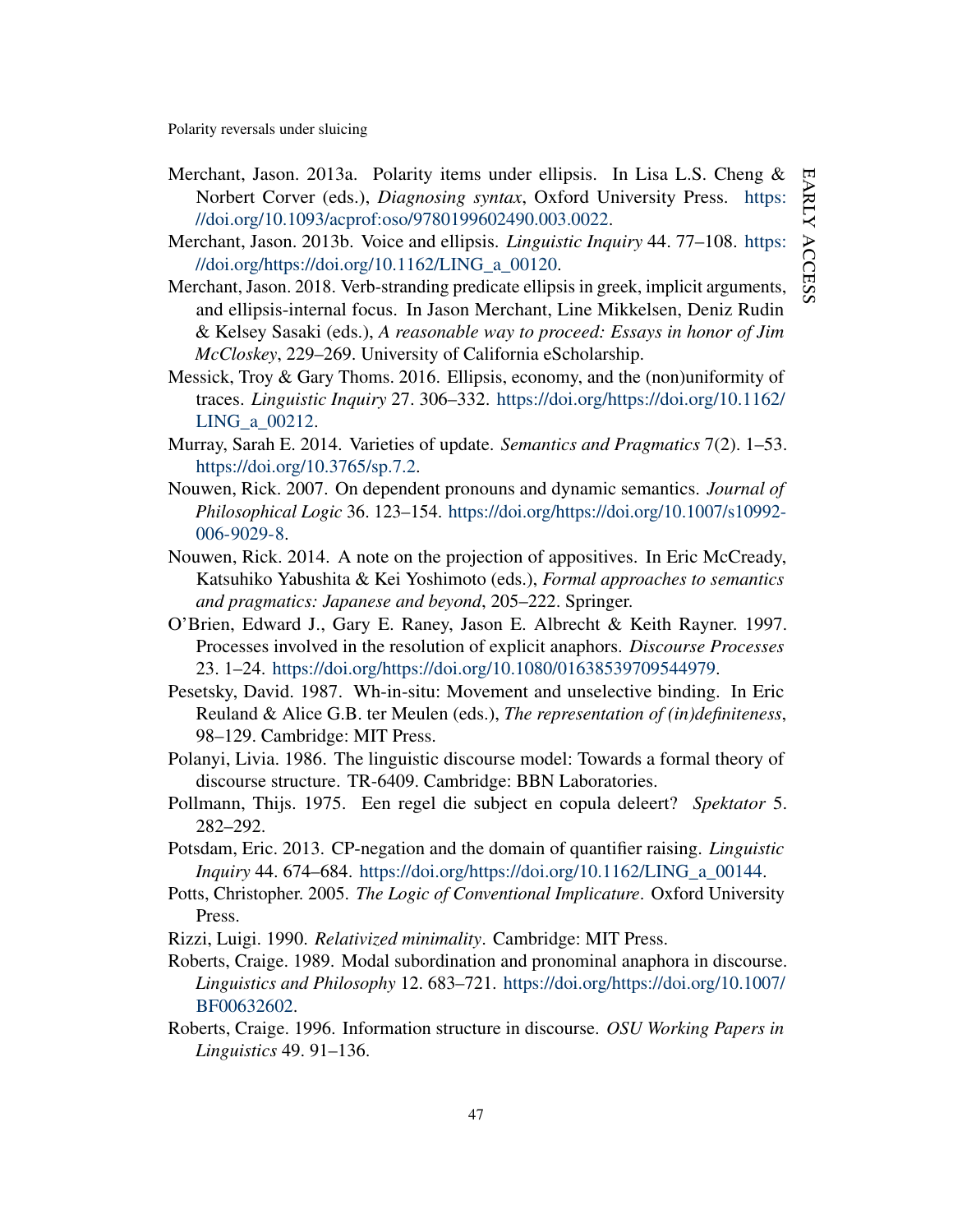- <span id="page-48-14"></span>EARLY ACCESS early access
- Roberts, Craige. 2012. Information structure in discourse: Towards an integrated formal theory of pragmatics. *Semantics and Pragmatics* 5(6). 1–69. [https:](https://doi.org/10.3765/sp.5.6) [//doi.org/10.3765/sp.5.6.](https://doi.org/10.3765/sp.5.6)
- <span id="page-48-11"></span>Roberts, Craige. 2015. Modal subordination: *It would eat you first!* Ms.
- <span id="page-48-15"></span>Rodrigues, Cilene, Andrew Nevins & Luis Vicente. 2009. Cleaving the interactions between sluicing and p-stranding. In Danièle Torck & W. Leo Wetzels (eds.), *Romance languages and linguistic theory 2006*, 245–270. Amsterdam: John Benjamins. [https://doi.org/https://doi.org/10.1075/cilt.303.11rod.](https://doi.org/https://doi.org/10.1075/cilt.303.11rod)
- <span id="page-48-3"></span>Romero, Maribel. 1997. Recoverability conditions for sluicing. In Francis Corblin, Daničle Godard & Jean-Marie Marandin (eds.), *Empirical issues in formal syntax and semantics: Selected papers from the Colloque de Syntaxe et de Semantique de Paris*, 193–216. New York: Peter Lang.
- <span id="page-48-4"></span>Romero, Maribel. 1998. *Focus and reconstruction effect in wh-phrases*: University of Massachusetts, Amherst dissertation.
- <span id="page-48-5"></span>van Rooij, Robert. 1997/2006. *Attitudes and changing contexts*. New York: Academic Press.
- <span id="page-48-12"></span>van Rooij, Robert & Katrin Schulz. 2004. Exhaustive interpretation of complex sentences. *Journal of Logic, Language and Information* 13. 491–519.
- <span id="page-48-1"></span>Rooth, Mats. 1985. *Association with Focus*: UMass Amherst dissertation.
- <span id="page-48-2"></span>Rooth, Mats. 1992. A Theory of Focus Interpretation. *Natural Language Semantics* 1. 75–116. [https://doi.org/https://doi.org/10.1007/BF02342617.](https://doi.org/https://doi.org/10.1007/BF02342617)
- <span id="page-48-16"></span>Rosen, Carol. 1976. Guess what about? In Montreal Working Papers in Linguistics (ed.), *North East Linguistic Society (NELS) 6*, 205–211.
- <span id="page-48-10"></span>Ross, John. 1973. Slifting. In Mouton: The Hague (ed.), *The formal analysis of natural languages: The first international conference*, 133–169. [https://doi.org/](https://doi.org/https://doi.org/10.1515/9783110885248-009) [https://doi.org/10.1515/9783110885248-009.](https://doi.org/https://doi.org/10.1515/9783110885248-009)
- <span id="page-48-0"></span>Ross, John R. 1969. Guess who? In *Proceedings from the 5th Meeting of the Chicago Linguistics Society (CLS)*, 252–286. University of Chicago, Illinois: Chicago Linguistic Society.
- <span id="page-48-13"></span>Rudin, Deniz. 2019. Head-based syntactic identity in sluicing. *Linguistic Inquiry* 50. 253–283. [https://doi.org/https://doi.org/10.1162/ling\\_a\\_00308.](https://doi.org/https://doi.org/10.1162/ling_a_00308)
- <span id="page-48-6"></span>Schlenker, Philippe. 2009. Local contexts. *Semantics and Pragmatics* 2. 1–78. [https://doi.org/https://doi.org/10.3765/sp.2.3.](https://doi.org/https://doi.org/10.3765/sp.2.3)
- <span id="page-48-7"></span>Schlenker, Philippe. 2010. Local contexts and local meanings. *Philosophical Studies* 151. 115–142. [https://doi.org/https://doi.org/10.1007/s11098-010-9586-0.](https://doi.org/https://doi.org/10.1007/s11098-010-9586-0)
- <span id="page-48-8"></span>Schlenker, Philippe. 2011a. DRT with local contexts. *Natural Language Semantics* 19. 373–392. [https://doi.org/https://doi.org/10.1007/s11050-011-9069-7.](https://doi.org/https://doi.org/10.1007/s11050-011-9069-7)
- <span id="page-48-9"></span>Schlenker, Philippe. 2011b. Presupposition projection: Two theories of local contexts Part I. *Language and Linguistics Compass* 5. 848–857. [https://doi.org/https:](https://doi.org/https://doi.org/10.1111/j.1749-818X.2011.00299.x) [//doi.org/10.1111/j.1749-818X.2011.00299.x.](https://doi.org/https://doi.org/10.1111/j.1749-818X.2011.00299.x)